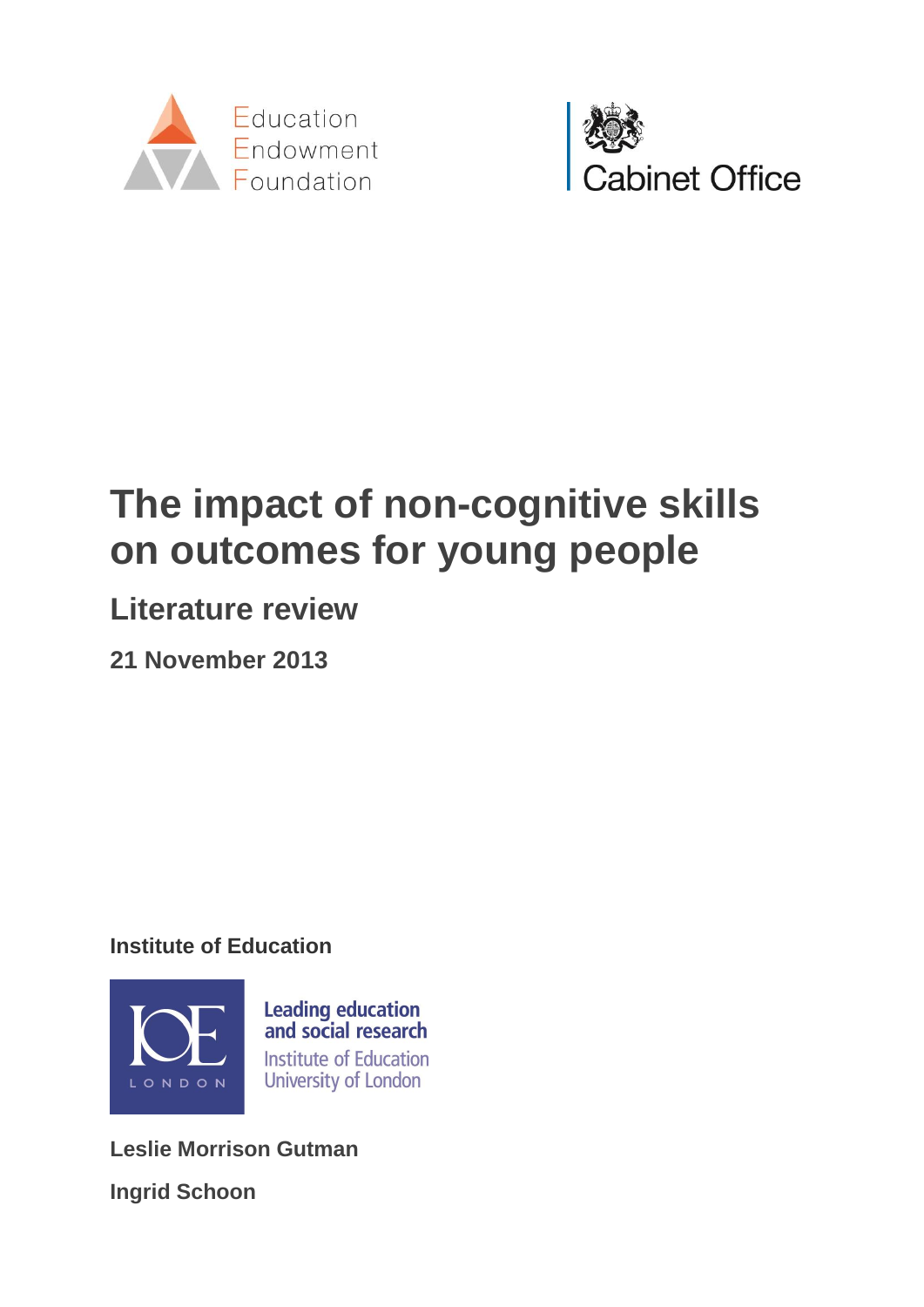## **The Institute of Education**

The Institute of Education is a college of the University of London that specialises in education and related areas of social science and professional practice. In the most recent Research Assessment Exercise two-thirds of the Institute's research activity was judged to be internationally significant and over a third was judged to be "world leading". The Institute was recognised by Ofsted in 2010 for its "high quality" initial teacher training programmes that inspire its students "to want to be outstanding teachers". Visit **[www.ioe.ac.uk](http://www.ioe.ac.uk/)**

### **About the authors**

**Leslie Morrison Gutman** is Researcher Director at the Department of Quantitative Social Science at the Institute of Education. She has led a number of projects for the Department of Education examining children's wellbeing, risk and resilience, school effects on children's achievement, the relationship between aspirations and attainment, parenting capabilities and children's friendships. She was a National Academy of Education/Spencer Foundation Fellow and recipient of the Sims Medal. She has published widely in peer reviewed journals and books.

**Ingrid Schoon** is Professor of Human Development and Social Policy at the Institute of Education, University of London. Her research interests are focused on issues of human development across the life course, in particular the transition from dependent childhood to independent adulthood, the study of risk and resilience, the realisation of individual potential in a changing socio-historical context, social and gender equalities in attainment, health and well-being. Her publications include over 100 scholarly articles, a monograph on 'Risk and Resilience', and an edited book on 'Transitions from school-to-work', both published by Cambridge University Press.

## **The Education Endowment Foundation (EEF)**

The Education Endowment Foundation (EEF) is an independent grant-making charity dedicated to breaking the link between family income and educational achievement, ensuring that children from all backgrounds can fulfil their potential and make the most of their talents.

We aim to raise the attainment of children facing disadvantage by:

- Identifying promising educational innovations that address the needs of disadvantaged children in primary and secondary schools in England;
- Evaluating these innovations to extend and secure the evidence on what works and can be made to work at scale;
- Encouraging schools, government, charities, and others to apply evidence and adopt innovations found to be effective.

Founded by the education charity the Sutton Trust, as lead charity in partnership with Impetus Trust, the EEF is funded by an initial £125m grant from the Department for Education. With investment and fundraising income, the EEF intends to award as much as £200m by 2026.





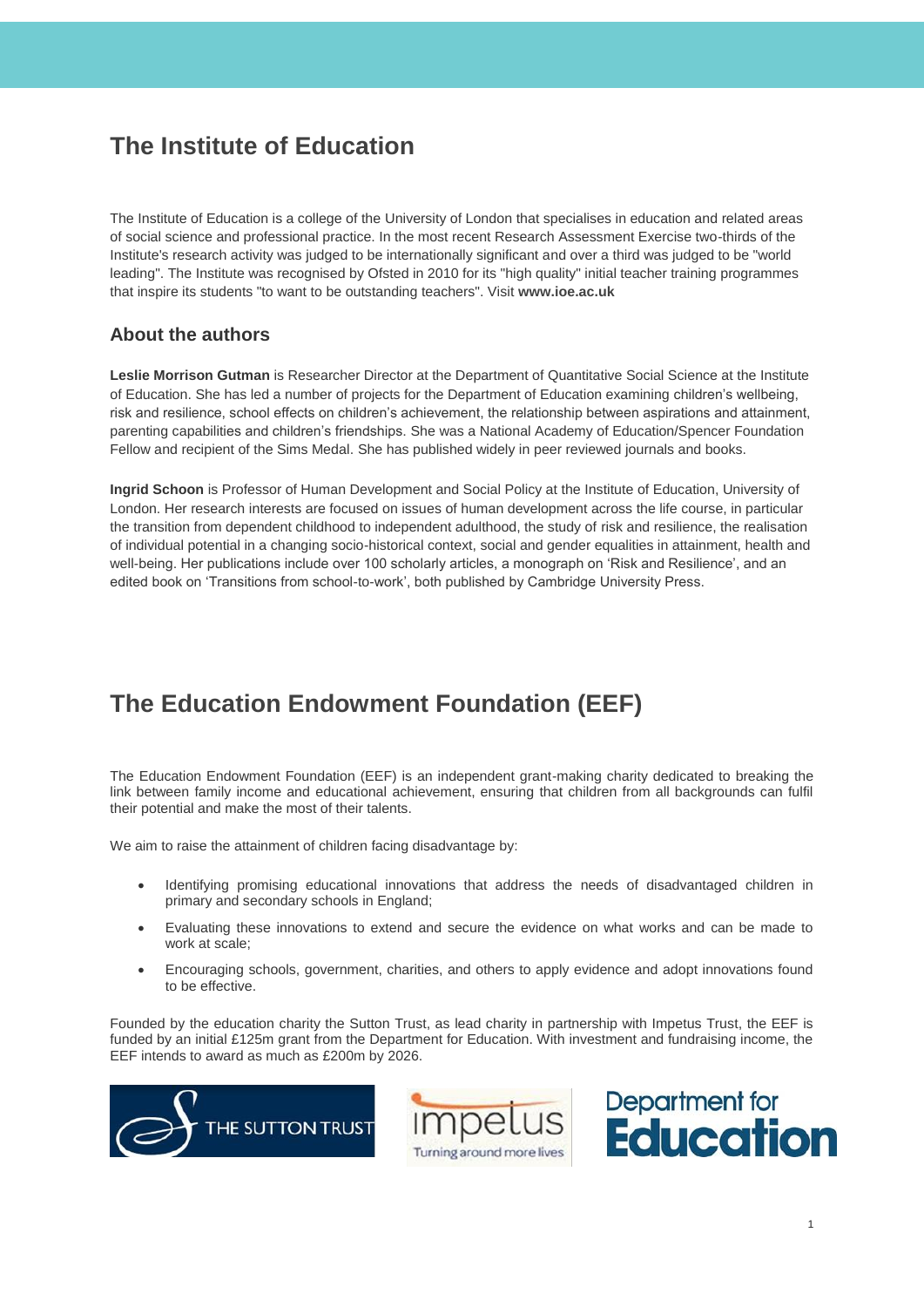## **Executive summary**

The term 'non-cognitive skills' refers to a set of attitudes, behaviours, and strategies that are thought to underpin success in school and at work, such as motivation, perseverance, and self-control. They are usually contrasted with the 'hard skills' of cognitive ability in areas such as literacy and numeracy, which are measured by academic tests. Non-cognitive skills are increasingly considered to be as important as, or even more important than, cognitive skills or IQ in explaining academic and employment outcomes. Indeed, there is now growing attention from policymakers on how such 'character' or 'soft' skills can be developed in children and young people.

However, despite growing interest in this topic, the causal relationship between non-cognitive skills and later outcomes is not well established. This rapid literature review is intended to summarise the existing evidence on how 'non-cognitive skills' can be defined and measured; assess the evidence that such skills have a causal impact on later outcomes; and the role of select interventions that aim to improve non-cognitive skills in children and young people. It has been jointly funded by the Education Endowment Foundation and Cabinet Office to inform future work in this area.

## **Key Findings**

There are signs of promise that non-cognitive skills have an impact on positive outcomes for young people, but causal evidence of impact on long-term outcomes is so far limited:

- Non-cognitive skills are associated with positive outcomes for young people, according to a large body of research. Factors such as self-control and school engagement are correlated with academic outcomes, financial stability in adulthood, and reduced crime.
- However, robust evidence of a causal relationship is limited. Less is known about how far it is possible to develop a young person's non-cognitive skills through intervention, or whether such changes lead to improved outcomes, especially in the long-term, e.g., employment.
- There is no single non-cognitive skill that predicts long-term outcomes. Rather key skills are inter-related and need to be developed in combination with each other.

Evidence is strongest in relation to skills underpinning academic outcomes:

- Children's perception of their ability, their expectations of future success, and the extent to which they value an activity influence their motivation and persistence leading to improved academic outcomes, especially for low-attaining pupils.
- Within school, effective teaching, the school environment, and social and emotional learning programmes (SEL) can play an important role in developing key non-cognitive skills.
- Outside of school, evidence from intervention studies suggests that programmes such as 'service learning' and outdoor challenging activities have low to medium effects on a variety of cognitive and noncognitive outcomes. However, most of this evidence is from the US.

There are areas where further research is needed:

- Leadership, coping skills, and pupils' engagement with school can be promoted in young people, but there is no experimental evidence yet that their improvement has a substantial causal effect on other outcomes.
- Some non-cognitive skills including 'grit' and self-control correlate strongly with outcomes but appear to be more akin to stable personality traits rather than to malleable skills.
- There are gaps in the evidence because many studies define and measure non-cognitive skills in disparate ways, assess them in isolation, and focus on short-term outcomes. Priorities for future research should be to explore how skills can be transferred between areas of a young person's life, and how far changes can be sustained in the long term.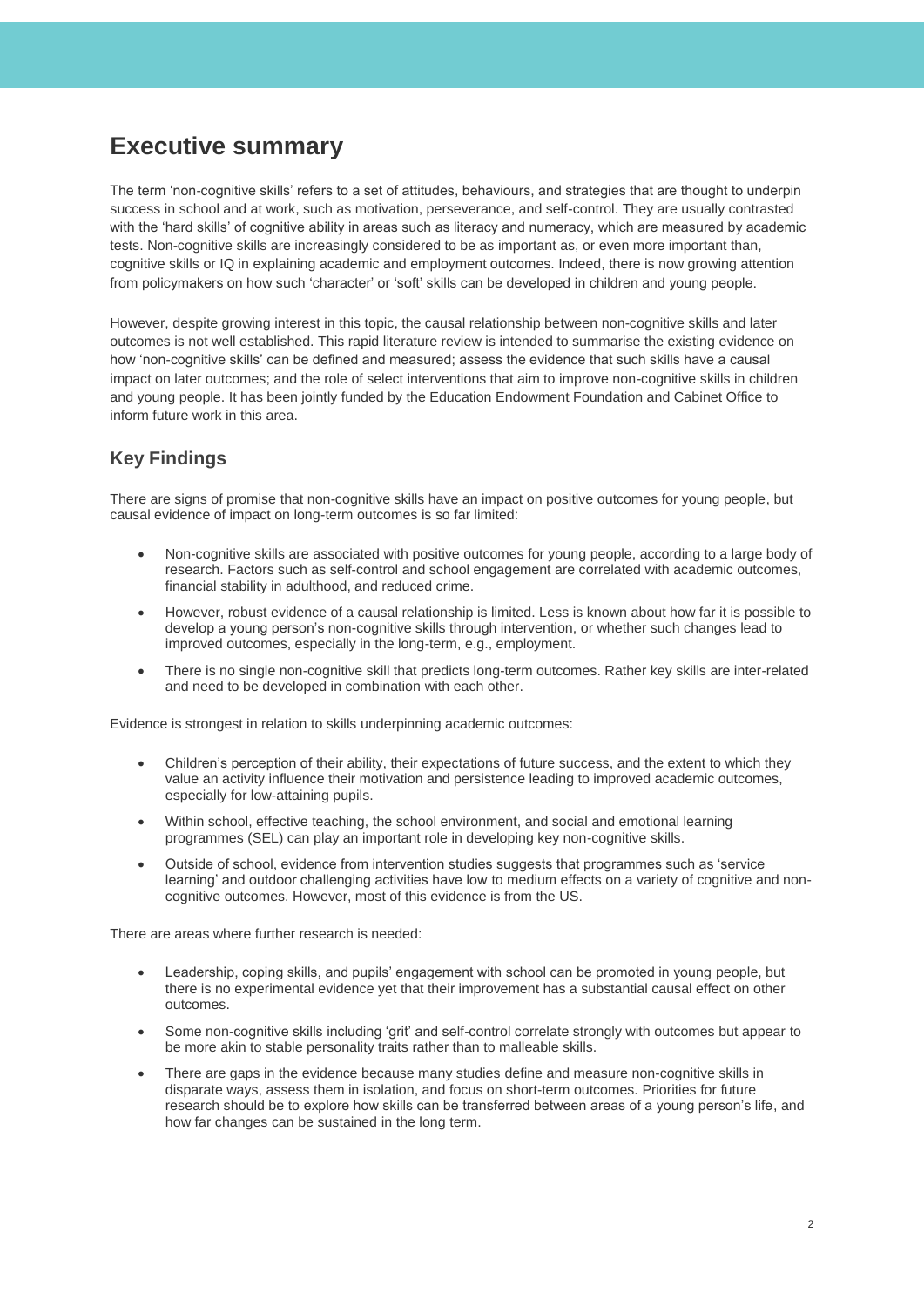## **Contents**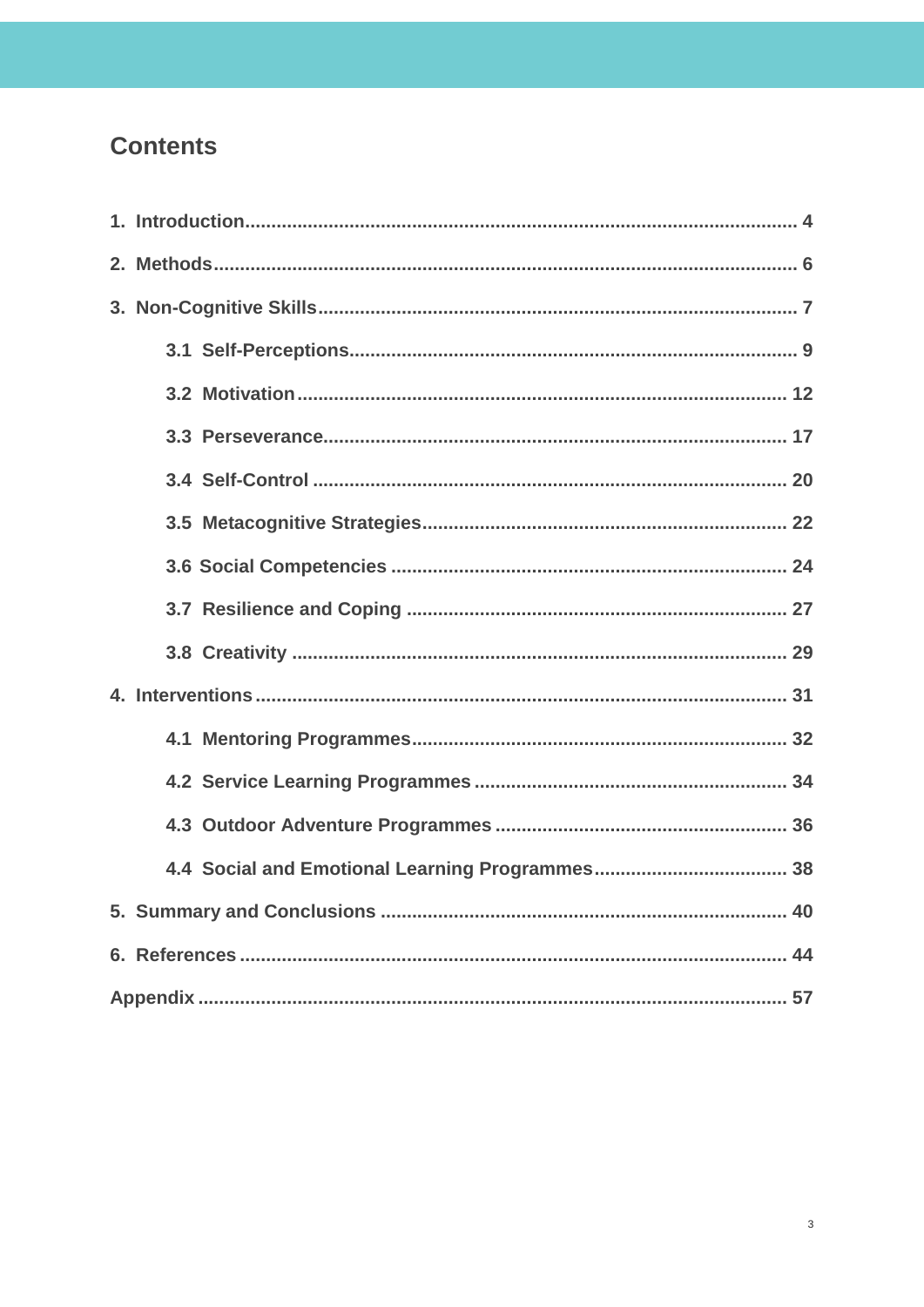## <span id="page-4-0"></span>**1. Introduction**

*"Numerous instances can be cited of people with high IQs who fail to achieve success in life because they lacked self-discipline and of people with low IQs who succeeded by virtue of persistence, reliability and self-discipline"* 

> Heckman & Rubinstein (2001): The importance of non-cognitive skills. *The American Economic Review*, 91, 145-149

Non-cognitive skills are those attitudes, behaviours, and strategies which facilitate success in school and workplace, such as motivation, perseverance, and self-control. These factors are termed 'non-cognitive' as they are considered to be distinct from the cognitive and academic skills usually measured by tests or teacher assessments.

Non-cognitive skills are increasingly considered to be as important as, or even more important than, cognitive skills or IQ in explaining academic and employment outcomes (Heckman et al., 2006). Indeed, there is now growing attention from policymakers on how such 'character' or 'soft' skills can be developed in children and young people.

In a wide range of studies from a variety of disciplines, researchers have established an association between noncognitive skills and academic outcomes (**Bowles & Gintis, 2002**; **Farkas, 2003**; **Heckman et al., 2006**; **Jencks, 1979**; **Lleras, 2008**). Furthermore, these researchers have suggested that investing in the development of these non-cognitive factors would yield high returns in future educational and employment outcomes, and help close the attainment gap between advantaged and disadvantaged young people (e.g., **Heckman et al., 2006**).

However, despite increasing evidence that non-cognitive skills are strongly correlated with success, the evidence seems to be less clear that there is a causal, robustly measurable relationship between such factors and positive outcomes; that it is possible to increase these factors through intervention; and what works in doing this.

### **Gaps in the Evidence Base**

There are still significant gaps in the evidence base.

- 1. There is little consensus on whether the relationship between non-cognitive skills and later outcomes is a causal one. This is because most studies have used correlational data. More research is required which employs rigorous experimental methods.
- 2. There is little understanding regarding the extent to which non-cognitive skills are 'malleable' (i.e., 'changeable'), indicating that they can be taught to children and young people. Interventions which encourage non-cognitive attributes and skills may be effective, yet few studies have assessed their longterm impact.
- 3. There is little agreement about how non-cognitive skills should be defined and measured. There are standardised test instruments to assess cognitive and academic abilities as well as a variety of 'noncognitive' skills, yet there is not one single measure of non-cognitive skills.
- 4. Many of the non-cognitive factors are inter-linked, yet most studies examine non-cognitive skills in isolation. There is no conclusive evidence which of the diverse characteristics is the one crucial 'silver bullet' to improve or facilitate attainment across all domains, and it is unlikely that such a characteristic can be found.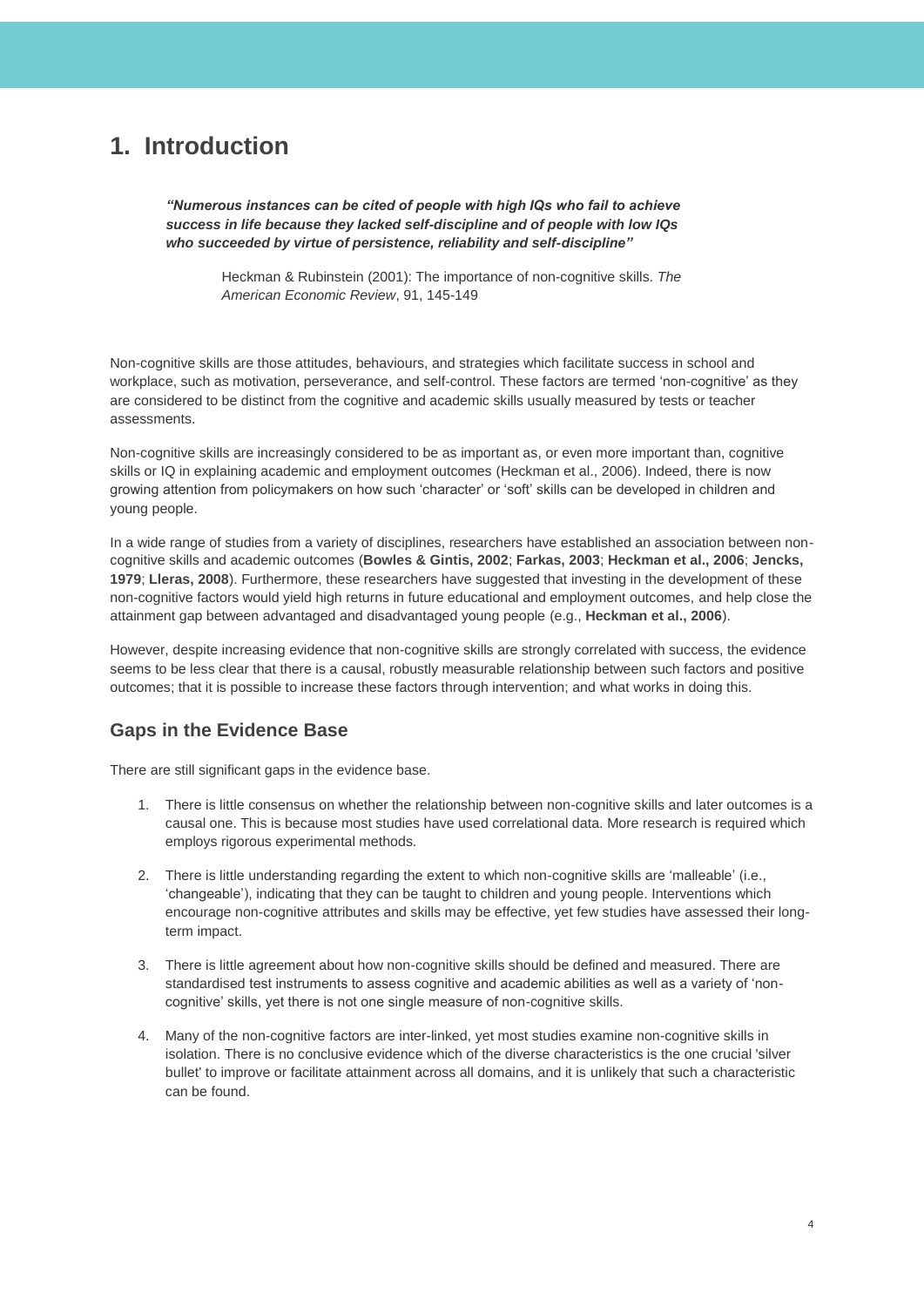### **The purpose of this report**

The main purpose of this rapid review is to understand the current evidence base and identify areas of promise, in order to inform future work in this area. It has been jointly funded by the Education Endowment Foundation (EEF) and the Cabinet Office. The EEF is particularly interested in the role of non-cognitive skills in narrowing the gap in outcomes for pupils from disadvantaged backgrounds. The Cabinet Office is particularly interested in the role of non-cognitive skills in the context of 'social action' interventions for young people. Social action is defined as "young people doing practical action in the service of others, in order to create positive social change that is of benefit to the wider community as well as to the young person themselves".

This review first examines the extent to which non-cognitive skills matter for various outcomes and how to robustly measure those skills. It then focuses on the role of programmes and interventions that develop noncognitive skills for children and young people.

### **Research Aims**

This review has four aims:

- 1. To provide a definition of key 'non-cognitive' skills and assess how they are measured.
- 2. To examine the evidence on different non-cognitive skills and assess how far non-cognitive skills lead to (a) improved educational attainment and (b) better longer-term outcomes. The review focuses on highquality research highlighting the role of experimental or quasi-experimental studies. It considers the strengths and limitations of the available causal evidence.
- 3. To discuss interventions that show evidence of a causal impact on educational attainment or longer term outcomes as a result of improving non-cognitive skills. The review focuses on programmes for school-age children and adolescents, highlighting social action activities such as community volunteering, and assesses the strength of the causal relationship established.
- 4. To identify which non-cognitive skills provide the greatest areas of promise for future work. The review considers whether the most important non-cognitive ability may vary according to outcome of interest, as well as the age and/or gender of the young person and how this might influence the timing and target of the intervention strategy.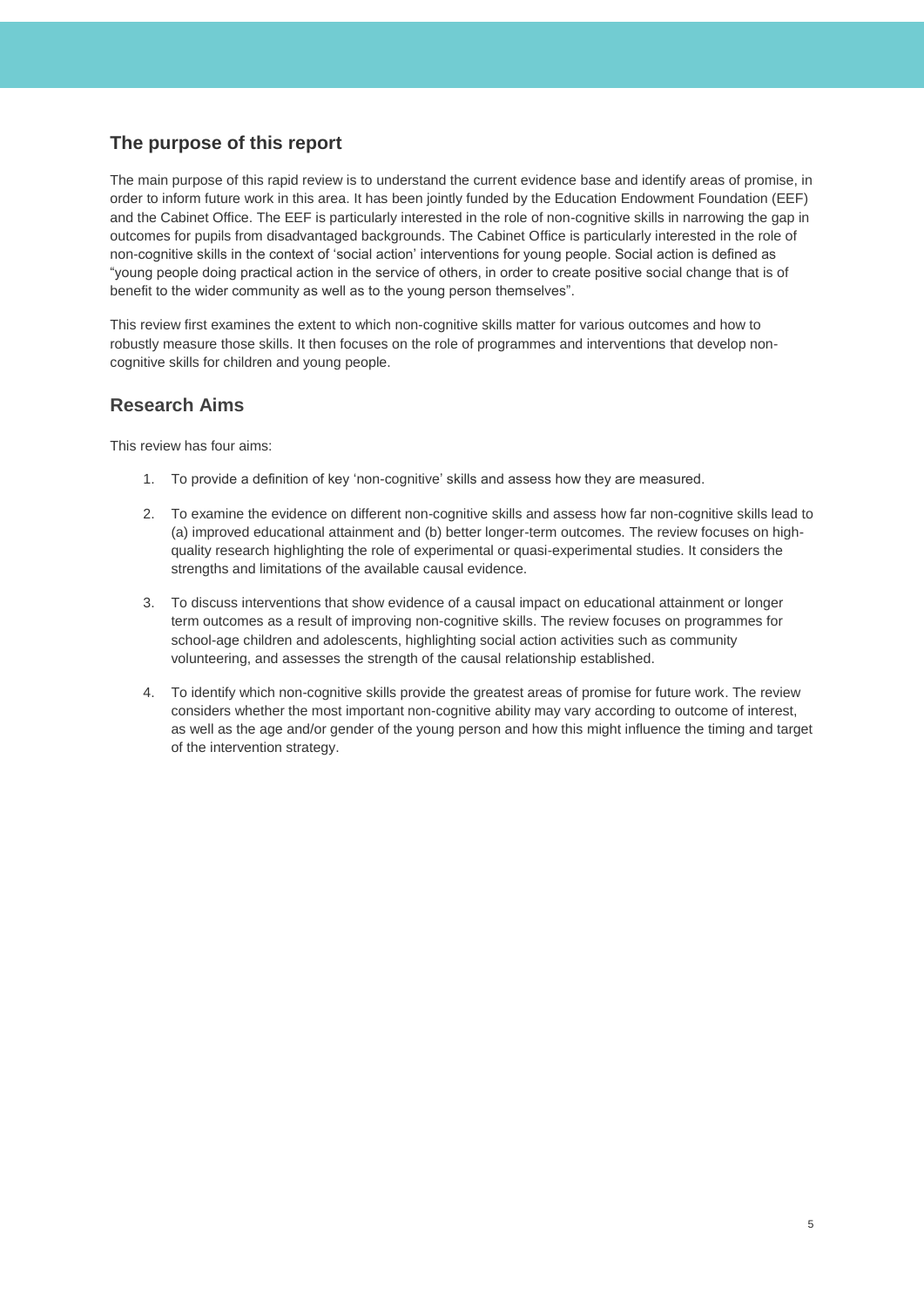## <span id="page-6-0"></span>**2. Methods**

In this review, we examine experimental or quasi-experimental studies where at least one non-cognitive skill is a predictor of outcomes. We also assess studies of interventions which are aimed at developing or enhancing one or more non-cognitive skills for the purpose of improving educational and other positive outcomes. The outcomes we consider include: educational attainment, employment, health, well-being, engagement, employability, civic participation, and voting.

In order to review the literature, we first scan a number of databases such as Science Direct, PsychInfo, Springerlink, ERIC, and Google Scholar, focusing on English-language studies. We primarily search for quasiexperimental and experimental studies published from 1995 through 2013. We limit our search to research focused on skills of school-age children and adolescents. Studies examining post-secondary outcomes are included if non-cognitive factors are predictors and measured while participants were still enrolled in education. We exclude studies focused on adults.

It is important to note that our review is not an exhaustive one. When there are meta-analyses of experimental research available for specific non-cognitive skills, we focus on the findings of these meta-analytic studies. When there are no meta-analyses available, then we review individual experimental studies, when available. For programmes and interventions, we present evaluations which have been published as peer-reviewed journal articles. We therefore do not include more locally-based interventions which have not been rigorously evaluated. For the interventions, we focus on meta-analytic findings, including their effect size. We also review a few studies of key interventions in more depth.

### **Quality of evidence**

In order to assess the quality of the studies, we employ the Maryland Scientific Method Scale (SMS) (Sherman, 1997). The SMS is used to evaluate the methodological quality of intervention studies and the authors indicate that results at Level 5 are the highest, and Level 3 is the minimum to achieve reasonably accurate findings. In reviewing previous studies, we distinguish experimental studies which include random assignment of control and experimental groups (Level 5) from quasi-experimental studies which do not use random assignment with multiple experimental and control groups (Level 4) or one experimental and one control group (Level 3). Interventions which have measures of a pre-and post-treatment score, with no control group are delineated at Level 2. Intervention studies which examine an association between attendance in the programme at one point in time of measurement are considered to be Level 1. Therefore, our use of the term "experimental" alludes only to those studies which use random assignment of a control and treatment group. We refer to studies which use control and experimental groups without random assignment as "quasi-experimental". We review interventions considered to be Level 2, but we note that there is only pre- and post-treatment measures without a control group.

### **Effect sizes**

In this report, we include the effect size, whenever available. The effect size, Cohen's *d*, is the standardised mean difference between two groups, such as treatment and control groups. For example, an effect size of .25 would represent a difference of one-quarter of a standard deviation on the outcome measure. Guidelines have been suggested for what can be considered a small (.20), medium (.50), or large (.80) effect size (Cohen, 1988). In some cases, the average correlation, Pearson's *r*, is reported. Cohen also provides the following guidelines for the Pearson's *r*, where .10 is small, .30 is medium and .50 is large. The routine use of effect sizes has generally been limited to meta-analysis for combining and comparing estimates from different studies and is rarely reported in original research. Combining findings across studies using meta-analysis can yield more reliable and precise estimates of programme impact than is possible for any individual study examined in isolation (Lipsey & Wilson, 2001). When there are no meta-analytic studies available, we calculate effect sizes from experimental studies, whenever means and SD are reported. Such instances will be noted in the text.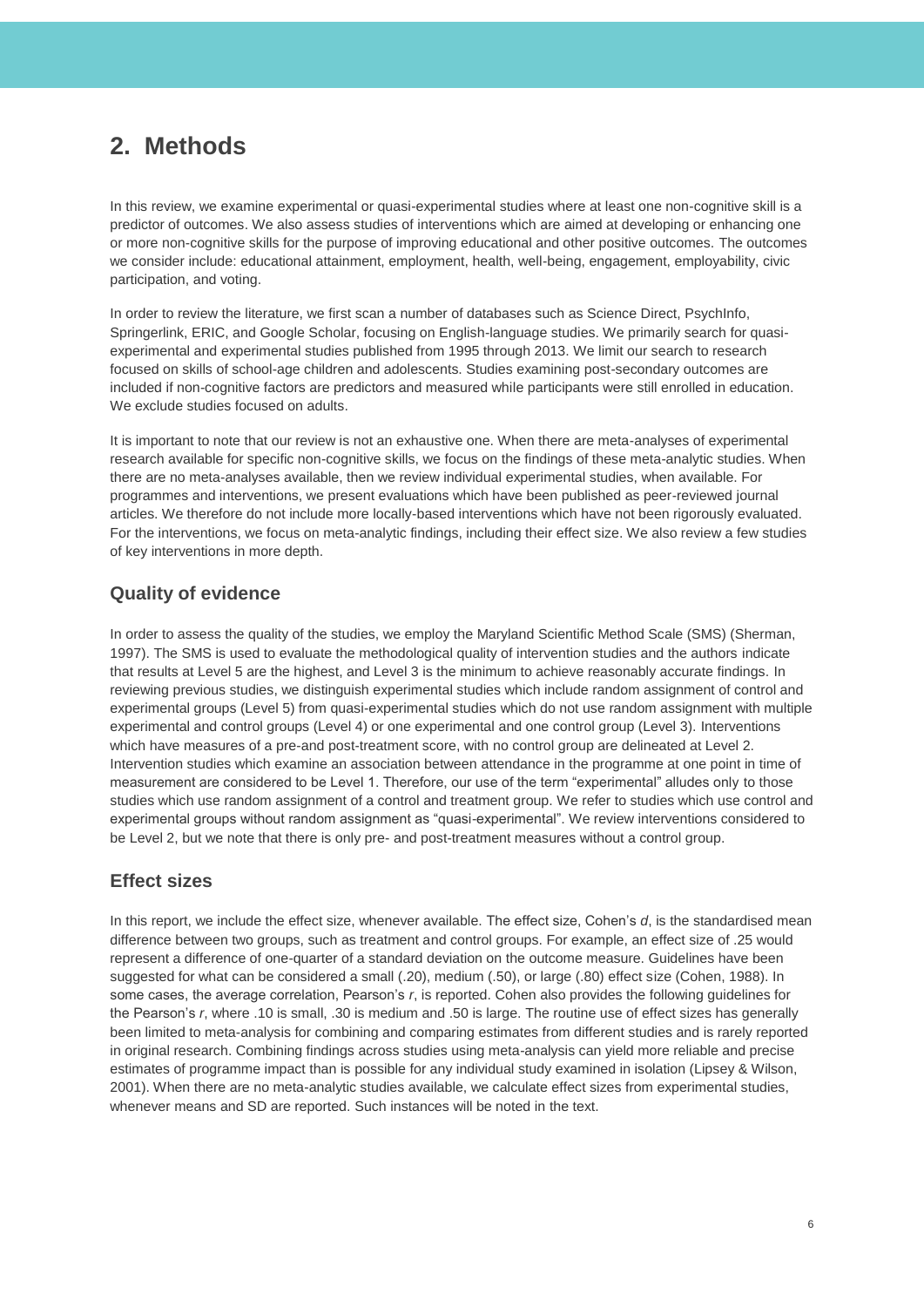## <span id="page-7-0"></span>**3. Non-Cognitive Skills**

### **Background**

The term "non-cognitive skills" is used to contrast a variety of behaviours, personality characteristics, and attitudes with academic skills, aptitudes, and attainment. The concept was introduced by sociologists Bowles and Gintis (1976) to focus on factors other than those measured by cognitive test scores. They highlighted the role of attitudes, motivation and personality traits, rather than academic skills, as determinants of labour market success. Their findings have been reinforced by more recent studies, which have demonstrated the significant role of noncognitive skills (i.e., attitudes, motivation and personal characteristics) over and above cognitive skills in shaping labour market outcomes, social behaviour and health (Farkas, 2003, Heckman et al., 2006).

It is important to note that discussion of non-cognitive skills is complicated and contested. There is little agreement even on whether 'non-cognitive skills' is the right way to describe the set of issues under discussion, and terms such as 'character skills', 'competencies', 'personality traits', 'soft skills' and 'life skills' are also widely used. The term 'non-cognitive', furthermore, highlights an erroneous distinction between cognitive and noncognitive factors. As Borghans and colleagues note (2008), "few aspects of human behaviour are devoid of cognition" (Borghans, Duckworth, Heckman, & ter Weel, 2008, p. 974). However, in the following report, we use the term "non-cognitive skills" to maintain consistency with previous research.

### **Our Scope**

The category of 'non-cognitive skills' can include a very broad range of characteristics including motivation, confidence, tenacity, trustworthiness, perseverance, and social and communication skills. Each of these factors has a long and distinct history of theoretical and methodological approaches, and different instruments exist to assess them. In this review, we differentiate between relatively stable characteristics, such as personality traits, and more flexible and modifiable characteristics, such as self-perceptions, motivation, and social competencies.

It is argued that there are the "Big Five" personality traits which include *O*penness to Experience, *C*onscientiousness, *E*xtraversion, *A*greeableness, and *N*euroticism (also called Emotional Stability). A convenient acronym for these factors is OCEAN. While personality traits are important in shaping individual choices and attainments, they are considered to be less malleable than other more flexible characteristics.

Since this review aims to identify key competencies that can be modified, we focus on more flexible, malleable characteristics which have been linked to positive outcomes for children and adolescents. Therefore, we examine eight factors which we have identified as potential key non-cognitive skills of children and young people. Our list includes:

- 1. Self-Perceptions
- 2. Motivation
- 3. Perseverance
- 4. Self-Control
- 5. Metacognitive Strategies
- 6. Social Competencies
- 7. Resilience and Coping
- 8. Creativity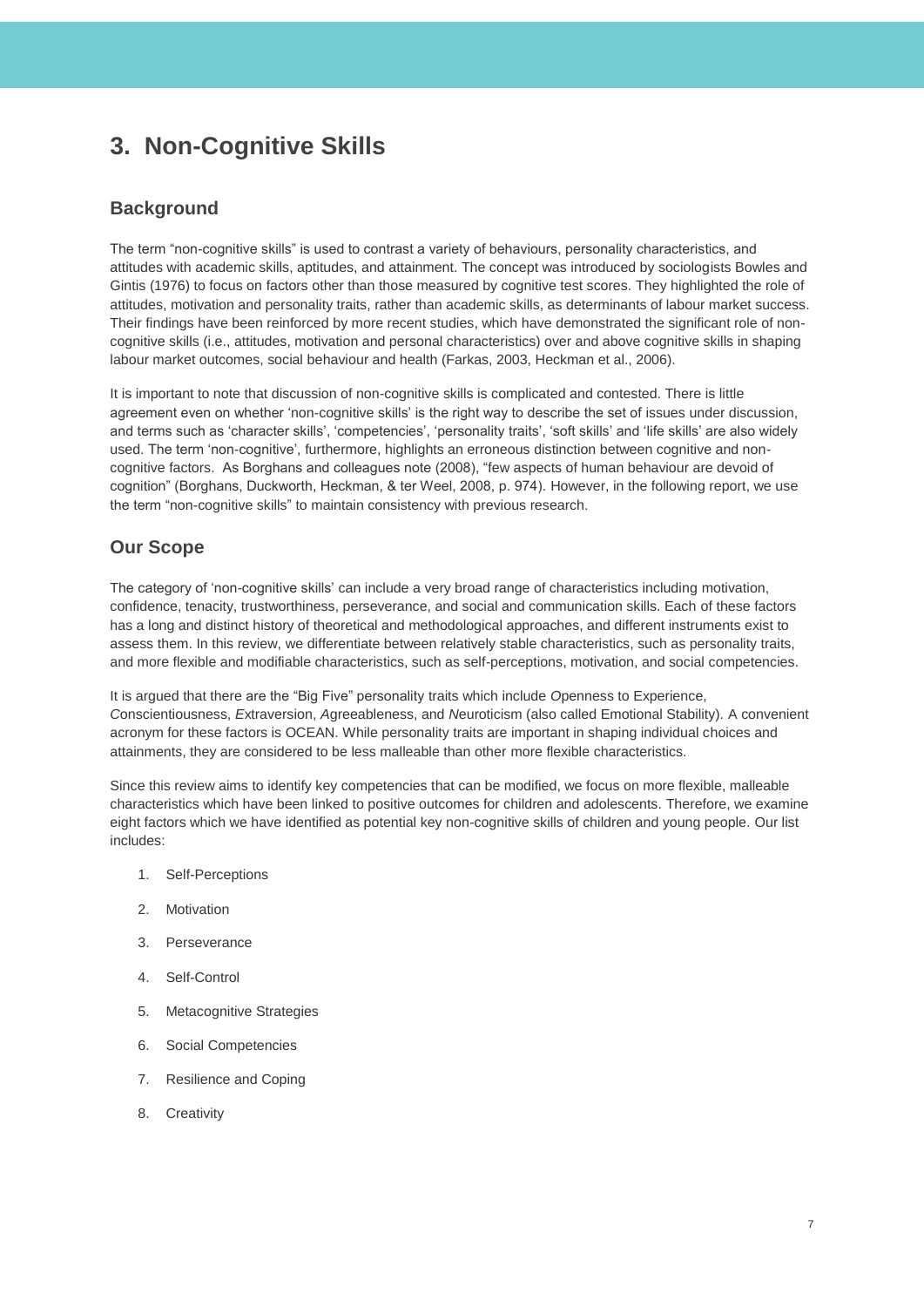### **Approach**

In the next section of the report, we discuss each of these non-cognitive skills in turn. For each skills, we first provide a clear **definition**. We then focus on its **measurement** and include one or two key measures for children and/or adolescents. We next provide a summary of the **correlational evidence,** which indicates an association between the non-cognitive skill and other outcomes but does not suggest causality. We then examine whether there is evidence of **malleability**, which indicates that the non-cognitive skill can be taught or improved. Next, we focus on **causal evidence** from quasi-experimental and experimental studies. Lastly, we offer a **conclusion**, discussing the strengths and weaknesses of the non-cognitive skill as a causal factor.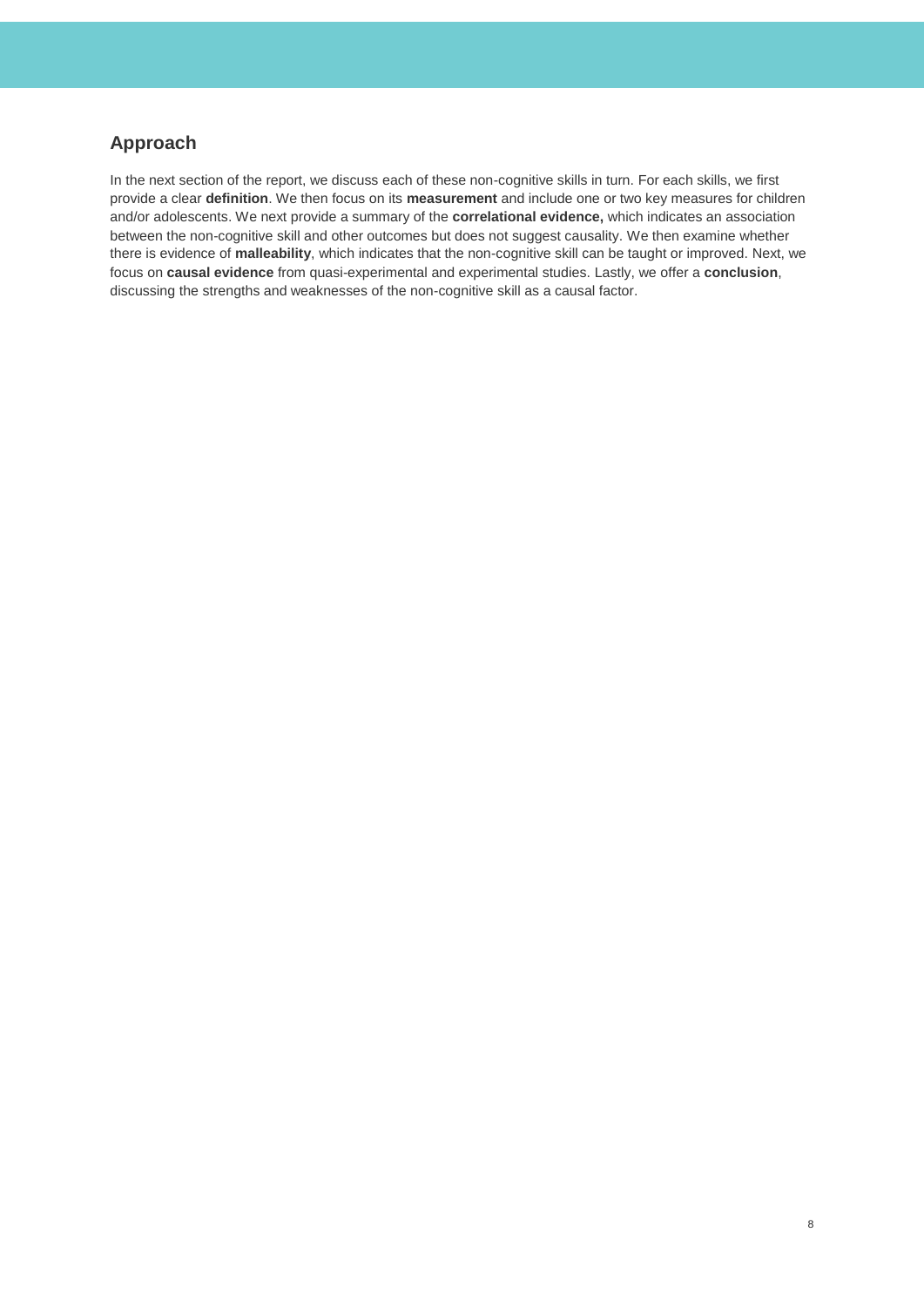## <span id="page-9-0"></span>**3.1 Self-Perceptions**

Self-perceptions are an individual's own beliefs about whether or not they can accomplish a task. Self-perceptions are often seen as precursors to motivation Positive self-perceptions predict greater motivation which, in turn, encourages students to apply greater effort, leading to improved performance. The main theoretical approaches concerning self-perceptions are **self-concept of ability** (Harter, 1982; Marsh & Shavelson, 1985; O'Mara et al., 2006; Valentine et al., 2004) and **self-efficacy** (Bandura, 1977; Bandura, 2001). These concepts differ both conceptually and psychologically from each other. In principle, self-concept of ability evaluates how an individual has felt about general past performance, while self-efficacy measures expectations about performing specific tasks in the future. This chapter examines these two concepts in turn.

### **3.1.1 Self-Concept of Ability**

### **Definition**

Self-concept of ability has been defined as an individual's self-perception of their ability shaped through experiences and interactions with the environment (O'Mara et al., 2006; Valentine et al., 2004). Global selfconcept of ability concerns how individuals feel about themselves more generally, while domain-specific selfconcept concerns their perceptions in a single area. For example, academic self-concept is a student's perception of his or her general ability in school.

### **Measurement**

There are several well-known survey instruments that are widely used to measure self-concept. For global selfconcept of ability, there is the Self-Description Questionnaire (SDQ) (Marsh, 1990; 1992) and the Self-Perception Profile for Children/for Adolescents (SPP-C and SPP-A) (Harter, 1985; 1988). From these instruments, the more scholastically focused Academic Self-Description Questionnaire (ASDQ) was developed for use in school-aged child populations (see Marsh, 1990; Byrne, 1996). The ASDQ is a multidimensional (i.e., more than one academic domain) self-concept instrument based on prior SDQ research. A review of the psychometric properties of the ASDQ can be found in Byrne (1996).

### **Correlational Evidence**

There is a wealth of correlational research examining self-concept. The vast majority of this research has focused on academic self-concept. This shows that higher levels of academic self-concept are associated with higher levels of achievement (Denissen et al., 2007; Marsh & Craven, 1997). In their meta-analysis, for example, Hanson and Hattie (1982) reported the average correlation between global self-concept and academic achievement was .21, while the average correlation between academic self-concept and achievement was.42. This indicates that there is a positive relationship between self-concept and achievement and that the association is much higher when it is domain-specific. Nevertheless, this research does not reveal the direction of this association (i.e., whether self-concept of ability predicts achievement or vice versa).

### **Malleability**

There have been numerous interventions that have shown improvements in children's and adolescent's selfconcept. In their meta-analysis, Haney and Durlak (1998) found that programmes which specifically focused on self-concept enhancement were effective in improving self-concept of ability. The mean effect size from pre-test to post-test was .57. Another recent meta-analysis of interventions aimed at children up to age 18 found similar results (O'Mara, Marsh, Craven, & Debus, 2006). The mean effect size for intervention studies which focused on enhancing self-concept from pre- to post-intervention was .67. Together, these analyses show that self-concept of ability is malleable for school-age populations.

### **Causal Evidence**

While there is a wealth of correlational research showing that academic self-concept is positively associated with academic achievement (e.g., Denissen, Zarrett, & Eccles, 2007), there is little evidence that this is a causal relationship. This likely reflects the dynamic nature of academic self-concept. Academic self-concept is a reflection of students' experiences and interactions with others (i.e., parents, teachers, or peers), which inevitably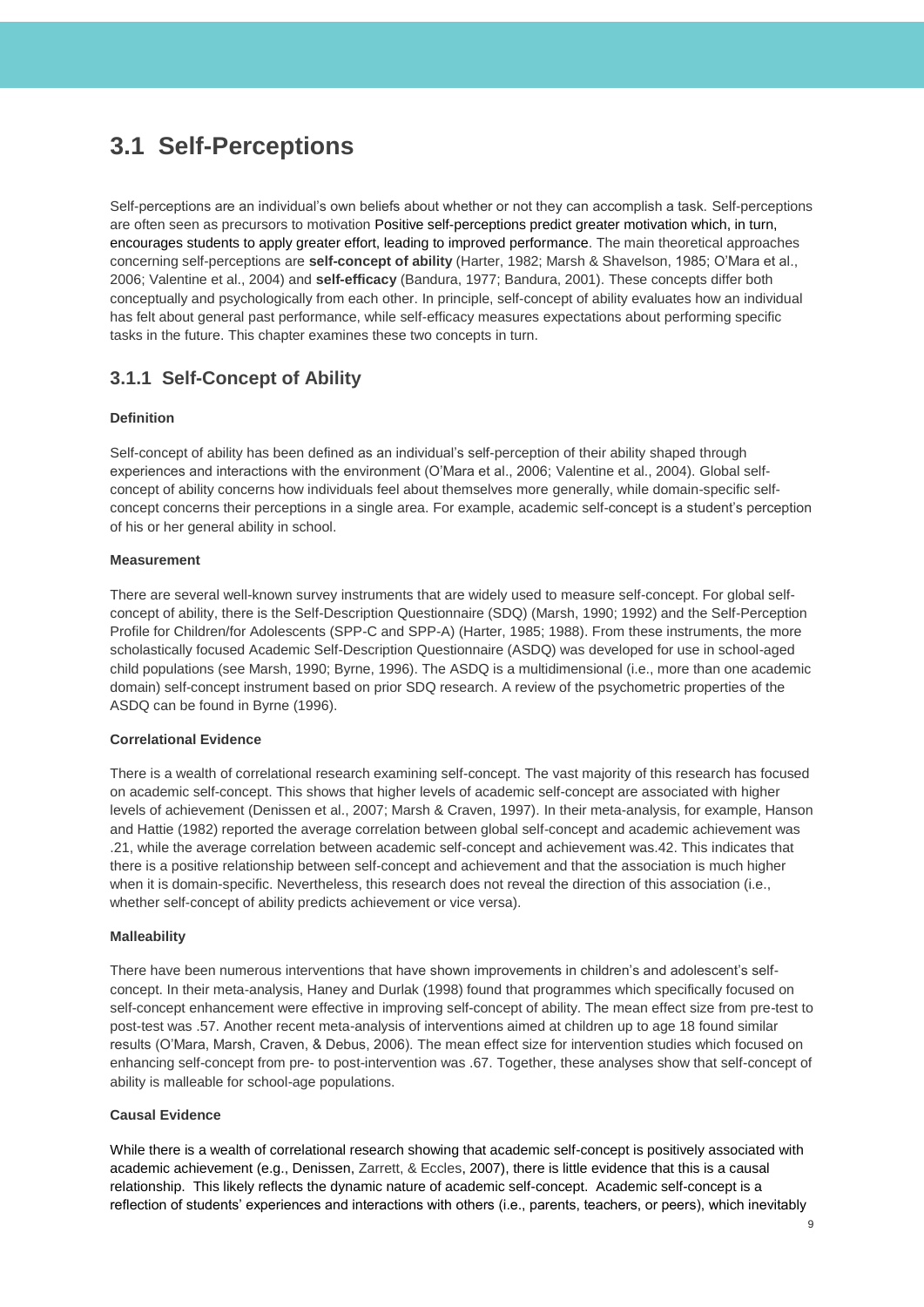changes as they progress through schooling. In a series of studies, Marsh and colleagues (2006) investigated the causal ordering of self-concept and achievement, concluding that the relationship between academic selfconcept and achievement is reciprocal. Consequently, Marsh and colleagues argue that researchers and practitioners should aim to improve both academic self-concept and academic skills simultaneously. According to Marsh and colleagues, interventions which enhance self-concepts without improving performance are likely to show short-lived improvements in self-concept of ability. Conversely, interventions which enhance students' performance without also fostering self-beliefs of their ability will unlikely show long lasting gains.

### **Conclusion**

While there is overwhelming evidence of a positive relationship between self-concept and related outcomes, there is little empirical evidence of a causal one. While intervention studies have shown that self-concept can be enhanced, there is a dearth of experimental studies which have manipulated self-concept and then measured its subsequent effect on later outcomes. Therefore, while self-concept might be a useful measure to determine how one's perception of their own ability changes in regard to an intervention, it is not likely to be a factor which can be manipulated to predict change in other outcomes.

### **3.1.2 Self-Efficacy**

### **Definition**

Self-efficacy is an individual's belief that they have the capability to succeed at a particular task in the future (Bandura, 1977, 2001). Whereas self-concept of ability assesses how an individual feels about their past performance in relation to others, self-efficacy measures an individual's expectations about whether or not they can successfully perform a specific task at a later point in time. In practice, self-efficacy focuses on the successfully mastering of a specific task, while self-concept of ability is concerned with the affective appraisal of one's performance in an academic domain, relative to others.

#### **Measurement**

There have been several different scales used to measure self-efficacy. For a comprehensive instrument, the Motivated Strategies for Learning Questionnaire (MSLQ) has proven reliability and validity. The MSLQ is an 81 item, self-report instrument consisting of 6 motivation subscales and 9 learning strategies scales (Pintrich, Smith, García, & McKeachie, 1993). The motivation scales tap into three broad areas: (1) intrinsic and extrinsic goal orientation, task value, (2) expectancy (control beliefs about learning, self-efficacy); and (3) affect (test anxiety). Scale reliabilities are robust, and confirmatory factor analyses demonstrates good factor structure.

The MSLQ has proven to be a useful tool that can be adapted for a number of different purposes for researchers, instructors, and students (Duncan & McKeachie, 2005). The MSLQ has been translated into multiple languages and has been used by hundreds of researchers and instructors throughout the world. For a shorter measure with acceptable reliability, the Students' Approaches to Learning (SAL) instrument was evaluated among approximately 4,000 15-year-olds from each of 25 countries (Marsh et al., 2006). The instrument examines 14 different factors, one of which is perceived self-efficacy. The short scale includes only four items asking students about their confidence in their ability to do well on academic tasks.

### **Correlational Evidence**

Correlational studies have shown that self-efficacy is associated with positive outcomes including psychosocial functioning in children and adolescents (Holden, Moncher, Schinke, & Barker, 1990), better health behaviours (Holden, 1992), and higher academic achievement and greater persistence (Multon, Brown, & Lent; 1991; Richardson, Abraham, & Bond, 2012).

### **Malleability**

There are several experimental studies which demonstrate that self-efficacy can be improved. Most of these experimental studies were conducted in the 1980s (e.g., Bandura & Schunk, 1981; Schunk, 1981; 1982; 1983; 1984; 1985; Schunk & Hanson, 1985; Schunk, Hanson, & Cox, 1987). Although these studies did not calculate the effect size of their manipulation on changes in self-efficacy, our calculations indicate large effects from pre- to post-treatment. In an experimental study focusing on academic outcomes, for example, Schunk (1981) attempted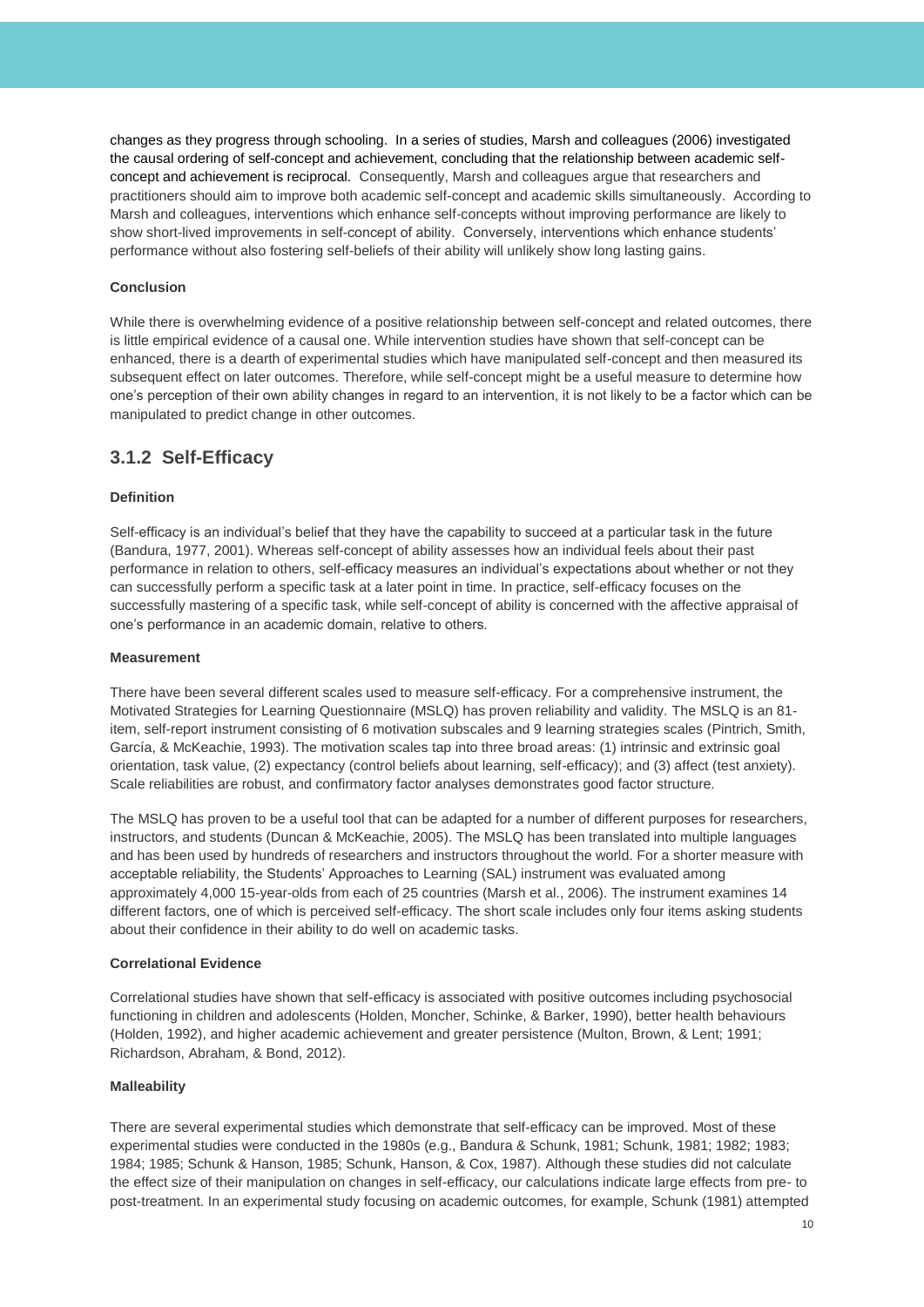to manipulate student's self-efficacy for maths in 56 children aged 9 to 11, who had low arithmetic achievement. Children were randomly assigned to one of two conditions: modelling of division operations or didactic instruction, followed by a practice period. Both instructional treatments increased children's perceived self-efficacy for maths from pre- to post-treatment (d = ranged from.83 to 1.55).<sup>1</sup>

In another example, Schunk, Hanson and Cox (1987) conducted two experimental studies in which students were randomly assigned to receive maths instruction from either a same or opposite sex model using either coping modelling, mastery modelling, or no modelling (control group). Coping models initially demonstrated the typical fears and deficiencies of observers but gradually improved their performance and helped to demonstrate how to gain self-confidence, whereas mastery models demonstrated faultless performance from the outset. Children were aged 9 to 13 years and were enrolled in below-grade-level classes. Children who were assigned to the coping model had subsequently higher self-efficacy (d = 3.04 for boys; d = 3.23 for girls)<sup>2</sup> from pre to posttreatment compared to children assigned to the mastery model.

### **Causal Evidence**

Most previous studies examining self-efficacy beliefs in children and adolescents are correlational, which is likely due to the challenge of manipulating self-efficacy in an experimental setting. However, in their meta-analysis, Multon and colleagues (1991) found that a large effect size (r = .58) when examining the relationship of selfefficacy to persistence and academic performance in experimental studies. As noted, there also are several experimental studies which have manipulated self-efficacy beliefs which, in turn, predicted better academic outcomes including task persistence, interest and/or performance. For example, Schunk (1981) found that selfefficacy explained nearly a quarter of the score on a later mathematics test, taking into account prior mathematics achievement. Together, these studies provide some indication that self-efficacy predicts greater academic persistence and higher achievement. However, there is less evidence that self-efficacy has a causal relationship with outcomes in non-academic domains.

### **Conclusion**

<span id="page-11-0"></span> $\overline{a}$ 

These experimental studies indicate that self-efficacy for a particular task is malleable and that improved selfefficacy is associated with greater persistence, interest, and performance. Together, these findings suggest that self-efficacy beliefs are an essential precursor to enhancing both cognitive and non-cognitive skills. In other words, young people may be more willing to persist when they believe they are going to succeed, which is especially important when faced with learning new tasks (Pajares, 1996).

A few caveats must be kept in mind, however. First of all, most of these studies are locally-based and conducted by the same group of researchers. A wider evidence base is necessary to show that improvements in self-efficacy lead to improvements in the related skill area, especially in non-academic domains. Second, there is little evidence of a lasting impact of intervention on later outcomes. Furthermore, any lasting impact may depend on an individual's own performance in that area. In other words, there is likely to be a reciprocal relationship between self-efficacy and academic performance: strong performance validates self-efficacy, increases motivation, and reinforces effort and persistence toward achievement (Farrington et al., 2012). Lastly, the strength of self-efficacy as a predictor of later outcomes is likely to vary according to the generality versus specificity of its measure. When a general academic measure is required, the four self-efficacy items in SAL instrument represents a shortened, validated scale. However, the best predictors of specific academic performance are selfefficacy beliefs regarding those specific academic domains (Pajares, 1996). Therefore, programmes which target self-efficacy beliefs will likely experience greater success when they focus on a specific area of improvement and employ a measure which reflects self-efficacy beliefs regarding that particular domain, e.g., mathematics.

 $1$  Effect size calculated by authors using reported means and standard deviations.

 $2$  Effect sizes calculated by authors from means and standard deviations reported in article.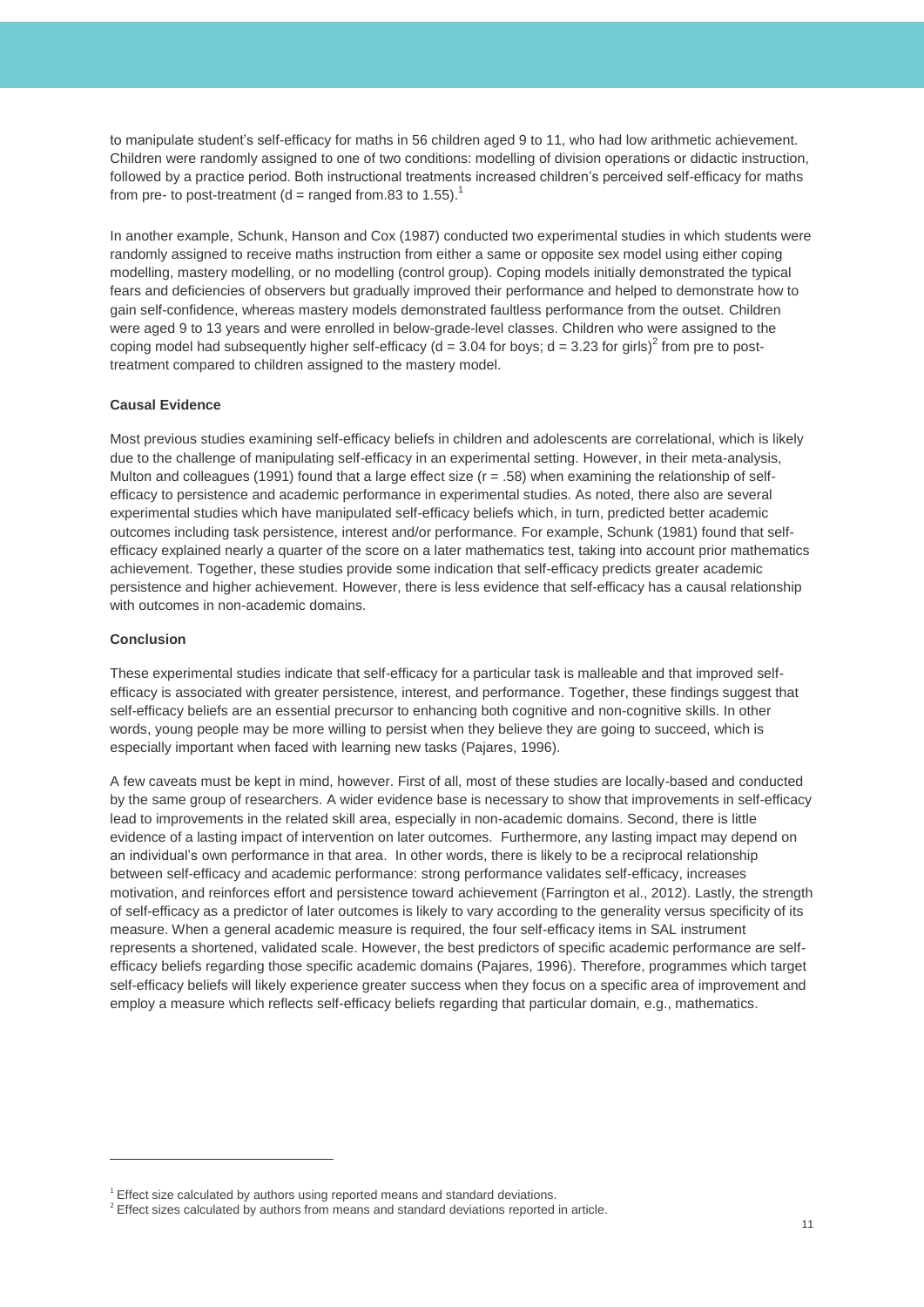## **3.2 Motivation**

Motivation is the study of why individuals think and behave as they do. A wealth of motivational theories has focused on understanding the relationship between one's motivation and their later achievement. These include the theory of intrinsic/extrinsic motivation (Deci, 1971), achievement goal theory (Dweck & Leggett, 1988; Ames, 1992); attribution theory (Weiner, 1979); expectancy-value theory (Eccles et al., 1983) and locus of control (Rotter, 1954). In this review, we examine achievement goal theory, expectancy-value theory, and intrinsic/extrinsic motivation, all of which have shown some degree of malleability in experimental studies

### **3.2.1 Achievement Goal Theory**

### **Definition**

Achievement goal theory proposes that motivation and achievement-related behaviors can be understood by considering the reason or purpose individuals adopt while engaged in academic work (Ames, 1992; Dweck & Legget, 1988). Achievement goal theory distinguishes two types of goal orientations: (a) a learning orientation is focused on gaining competence in a subject area or skill and (b) a performance orientation is focused on demonstrating competence to others, seeking competition, and comparing performance to others. When individuals believe that they can increase their ability through their own efforts, they are more motivated, put forth sustained effort and persistence, and use strategies to accomplish their goals. Conversely, individuals who believe that their ability is fixed and cannot be changed are more likely to be dependent on others' assessments of their ability and easily give up when they experience a setback or failure.

### **Measurement**

There is a wide variety of different instruments used to measure goal orientation. The Patterns of Adaptive Learning Scale (PALS) is a recent measurement which has been developed to examine the relation between the learning environment and students' motivation, affect, and behaviour. PALS has been shown to have robust reliabilities and good factor structure. Student scales assess 1) personal achievement goal orientations; 2) perceptions of teacher's goals; 3) perceptions of the goal structures in the classroom; 4) achievement-related beliefs, attitudes**,** and strategies; and 5) perceptions of parents and home life. Teacher scales assess their perceptions of the goal structure in the school, their goal-related approaches to instruction, and personal teaching efficacy (Midgley et al., 2000). To assess growth mindset, Dweck and her colleagues have developed an implicit theory of intelligence measure. This measure includes six items: three statements measuring a fixed mindset (e.g., "You have a certain amount of intelligence, and you really can't do much to change it''); and three statements assessing a growth mindset (e.g., "You can always greatly change how intelligent you are''). Respondents indicated their agreement with these statements on a 6-point Likert scale from 1 (strongly agree) to 6 (strongly disagree). This measure has demonstrated high internal reliability and validity (Dweck, Chiu, & Hong, 1995).

### **Correlational Evidence**

Correlational studies indicate that students who espouse a mastery goal orientation are more likely to monitor their understanding of what is being learned (e.g., Meece & Holt 1993, Middleton & Midgley 1997), employ organizing strategies such as paraphrasing and summarizing (Archer 1994), and make positive, adaptive attributions for occasional failures compared to students who adopt performance goals. Studies have also found a difference in students' affective reactions according to goal orientations. Students who adopt a mastery orientation tend to demonstrate more pride and satisfaction in their success and have less anxiety in the event of failure than students who adopt a performance goal orientation (Ames 1992). Furthermore, research has shown that the increased effort and persistence of a mastery goal orientation leads to higher academic achievement (Elliot & Harackiewicz 1996; Meece & Holt 1993, Pokay & Blumenfeld 1990).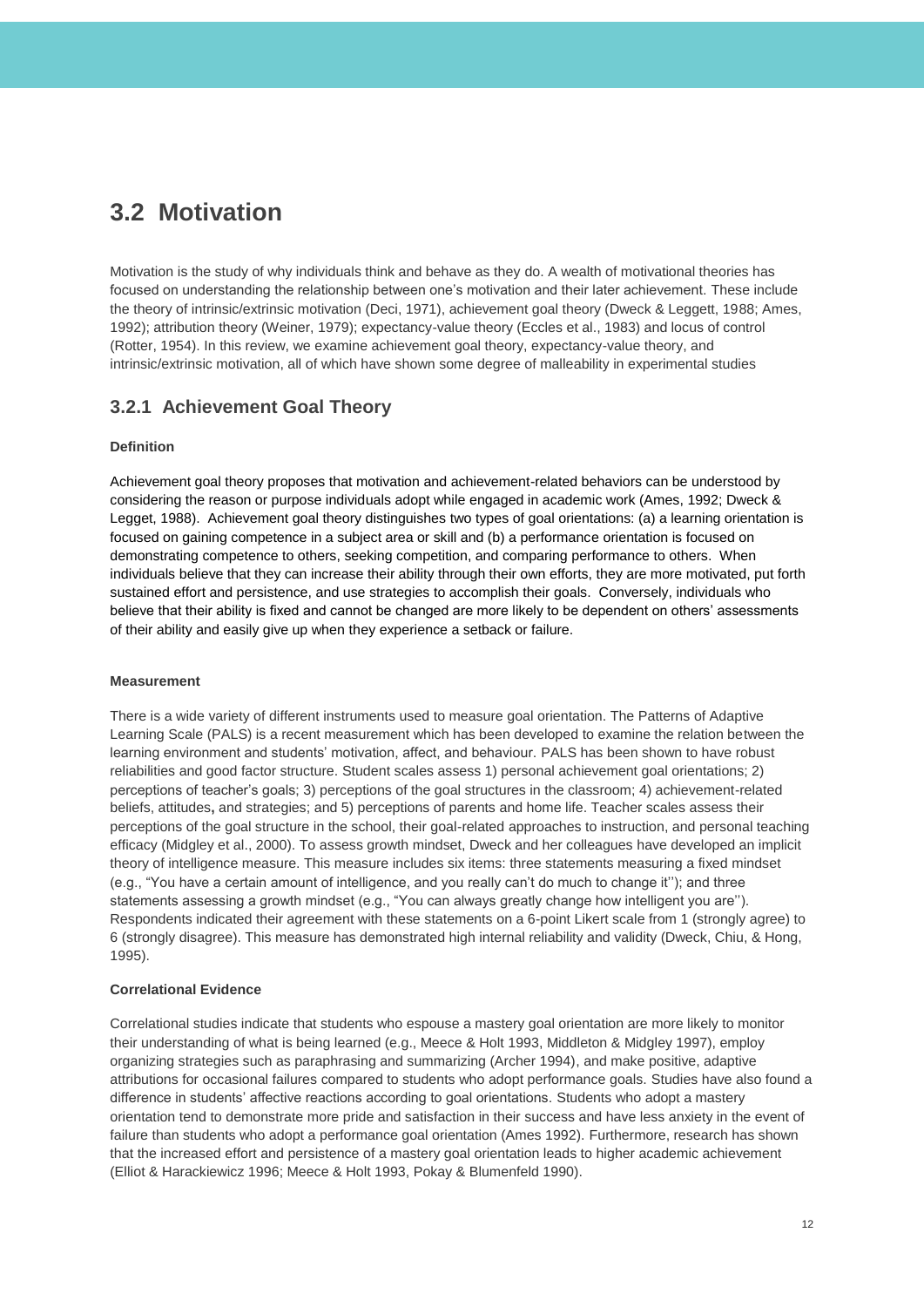#### **Malleability**

Recent research has focused on implementing brief treatments or short-term programmes designed to promote growth mindsets. According to Dweck (2006), a learning orientation is equivalent to a "growth mindset," in which the fundamental belief is that "your basic qualities are things you can cultivate through your efforts" (p. 7). A performance orientation, on the other hand, is equivalent to a "fixed mindset" in which the fundamental belief is that "your qualities are carved in stone" (Dweck, 2006, p. 6). For children and adolescents, most of this work has focused on changing academic mindsets. Intervention studies which have included both before and after measures have found that young people can develop a growth mindset (Aronson, Fried, & Good, 2002; Blackwell, Trzesniewski, & Dweck, 2007; Cohen et al., 2006; Dweck, 2007; Good, Aronson, & Inzlicht, 2003; Oyserman, Bybee, & Terry, 2006; Walton & Cohen, 2007, 2011).

For example, Blackwell and colleagues randomly placed 91 seventh-grade students (age 12) in one of two weekly workshops for eight sessions which were led by trained undergraduate mentors. In the treatment group, students were taught that intelligence is malleable (growth mindset) rather than fixed. In the control group, students were taught only study skills. After the eight-week intervention, the researchers found that students in the treatment group had a more malleable view of intelligence and endorsed a growth mindset more strongly after participating in the intervention (4.36 pre-intervention vs. 4.95 post-intervention  $(d = .66)$ , but participants in the control group did not change their beliefs (4.62 pre-intervention vs. 4.68 post-intervention (*d* = .07).

### **Causal Evidence**

Studies have also established that there may be causal, not merely correlational, relationship between goal orientations and achievement. For example, Schunk (1996) manipulated the goal orientation of children aged 9 to 11 while doing maths problems. Children were randomly assigned to one of four experimental conditions: mastery goal with self-evaluation, teaming goal without self-evaluation, performance goal with self-evaluation, performance goal without self-evaluation. Children who were directed to work under a mastery learning goal orientation demonstrated greater task involvement and greater subsequent achievement than children who worked under a performance goal orientation. Similar differences have been produced by other investigators using a variety of quasi-experimental and experimental manipulations, (Elliott & Dweck, 1988; Schunk, 1996; Schunk & Rice, 1989, 1991; Schunk & Swartz, 1993a, 1993b).

Interventions focusing on growth mindsets have also shown significant effects on academic outcomes for schoolage children. For example, Good and colleagues (2003) grouped 138 seventh-grade students, who were mostly minority and low-income adolescents, with an undergraduate mentor. There were four randomly assigned groups. In the first group, students had mentors who also discussed the expandable nature of intelligence. In the second group, students had mentors who discussed that most students initially experience difficulty during the seventh grade transition but that this improves with time. In the third group, students had mentors who discussed the first two messages about the expandable nature of intelligence and the seventh grade transition. In the control condition, students had mentors who focused on the dangers of drug use. At the end of the year, students took standardized tests in math and reading. Students in the experimental conditions had significantly higher reading standardized test scores compared to students in the control condition. Furthermore, female students in the experimental conditions had significantly higher math standardized test scores compared to female students in the control condition.

In their experimental study (described above), Blackwell et al., 2007 also found that their intervention promoting a growth mindset had a significant effect on students' grades. Prior to the intervention, both the treatment and control group had declining maths grades. After the intervention, the grades of students in the control group continued to decline, while this decline was reversed for the experimental group. At the end of the year, there was an overall difference of .30 grade points between control and treatment groups.

### **Conclusion**

The results of these interventions suggest that it is possible to change students' mindsets and that doing so may result in small to medium size improvements in later performance. These findings are supportive of programs which encourage growth mindsets in children and adolescents. However, there are a number of considerations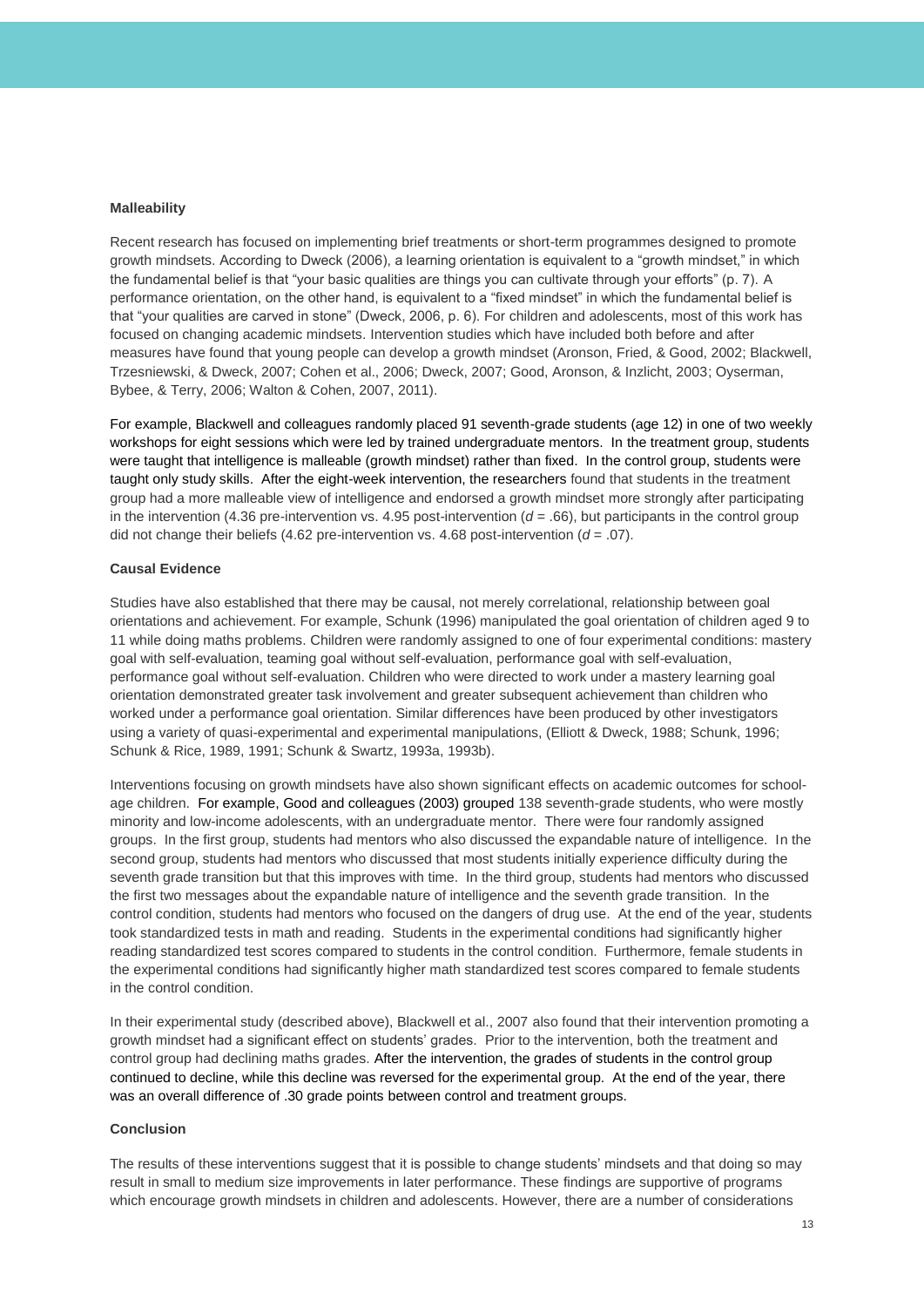which must be kept in mind. First of all, there has been only a handful of small, school-based interventions focused on adolescents. Therefore, it is not known whether the effects are similar for younger children and whether they are generalizable and transferable across different contexts. Second, much of the research has focused on short-term interventions and long-term, lasting effects are not known. It is possible that promoting a growth mindset may not be a simple solution for sustained academic performance. A recent quasi-experimental study, for example, investigated the impact of Brainology (an online interactive programme aimed at encouraging a growth mindset) on the mindset, resiliency, and sense of mastery of pupils aged 13–14 years (Donohoe, Topping, & Hannah, 2012). Findings indicated that the programme led to a significant increase in mindset scores for the intervention group. However, there was a significant decline at follow-up and the initial impact of the intervention was not sustained. This finding suggests that the longer term effectiveness of mindset interventions needs to be investigated further. Despite these issues, the intervention evidence so far suggests that promoting growth mindsets enhances the academic achievement of adolescents. Nevertheless, these conclusions must be taken with caution as the findings to date have focused mainly on short-term outcomes in the academic domain; therefore, it is unknown whether these findings are generalisable to other skill-areas and contexts.

### **3.2.2 Intrinsic/Extrinsic Motivation**

### **Definition**

Intrinsic and extrinsic motivation distinguishes between different reasons or goals that give rise to an action (see Sansone & Harackiewicz 2000, for a review). Intrinsic motivation refers to doing something because it is inherently interesting or enjoyable. When intrinsically motivated, a person is moved to act for the fun or challenge involved rather than because of external prods, pressures, or rewards. Extrinsic motivation, on the other hand, refers to doing something for instrumental or other reasons, such as receiving a reward. Self-determination theory (SDT) elaborates on the intrinsic/extrinsic motivation distinction with the idea of autonomy versus control (Deci & Ryan, 1985). According to SDT, intrinsic motivation develops as a result of autonomous, self-determined decisions that give individuals a sense of control and power. In contrast, extrinsic motivation is created when individuals are forced or compelled to act through controlling situations.

### **Measurement**

There are many different ways to assess intrinsic versus extrinsic motivation. A scale which has shown to be reliable and valid is the MSLQ (Pintrich, Smith, García, & McKeachie, 1993). As described in the self-efficacy section, the MSLQ includes a sub-scale measuring intrinsic/extrinsic motivation.

### **Correlational Evidence**

Over the past two decades, more than 800 publications have explored intrinsic/extrinsic motivation. A review of the literature (Vallerand, 1997) reveals that a large portion of this research deals with studies that have been conducted on situational motivation. Situational motivation refers to the motivation individuals experience when they are currently engaging in an activity. In general, this research has shown that the quality of experience and its related outcomes can be very different when engaging in an activity for intrinsic versus extrinsic reasons. Intrinsic motivation leads to high-quality learning and creativity, while extrinsic motivation reduces interest and engagement in an activity. Intrinsic motivation, furthermore, is positively related to psychological well-being and positive adjustment. Extrinsic motivation, on the other hand, is associated with poorer well-being and less optimal functioning for children and adolescents compared to intrinsic motivation (see Vallerand, 1997).

### **Malleability**

The findings of meta-analytic studies suggest that intrinsic motivation can be manipulated in an experimental setting. In a meta-analysis of 128 experimental studies, Deci, Koestner, and Ryan (1999) examined the effects of extrinsic rewards on intrinsic motivation. They found that all types of rewards significantly undermined intrinsic motivation and self-reported interest ( $d = -0.40$  to  $-0.28$ ). Tangible rewards tended to be more detrimental to intrinsic motivation for children than college students, and verbal rewards tended to be less enhancing for children than college students. Another meta-analysis of 41 experimental studies found that choice enhanced intrinsic motivation (*d* = .36) (Patall, Cooper, & Robinson, 2008). Together, these studies indicate that intrinsic motivation can be improved under certain circumstances.

### **Causal Evidence**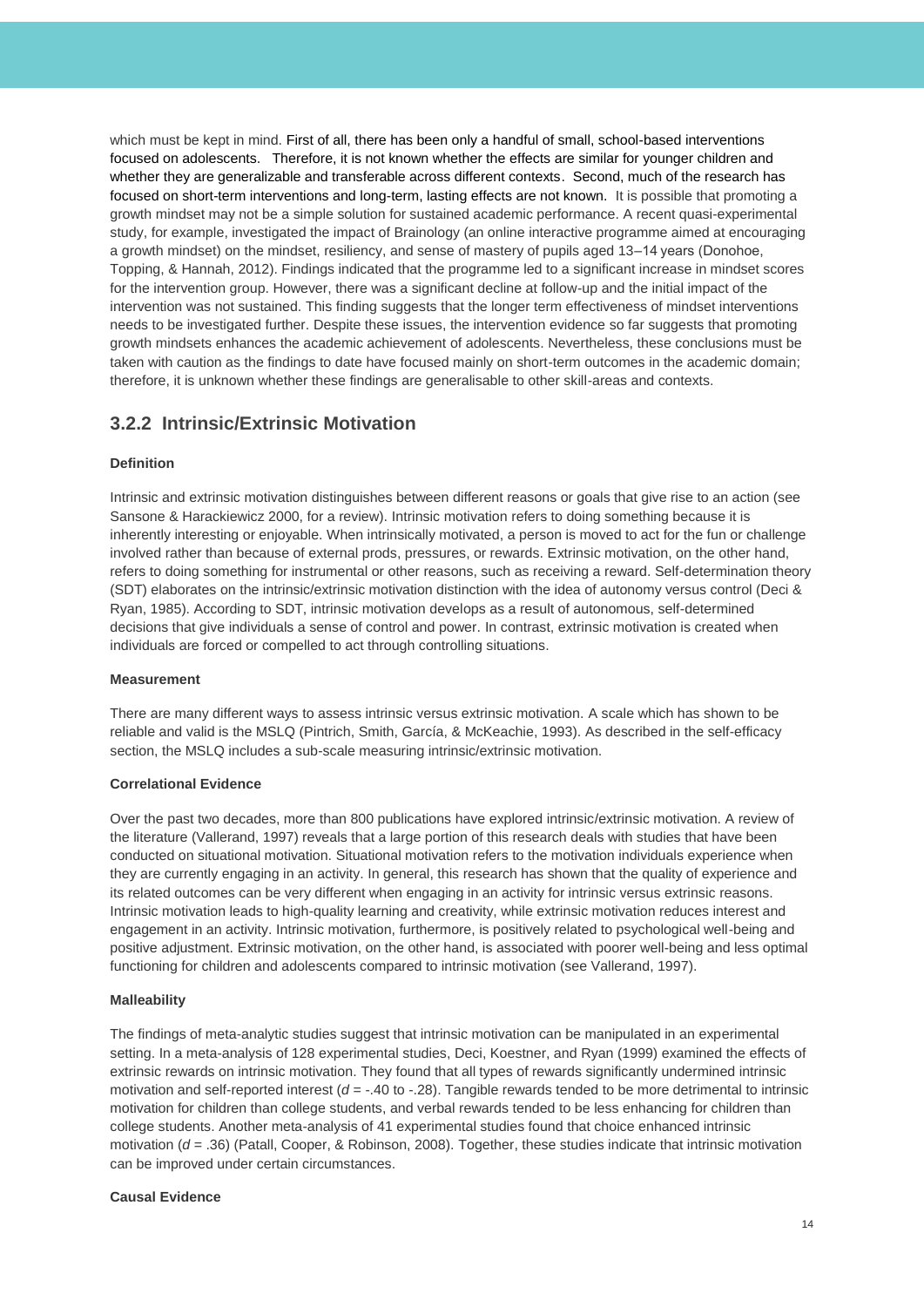Several recent quasi-experimental and experimental studies have also shown that increased intrinsic motivation leads to higher performance. In a quasi-experimental study, Guthrie and colleagues examined the role of using interesting, hands-on tasks in the classroom to stimulate intrinsic motivation for reading (Guthrie et al., 2006). Children in grade 3 (aged 8) were in one of four classrooms which varied according to the number of interesting, hands-on activities such as observations and experiments that were taught. Students with a higher number of hands-on tasks increased their reading comprehension after controlling for initial comprehension more than did students in comparable intervention classrooms with fewer hands-on tasks. Students' intrinsic motivation predicted their level of reading comprehension after controlling for initial comprehension.

In another set of experimental studies, Vansteenkiste and colleagues examined the role of goal framing on later performance. Students were randomly assigned to an experimental condition. Each experiment framed students' learning in terms of whether it served a long-term intrinsic goal or a long-term extrinsic goal. Results indicated that test performance and subsequent persistence were greater in the intrinsic-goal condition than in the extrinsic-goal condition. The effect sizes for the intrinsic versus extrinsic-goal condition were .59 for motivation, .21 for test performance and .12 for persistence. These results were replicated in a variety of studies using different intrinsic goals (e.g., personal growth and health), different extrinsic goals (e.g., physical attractiveness), different learning materials (business communications), and different age groups (5th- to 6th-graders, 11th- to 12th-graders, college students) (Vansteenkiste, Simons, Lens, Sheldon, & Deci, 2004; Vansteenkiste, Simons, et al., 2005). Together, these studies indicate that contexts which highlight intrinsic versus extrinsic-related goals encourage greater motivation, more persistence, and higher achievement for students of all ages.

### **Conclusion**

Past research indicates that students who adopt intrinsic-related goals show greater motivation, more persistence, and higher achievement compared to students who are focused on extrinsic-related goals. These studies further highlight the "here and now" nature of intrinsic/extrinsic motivation (Vallerand, 1997) by demonstrating that context plays an important role in one's orientation toward either intrinsic or extrinsic goals when engaged in a specific activity. This has positive implications for educators, as it indicates that teachers can help shape student's intrinsic motivation for learning through their teaching methods and classroom environment. Nevertheless, this further suggests that intrinsic motivation may not necessarily be an expertise that can be gained through participation in an intervention which then is applicable to other situations and contexts. While enhancing intrinsic motivation is an important tool in supporting educational contexts, there is little evidence that intrinsic motivation is a skill that can be cultivated in relation to future outcomes.

### **3.2.3 Expectancy-Value Theory**

### **Definition**

According to expectancy-value theory, motivation to achieve is best described as consisting of (1) students' expectations of success and (2) their perception of the overall value of the activity or task. Eccles and colleagues (1983) have defined expectancies for success as individuals' beliefs about how well they expect to do on upcoming tasks, either in the immediate or long-term future. Expectancy beliefs are measured in a similar manner as Bandura's (1997) self-efficacy beliefs. Expectancy for success is however understood to be only effective, if the task at hand is also valued by the individual. The expectancy-value theory thus includes additional aspects (i.e. task values) that have to be considered when predicting whether an individual will successfully engage with a task. For task-value, Eccles and colleagues (1993) have defined four types. *Attainment value* is the personal importance of doing well on the task. *Intrinsic value* is the enjoyment obtained from performing the activity. *Utility value* is how well a task relates to current and future goals. Lastly, *cost* is conceptualised in terms of the negative aspects of engaging in the task, such as anxiety and fear of failure, as well as the amount of effort needed to succeed and the lost opportunities that result from making one choice rather than another.

#### **Measurement**

There are many versions of measures that have been used and adapted from previous studies for the purposes of different investigations. Many studies have relied on scales for expectancies of success and task value which have been developed by Eccles and her colleagues (see Eccles et al., 1993). In their research, these scales have shown to be valid for different populations of children and young people.

### **Correlational Evidence**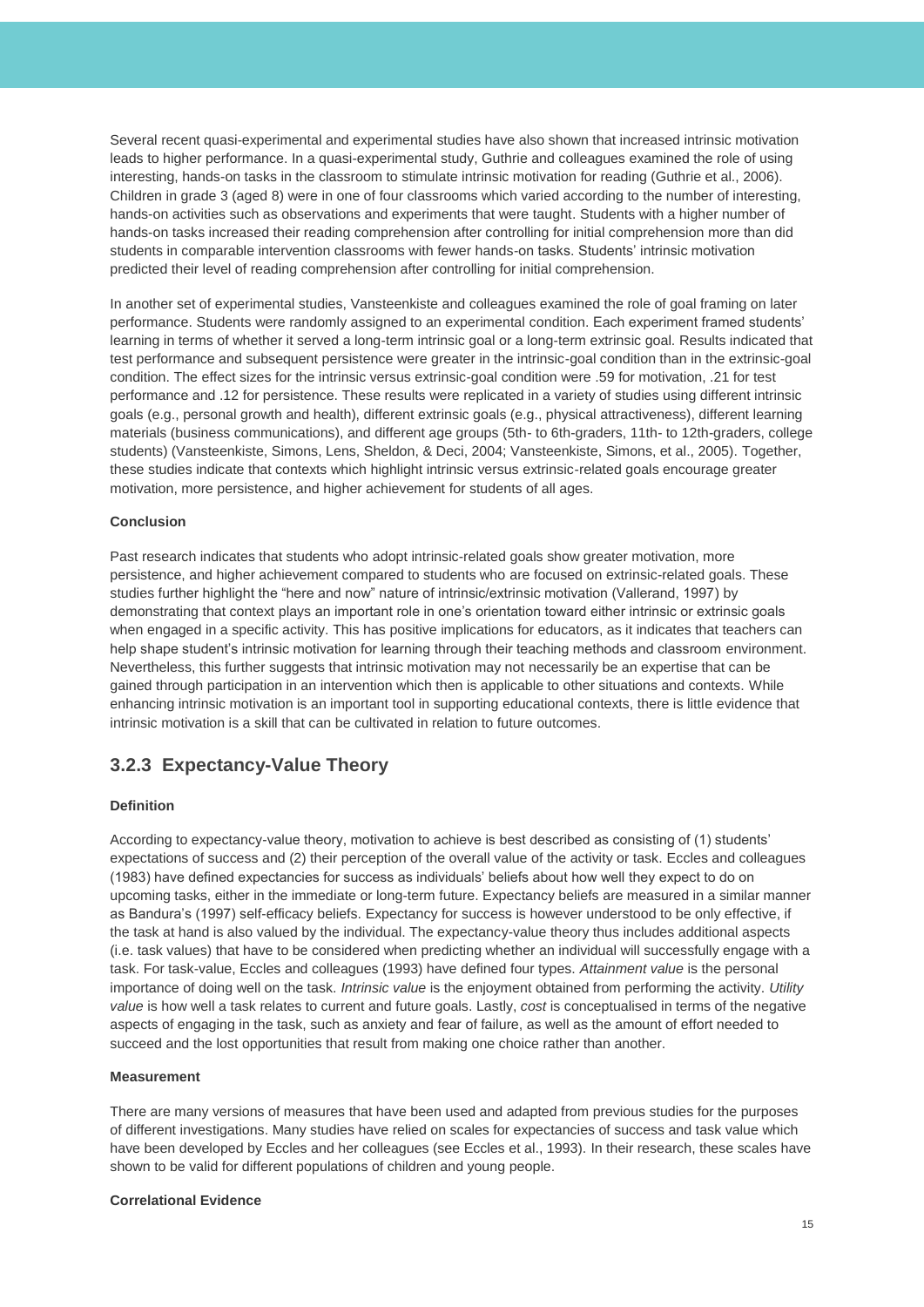Most research using an expectancy-value framework has examined longitudinal panel data. Overwhelmingly, these studies have shown support for the expectancy-value model. Eccles and her colleagues have found that, even when previous performance is controlled, children's expectations for success in combination with valuing the task are the strongest predictors of subsequent performance (see Eccles & Wigfield, 2002). These findings have been shown in a variety of domains such as academic achievement, participation in sport (e.g., Fredricks & Eccles, 2002; Xiang, McBride, Guan, & Solmon, 2003), involvement in extracurricular activities (e.g., Simpkins & Fredricks, 2012); and occupational choices (e.g., Eccles, 1994).

### **Malleability**

A few recent experimental studies have examined expectancy-value theory (Cohen, Garcia, Purdie-Vaughns, Apfel, & Brzustoski, 2009; Hulleman & Harackiewicz, 2009). Together, these studies suggest that interventions can improve students' expectancies for success, as well as their interest in, and value of, different academic tasks. For example, Hulleman and Harackiewicz (2009) implemented a school-based intervention where ninthgraders (i.e., age 14) wrote essays each month about weekly topics in science class. Students were randomly assigned to either a treatment or control group. Students in the treatment group were encouraged to write about the connections between their lives and what they were learning in their science course, while students in the control group were told to write summaries of weekly science topics. After the intervention, students in the treatment group reported a greater interest in science and were more likely to plan to take science-related courses in the future than were students in the control group. They also had higher academic performance, as discussed below.

### **Causal Evidence**

Experimental studies have documented positive findings, indicating that interventions which increase students' expectations for academic success as well as their personal value of schooling can have a significant impact on their achievement in the future. Cohen and colleagues (2009), for example, designed an intervention aimed at reducing the racial achievement gap by countering negative stereotypes about academic abilities and achievement. The researchers asked African American and White seventh-graders to complete brief writing exercises three to five times during the year. The researchers conducted this experiment with three independent cohorts (N = 133, 149, and 134). Students were randomly assigned to either a treatment or control group. In the treatment group, students wrote about values that were important to them. In the control group, students wrote about a neutral topic. Over 2 years, the grades of African Americans were, on average, raised by 0.24 grade points. Low-achieving African Americans were particularly benefited. Their GPA improved, on average, 0.41 points, and their rate of remediation or grade repetition was less (5% versus 18%).

In the study described above, Hulleman and Harackiewicz (2009) found similar results. Students in the treatment group who started out with low expectations for success had the greatest improvement in their subsequent grades at the end of the term compared to the control group (0.80 grade points difference). However, there was no significant difference in the grades of students in the treatment group who already had high expectations for success. Together, these findings suggest that expectancy-value interventions are most effective improving the academic achievement of low-achieving students with low expectations.

### **Conclusion**

Expectancy-value theory provides a possible framework that may be useful in interventions focused on enhancing self-perceptions and subsequent motivation. The experimental studies which have examined expectancy-value model show that encouraging young people to consider the value and meaning of a task in their own lives is likely to support their interest and engagement in that domain in the future. This was especially relevant for students who had low expectancies for success

Research has also shown that task values play a crucial role in the employment of learning strategies. Students must value what they are learning in order to utilise specific learning strategies (see Pokay & Blumenfeld, 1990). This underscores the importance of highlighting the value of tasks for young people participating in interventions. This is particularly salient for females and ethnic minority groups who may encounter negative stereotypes in particular domains regarding their social membership, e.g., girls in STEM (science, technology, engineering and mathematics). However, there are only a few experimental studies which have focused on expectancy-value theory, so it is important to consider that the findings are quite preliminary.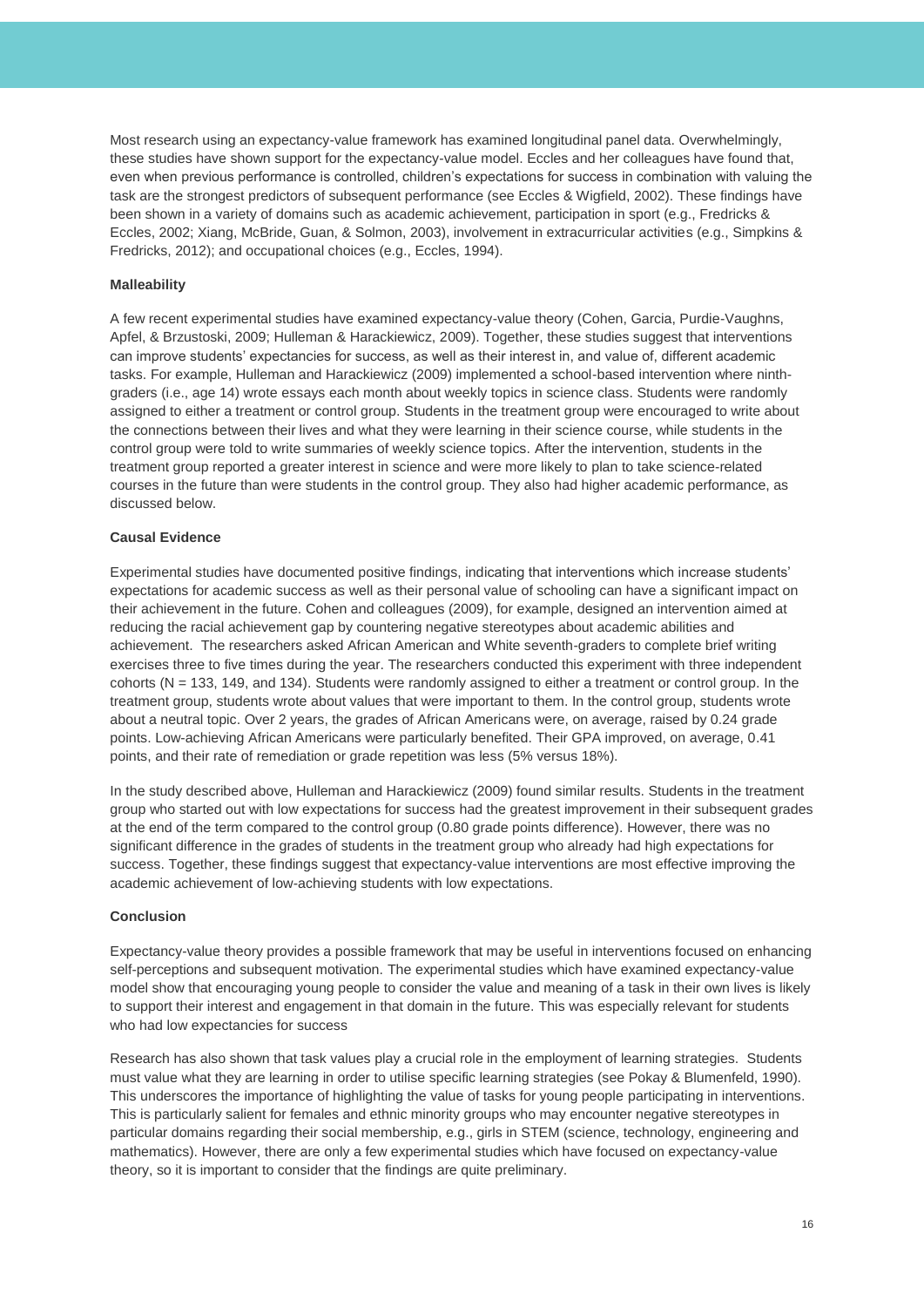## <span id="page-17-0"></span>**3.3 Perseverance**

Perseverance is a widely used concept within research which involves steadfastness on mastering a skill or completing a task. In this review, we focus on two manifestations of perseverance: engagement and grit. Both concepts concern an individual's investment in accomplishing a task or goal, yet they are distinguishable both conceptually and psychologically. Engagement involves how students behave, feel, and think regarding their commitment to academic tasks, activities, or school more generally (Fredricks, Blumenfeld, & Paris, 2004), while grit refers to a trait-level perseverance and passion for long-term goals which is related to Conscientiousness (Duckworth, Peterson, Matthews, & Kelly, 2007).

### **3.3.1 Engagement**

### **Definition**

Engagement is a meta-construct which includes behavioural, emotional, and cognitive components (Fredricks et al., 2004). *Behavioural engagement* draws on the idea of participation; it includes involvement in academic, social, or extracurricular activities and involves a range of behaviours such as effort, persistence, concentration, attention, asking questions, and contributing to class discussion that are considered crucial for achieving positive outcomes. *Emotional engagement* encompasses affective reactions to teachers, classmates, academics, and school. Lastly, *cognitive engagement* incorporates thoughtfulness and willingness to exert the effort necessary to comprehend complex ideas and master difficult skills. Recent evidence suggests that the three dimensions are interlinked (**Li & Lerner, 2013**; **Wang, Willett, & Eccles, 2011**), yet can develop differently over time (**Wang & Eccles, 2012a**).

### **Measurement**

Many different measures of engagement have been used. Fredricks et al. (2004) and Jimerson, Campos and Greif (2003) provide an overview of these different measures across behavioural, cognitive, and emotional engagement. In most cases, especially for behavioural and emotional engagement, items have been adapted from previous studies and there is little or no documentation of their construct validity. Recently, however, Appleton, Christenson, Kim, and Reschly (2006) developed a self-report school engagement instrument incorporating both emotional and cognitive aspects, which has shown good construct validity using an ethnically and economically diverse sample.

### **Correlational Evidence**

For the most part, the research on engagement has employed correlational methods and many studies have used engagement as an outcome rather than a predictor. Nevertheless, there is strong support for significant correlations between school engagement and academic outcomes (see Fredricks et al., 2004, for a review). There is also evidence that emotional school engagement is associated with children's emotional adjustment, irrespective of prior academic achievement (Gutman et al., 2008). Based on evidence from longitudinal data, school engagement also has been associated with the prevention of antisocial behaviours, such as delinquency, school drop-out and substance use (**Li, Zhang, et al., 2011**); Wang & Eccles, 2012), and positive mental health (**Li & Lerner, 2011**). It furthermore has been shown to promote successful career development over and above cognitive ability (**Schoon, 2008**) and as an important resource capacity for students who encountered a problematic transition, such as leaving school early (**Sacker & Schoon, 2007**; **Schoon & Duckworth, 2010**). In addition, recent evidence points to a significant role of school engagement in shaping political trust, i.e. the confidence people place in their government and institutions (**Schoon & Cheng, 2011**).

### **Malleability**

Christenson and colleagues (Christenson et al., 2008) developed a programme entitled Check and Connect designed to promote student engagement (which includes academic, behavioural, cognitive, and affective components), support regular attendance, and improve the likelihood of school completion for students at-risk of school drop-out. Mentoring is the central tenet of the model. Students are assigned a mentor to work with them for at least two years. The mentor works to build relationships with the student, their family, and the school staff. The mentor routinely monitors their school attendance and checks for warning signs of school disengagement. They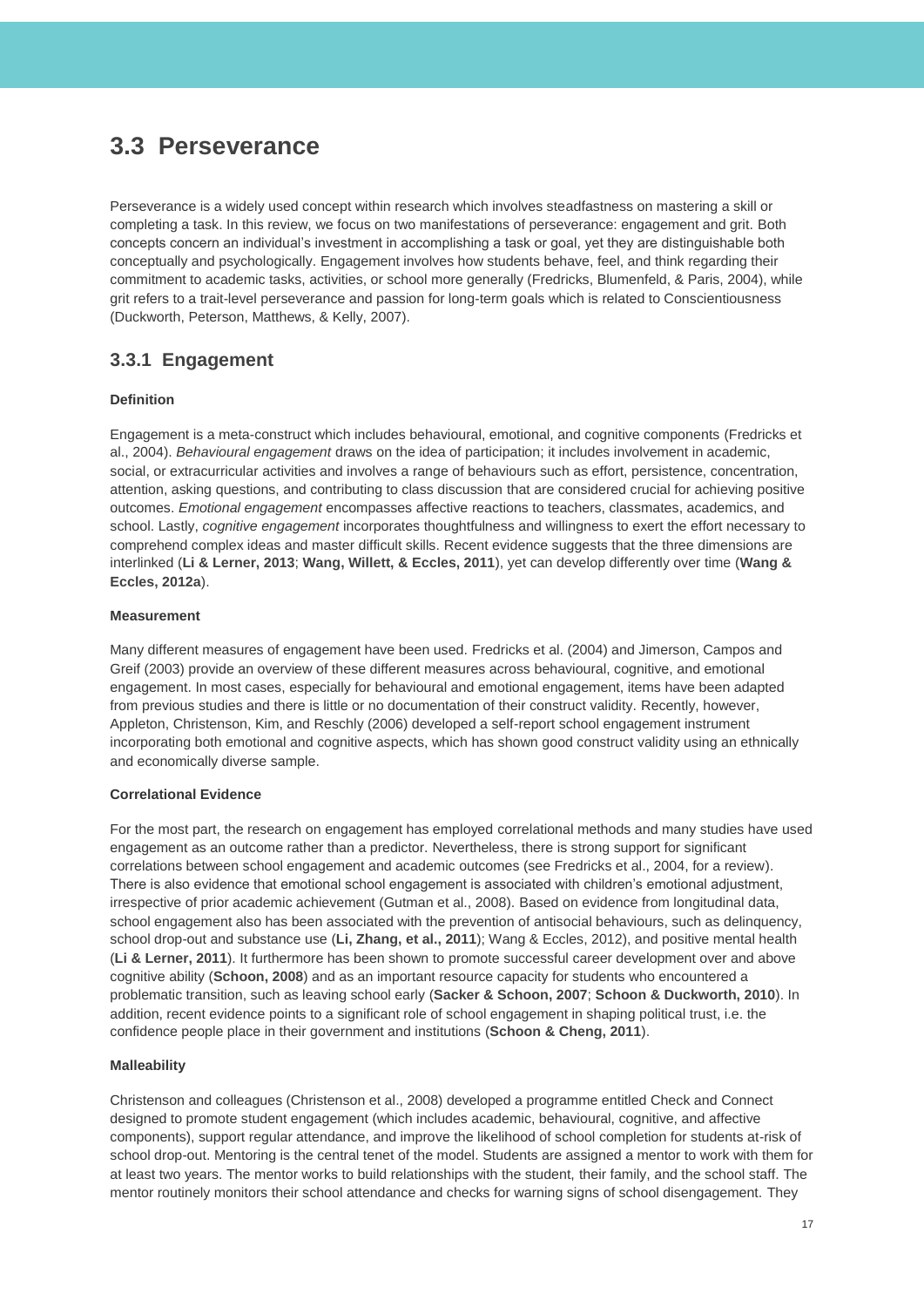also teach the student problem-solving strategies and encourage active participation in school-related activities. A series of studies have been conducted which measure pre- and post-treatment outcomes, without a control group. Findings show that students enrolled in Check and Connect showed increased levels of school engagement.

### **Causal Evidence**

There is scant experimental evidence regarding the role of school engagement in changing students' outcomes. In Check and Connect, findings show that students enrolled in Check and Connect showed better school attendance (Lehr, Sinclair, & Christenson, 2004; Sinclair, Christenson, Elevo, & Hurley, 1998). In particular, the quality and closeness of the relationship between students and intervention staff was associated with improved school attendance, highlighting the importance of emotional school engagement for high-risk young people (Anderson, Christenson, Sinclair, & Lehr, 2004). Evidence from correlational studies also point to the significant role of the school context, in particular school climate and peer interactions in supporting the formation of school engagement (**Li, Lynch, Kalvin, Liu, & Lerner, 2011**; **Wang & Eccles, 2012b**).

### **Conclusion**

Research supports that there is a correlation between school engagement and positive outcomes including achievement, school retention, and emotional wellbeing. Furthermore, evidence from the Check and Connect programme indicates that school engagement is malleable which may lead to greater school attendance and participation. However, there is very little experimental evidence which has demonstrated a causal relationship between engagement and later outcomes. The difficulty establishing a causal relationship centres on the nature of engagement, itself. It has been defined more as an outcome of a situational context, rather than a characteristic of the individual. Thus, school-wide interventions are likely to be the most successful avenue for raising engagement.

### **3.3.2 Grit**

### **Definition**

The concept of 'grit' has received a lot of attention recently. Grit is seen as a non-cognitive **[trait](http://en.wikipedia.org/wiki/Trait_theory)**, based on an individual's passion and perseverance for a longer-term goal (Duckworth et al., 2007). What distinguishes grit from other aspects of perseverance is its *long-term* quality. Those with grit will work persistently on accomplishing a single important goal over a long period of time despite failure, adversity or even boredom (Duckworth et al., 2007).

### **Measurement**

Duckworth and colleagues have developed a grit scale (Duckworth et al., 2007; Duckworth & Quinn, 2009). The original scale consists of two factors comprising stamina in the dimensions of Interest and Perseverance of Effort. This original self-report scale for grit (Grit-O) has twelve items. However, the predictive validity of this scale for different outcomes was not explored. Later, Duckworth and Quinn (2009) created a shortened version (Grit-S) which retains the original two-factor structure with four fewer items. An analysis of its psychometric properties confirmed the two factor structure and demonstrated acceptable internal reliability.

### **Correlational Evidence**

Duckworth and colleagues have demonstrated that grit is associated with positive outcomes in a number of correlational studies (Duckworth et al., 2007). For example, in a study of university students attending University of Pennsylvania, grit was associated with the grades of university students (*r* = 0.34). Students with higher grit scores had higher GPAs but lower SAT scores than their less gritty peers. It is important to remember, however, that the average SAT score of students in the University of Pennsylvania study was 1415, a score achieved by less than 4 percent of SAT test-takers (Duckworth et al., 2007). There might not be an association between grit and grades in a different student population. Furthermore, students completed the grit scale and reported their cumulative GPA at the same time.

A further study examined the longitudinal association between grit and grades for military cadets at West Point. Grit was measured at entrance to West Point. There was a significant association between grit and grades one year later ( $r = .06$ ), which was much smaller compared to their earlier study at University of Pennsylvania.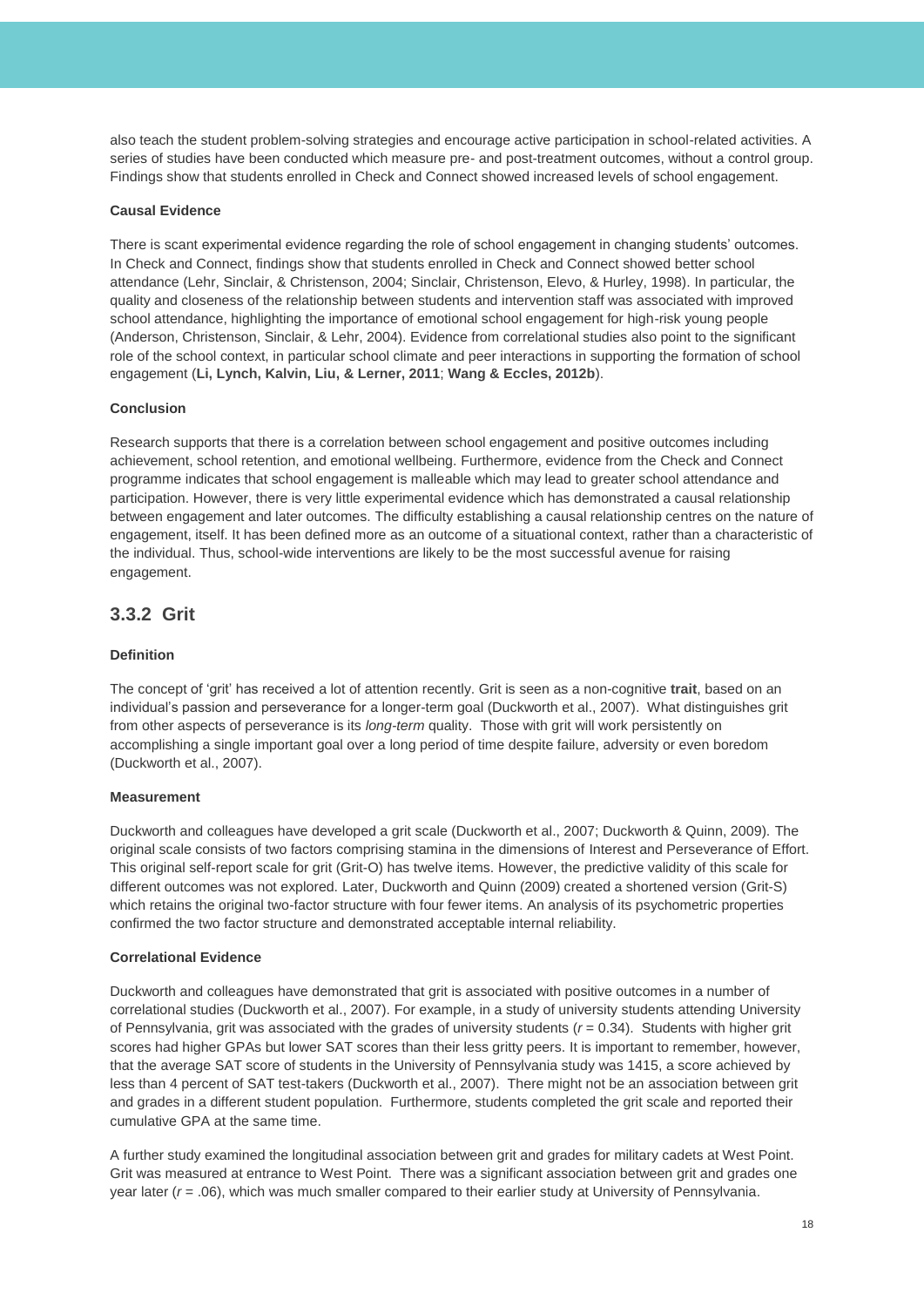Therefore, grit might correlate highly with current grades, but it may not be as strong a predictor of future performance (Duckworth et al., 2007). Additional studies have found positive correlations between grit and positive affect, happiness, and life satisfaction (Singh & Jha, 2008), the use of learning strategies (Duckworth, Kirby, Tsukayama, Berstein, & Ericsson, 2011), and exercise behaviour (Reed, Pritschet, & Cutton, 2012).

### **Malleability**

Although correlational studies have shown a significant association between grit and positive outcomes, there are no experimental studies investigating whether it is possible to improve one's grittiness. This is likely due to the conception of grit, which was designed to be an inherent personality trait— related to Conscientiousness. Nevertheless, this does not necessarily mean that it is impossible to change a person's grittiness but rather that doing so in a consistent manner would be challenging (Farrington et al., 2012). According to Duckworth (2013), her lab has turned its attention to focusing on how to intentionally cultivate grit and self-control.

### **Causal Evidence**

As mentioned, there are no experimental studies which have improved grit and then examined the effect of this increased grittiness on subsequent outcomes. As a result, there is no evidence of a causal effect of grit on later outcomes. Interestingly, in as yet unpublished cross-sectional studies of school-age children, Duckworth (2013) has found moderate, positive associations between grit and growth mindset, suggesting that growth mindset may contribute to the tendency of a gritty individual to sustain their effort and commitment to achieving a long-term goal. However, to date, there is no conclusive, experimental research.

### **Conclusion**

There is no causal evidence linking grit to positive outcomes. On the same note, there is little evidence that grit is, in fact, a stable character trait. Grit has yet to be measured at multiple time points in a person's life to determine whether it changes or remains constant across time. As with other facets of perseverance, grit is likely to be influenced by multiple factors, including development as well as the situational context. There is a wealth of research showing that students' persistence at tasks changes over time and in different situations, including studies we have already reviewed showing that high self-efficacy, a mastery goal orientation, and intrinsic motivation relate to increased persistence at tasks. Furthermore, the research on grit has focused on understanding what in addition to intelligence and talent set apart exceptional individuals. As a result, these studies cannot easily be generalised to broader populations. Given the lack of experimental evidence and the other concerns noted, there seems little evidence that grit is a possible factor to target for interventions at this time. It may be, however, that further evidence will provide greater clarity on this issue.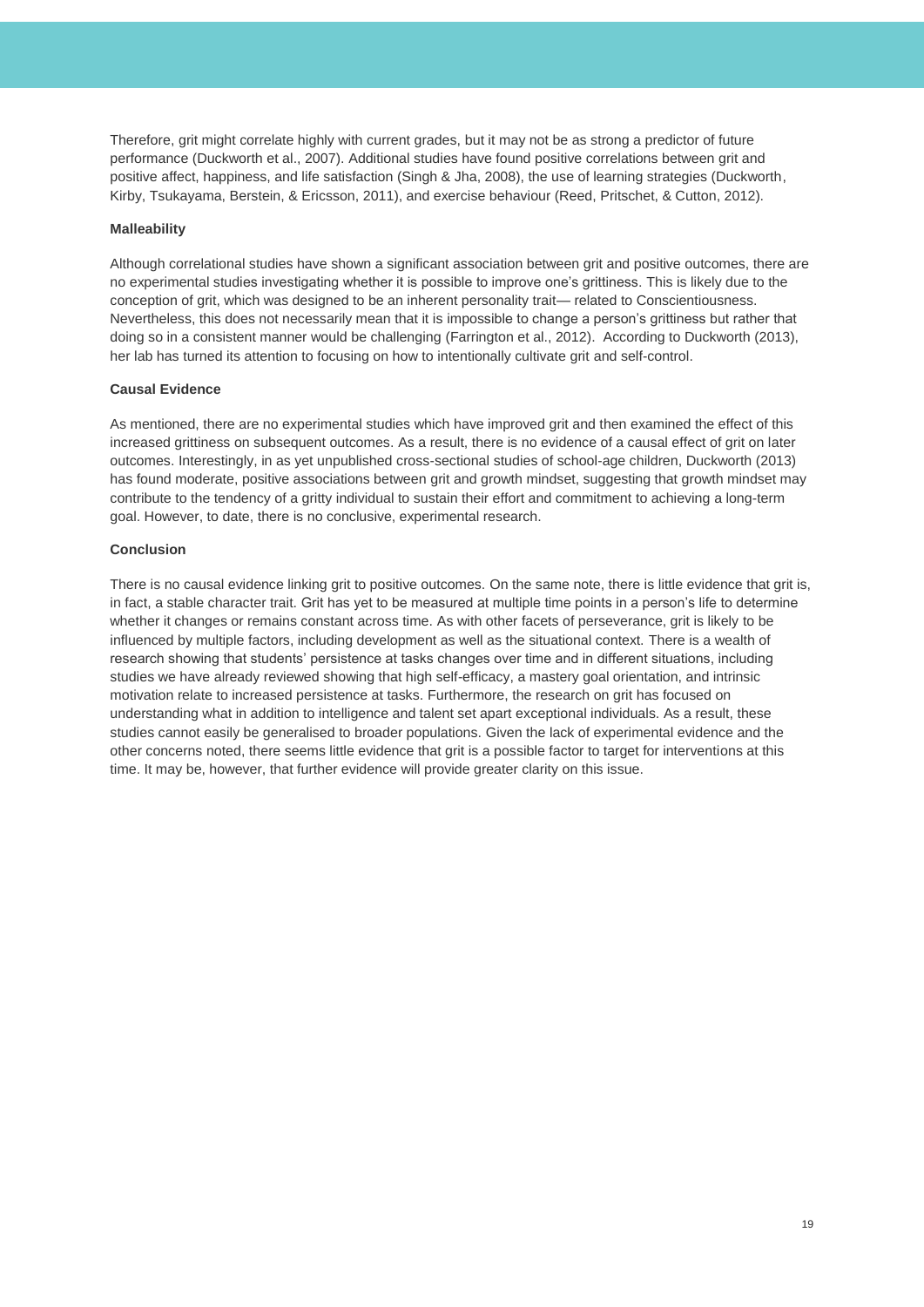## <span id="page-20-0"></span>**3.4 Self-Control**

### **Definition**

Self-control has attracted substantial attention. According to Duckworth and Kern (2011), more than 3% of all publications are indexed in the PsycInfo database by the keywords self-control and its related terms including self-discipline, delay of gratification, self-regulation, and impulse control. The operational definitions vary widely but self-control is generally defined as the ability to resist short-term impulses in order to prioritise longer-term goals. According to Baumeister, Vohs, and Tice (2007): "Self-control is the capacity for altering one's own responses, especially to bring them into line with standards such as ideals, values, morals, and social expectations, and to support the attainment of long-term goals" (p. 351). This involves exerting self-control over behaviours, feelings, and thoughts in order to conform to rules, plans, promises, ideals, and other standards.

Self-control is considered to have stable individual differences as measured by Conscientiousness as one dimension of the Big Five aspects of personality. According to Gottfredson and Hirschi (1990), lack of self-control is comprised of six inter-related characteristics including: (1) impulsivity and inability to delay gratification, (2) lack of persistence, tenacity, or diligence, (3) partaking in novelty or risk-seeking activities, (4) little value of intellectual ability, (5) self-centeredness, and (6) volatile temper. These characteristics are believed to come together for individuals with low self-control. Furthermore, Gottfredson and Hirschi (1990) posit that self-control is malleable during the first 10–12 years of life, but after this point, while self-control tends to improve with age as socialization continues to occur, it is largely unresponsive to any external intervention effort. Thus, although absolute levels of self-control may change within persons (increasing rather than decreasing), relative rankings between persons will remain constant over the life course.

### **Measurement**

Most often, self-control is measured using questionnaires completed by the participant or a close informant (e.g., parent). An often-used scale is the Self-Control Scale (Tangney, Baumeister, & Boone, 2004) includes items about acting "without thinking through all the alternatives," as well as "resisting temptation," and "concentrating." Central to the Self-Control Scale is the notion that an individual has the ability to override or change one's inner responses, as well as to interrupt undesired behavioural tendencies (such as impulses) and refrain from acting on them. This scale therefore taps into self-control as a dynamic concept, rather than a fixed character trait. The selfcontrol scale is available in total (with 93 items) and brief (13 items) versions, both of which have demonstrated strong convergent validity.

#### **Correlational Evidence**

Many studies have explored the correlational relationship between self-control (and its related terms) and achievement and adjustment outcomes. These studies find that self-control is a significant predictor of attainment even when prior achievement is taken into account (Duckworth, 2010; Duckworth. Tsukayama, & May, 2010; Moffitt et al., 2010; Wolfe & Johnson,1995). Furthermore, greater childhood self-control has been associated with better physical health, less substance dependence, higher personal finances, and fewer instances of criminal offending in adulthood (Moffitt et al., 2010).

#### **Malleability**

Interventions have focused on improving self-control, most notably to reduce delinquency and problem behaviours in clinical and non-clinical samples. A recent meta-analysis, for example, examined studies that investigated the effect of early self-control improvement programmes (up to age 10) on improving self-control, and/or reducing delinquency and problem behaviours (Piquero, Jennings, & Farrington, 2010). Studies which had a randomised controlled evaluation design that provided post-test measures of self-control and/or delinquency and problem behaviours among experimental and control subjects were included. The meta-analysis found that self-control improvement programmes are an effective intervention for improving self-control and reducing delinquency and problem behaviours. For example, intervention strategies may involve teaching mindfulness or mediation techniques, cognitive behavioural training such as using verbal mediation strategies (e.g., thinking aloud) and social-problem solving training, The effect sizes of the programmes were positive and significant, and ranged from having a small effect (0.28) to having a rather substantial moderate effect (0.61), suggesting that self-control improvement programmes are by and large successful at improving self-control. The mean effect size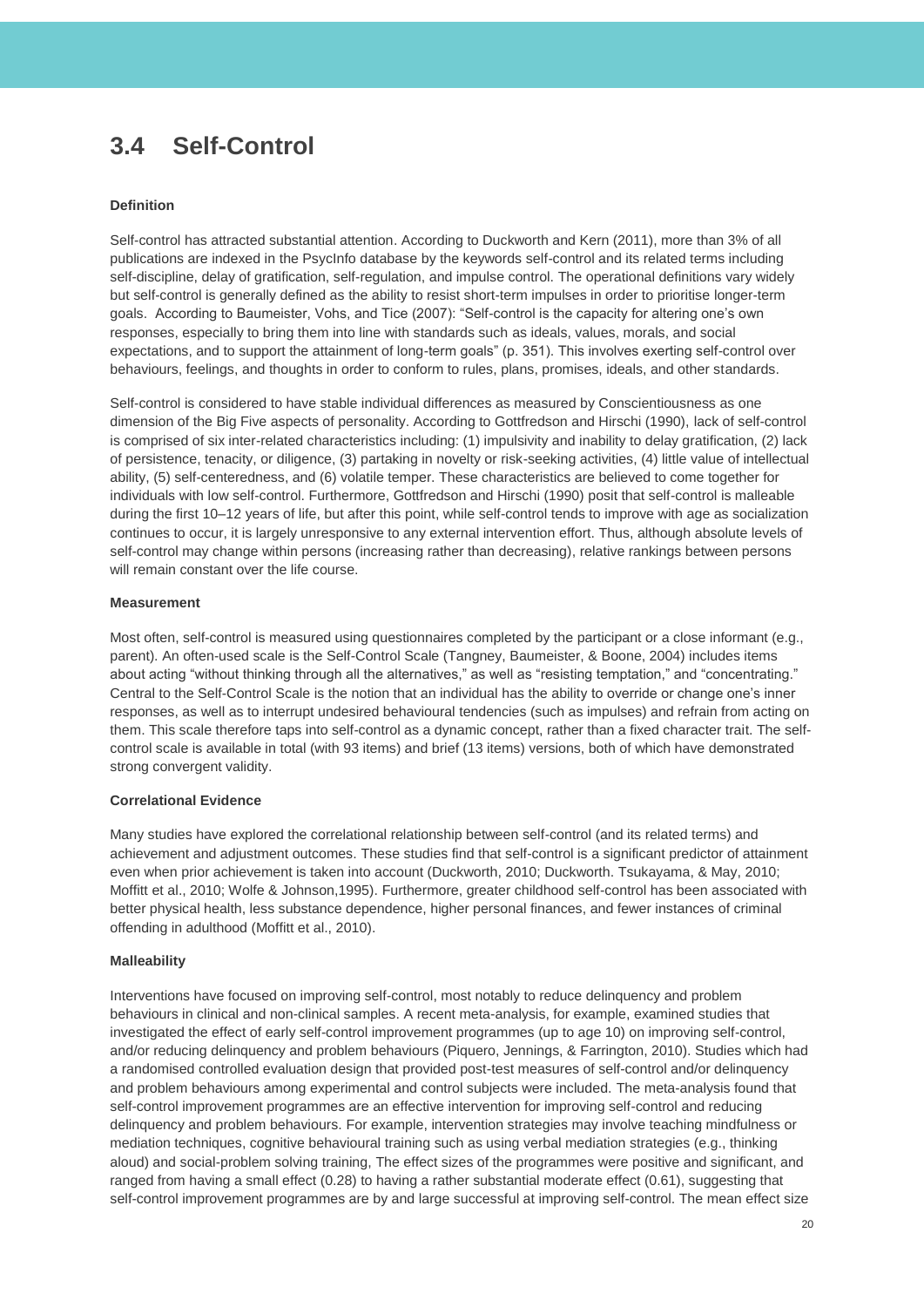of self-control improvement programmes for reducing delinquency ranged from -.09 to -.30. The authors conclude that self-control improvement programmes should continue to be used to improve self-control and reduce delinquency and behaviour problems up to age 10. Considering these results, future efforts should be made to examine the long-term effectiveness and cost-benefit of self-control improvement programmes after age 10 (Piquero et al., 2010).

### **Causal Evidence**

In one of the most notable studies testing the importance of self-control for academic achievement, Mischel and colleagues conducted a series of 'marshmallow' studies. In these series of studies, four-year-old children at the Stanford University preschool were left alone with one marshmallow after they were told they could have two marshmallows if they waited to eat the one marshmallow until the experimenter returned. "Wait time" was the length of time the child could wait before eating the marshmallow. Studies showed a relationship between wait time for the second marshmallow and higher academic achievement and social functioning more than one decade later (e.g., Shoda, Mischel, & Peake, 1990). However, wait time was only associated with later achievement when the marshmallow was put in plain sight and when the children were not given strategies for distracting themselves from thinking about the marshmallow. Children who could wait for the second marshmallow were those with stronger cognitive skills; which enabled them to come up with their own distraction strategies while in plain view of the marshmallow (Mischel & Mischel, 1983).

### **Conclusion**

Correlational evidence suggests that childhood self-control predicts achievement and adjustment outcomes, even in adulthood. Furthermore, experimental studies find that self-control can be improved up to age 10 (Piquero et al., 2010). However, fewer experimental randomised studies exist indicating that self-control is malleable after that point, particularly for adolescents and young adults. Nevertheless, researchers suggest that individuals can strengthen their ability to control their feelings, desires, and motivations through practice or exercise (Muravan & Baumeister, 2000). Although self-control may be considered a personality trait – the factors that underlie it—may be influenced by the strategies one utilises to delay gratification.

Situational context undeniably plays a role in the exhibition of self-control. Circumstances may make it easier or more difficult to control one's impulses, as demonstrated by Mischel's examination of differing conditions (i.e., putting the marshmallow in plain sight and providing strategies for waiting) on children's wait times. In another interesting twist on Mischel's study, for example, children were tested using the marshmallow task in an environment demonstrated to be either unreliable or reliable (Kidd, Palmeri, & Aslin, 2012). Children in the reliable condition waited significantly longer than those in the unreliable condition, suggesting that children's wait-times reflected rational beliefs about whether waiting would ultimately pay off. Thus, wait-times on sustained delay-ofgratification tasks (e.g., the marshmallow task) may not only reflect differences in self-control abilities, but also rational beliefs about the stability of their environment. Therefore, while individuals may have different innate levels of self-control as a personality trait, the degree to which they demonstrate self-controlled behaviour may depend on their meta-cognitive skills as well as their environment.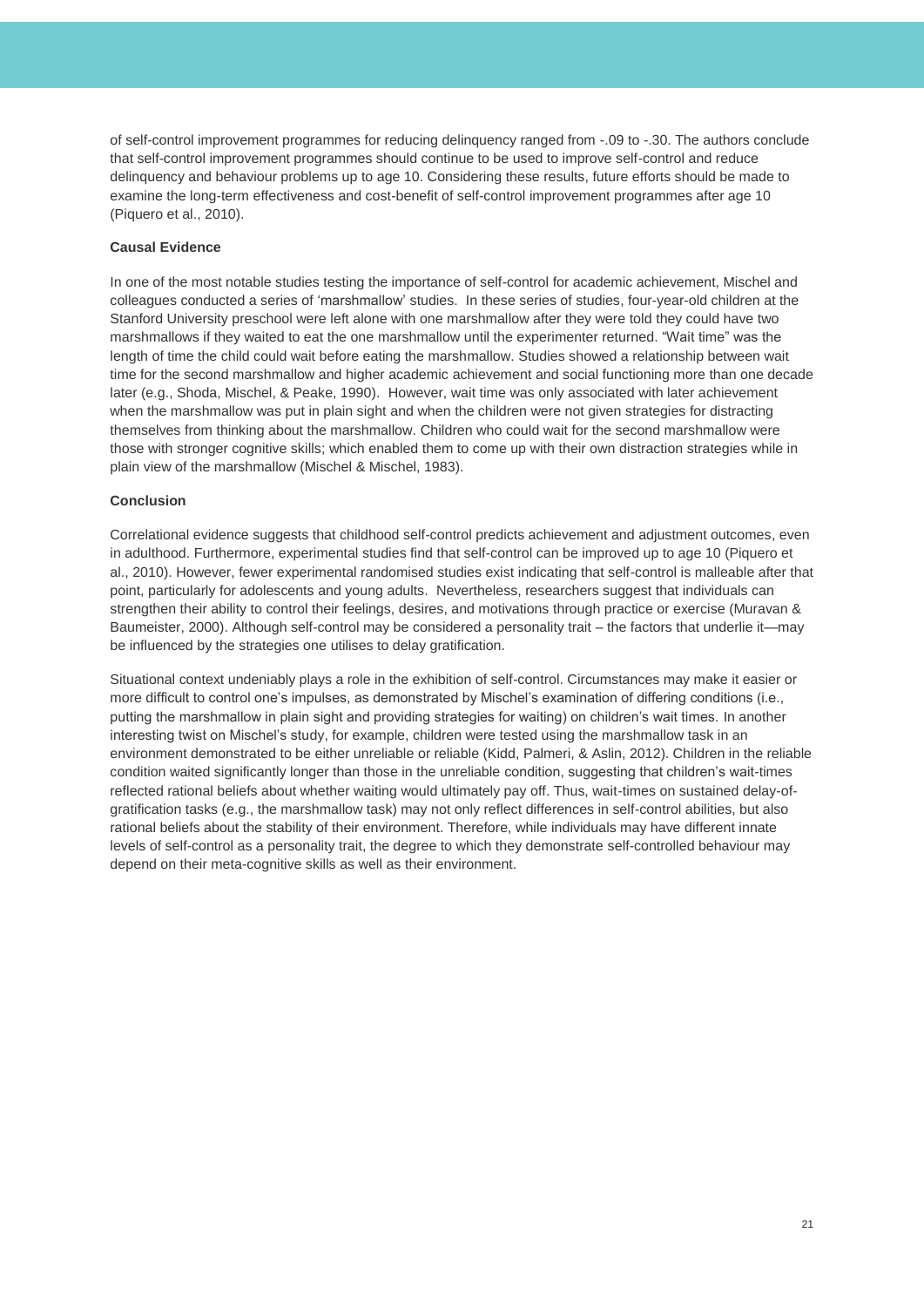## <span id="page-22-0"></span>**3.5 Metacognitive Strategies**

### **Definition**

Metacognitive strategies are goal-oriented efforts to influence one's own learning behaviours and processes by focusing awareness on thinking and selecting, monitoring, and planning strategies that are most conducive to learning (Zimmerman, 2001). Meta-cognitive strategies, for example, include setting goals, planning and problemsolving, being aware of one's strengths and weakness, monitoring one's progress and understanding, and knowing when and why to use certain strategies (Pintrich, 2002).

#### **Measurement**

The measurement of metacognitive strategies varies widely (Dinsmore et al. 2008; Rosen et al., 2010). Many studies rely on self-report questionnaires such as the MSLQ which includes measurements of both learning strategies and metacognitive strategies (Pintrich et al., 1993). The learning strategies scales include rehearsal, elaboration, organization, and critical thinking. Metacognitive strategies are assessed by one large scale that includes planning, monitoring, and regulating strategies.

### **Correlational Evidence**

There is considerable correlational research indicating a positive association between the use of metacognitive strategies and academic outcomes, much of which was conducted in the 1980s and 1990s. In a much cited study, for example, Pintrich and DeGroot (1990) examined the self-efficacy, intrinsic value, test anxiety, self-regulated learning, use of learning strategies, and classroom academic performance of seventh graders (age 12) in science and English. The authors found that metacognitive strategies were significant predictor of performance, with correlations which ranged from .22 to .36, depending on the academic outcome.

The use of different meta-cognitive strategies also varies according to the developmental stage of the child or young person (Kuhn, 1999; Steinberg, 2005). For instance, younger children are more likely to use overt strategies such as talking aloud during problem-solving (i.e., self-talk), while older children are more likely to use complex strategies such as evaluating their own style of learning and assessing what they know and what they do not know (i.e., self-appraisal).

### **Malleability**

There are many studies showing that metacognitive strategies can be learned, particularly within specific academic subjects. Dignath et al. (2008), for example, meta-analysed 48 studies investigating the effect of training in self-regulation on learning and use of strategies among students in first through sixth grades. The overall effect size for all studies examining the effect of any type of self-regulation training on the use of cognitive or metacognitive strategies was 0.73.

Training that specifically emphasised metacognitive strategies had an effect size of 0.54. Training approaches that combined metacognitive components with other aspects of self-regulation, such as cognitive or motivational strategies, were even more successful, with average effect sizes of 0.81 and 0.97, respectively. The most effective metacognitive strategies included the combination of planning and monitoring (mean effect size = 1.50) and the combination of planning and evaluation (mean effect size = 1.46), both of which were more successful than teaching any of the skills in isolation or teaching a combination of all three metacognitive skills (planning, monitoring, and evaluation). In studies where the intervention also included instruction designed to promote student metacognitive reflection, the most effective type of instruction emphasized a combination of knowledge about strategies as well as specific benefits of those strategies (mean effect size  $= 0.95$ ).

### **Causal Evidence**

Several meta-analyses have shown medium to large effects of teaching metacognitive strategies on later performance. In a meta-analysis of quasi-experimental studies by Haller, Childs, and Walberg (1988), the average effect size of metacognitive instruction on reading comprehension across 20 studies contrasting experimental and control groups was .71. Children aged 12 to 13 benefitted most from metacognitive strategy instruction and reading comprehension was greatest when instruction combined the use of several metacognitive strategies rather than focusing on only one or two (Haller, Childs, & Walberg, 1988).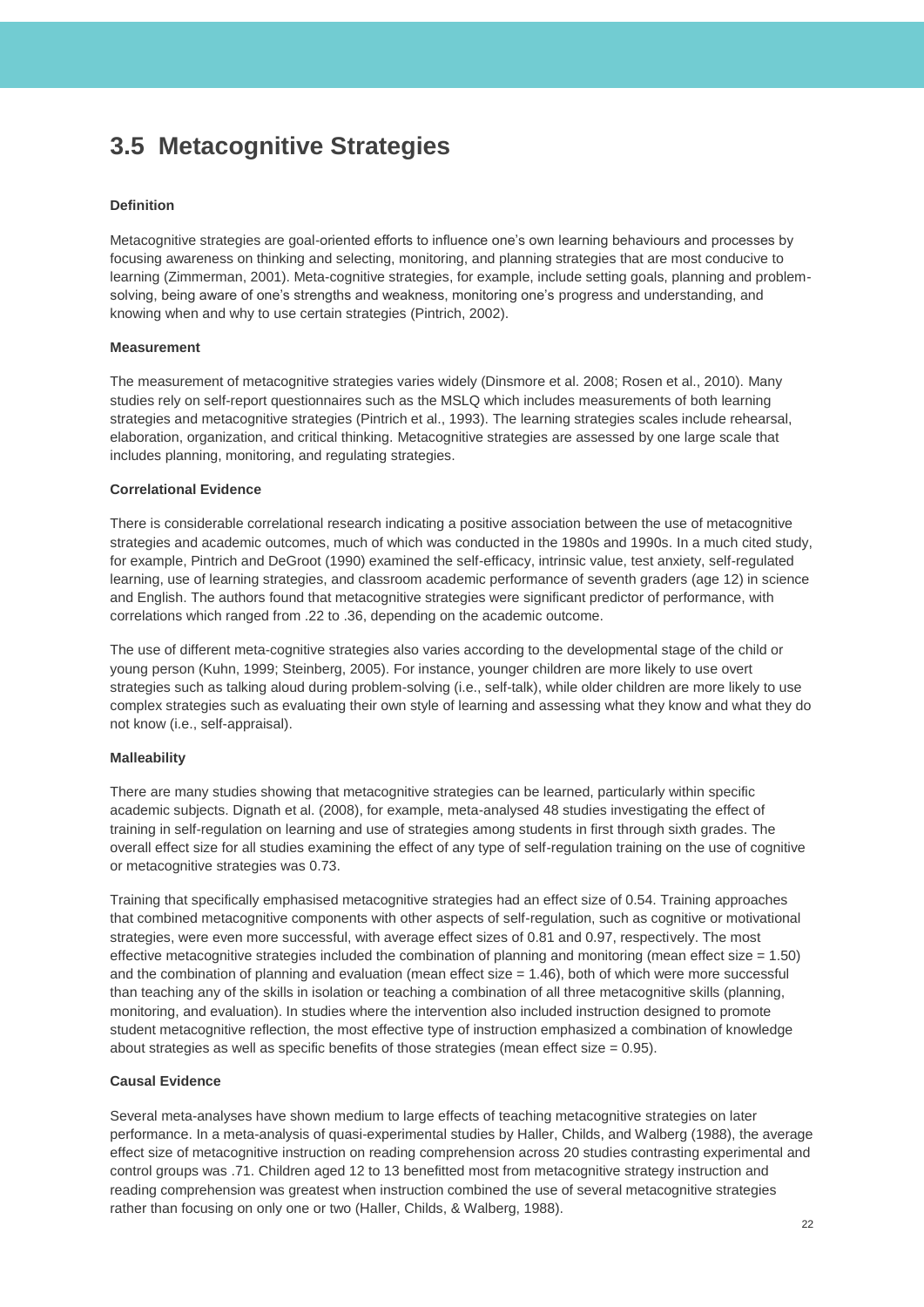Hattie, Biggs, and Purdie (1996) meta-analysed 51 studies in reading and other subject areas, including quasiexperimental, pre- and post-test, and other designs. They found that the average weighted effect sizes due to training in cognitive and metacognitive skills were .57 on performance, .16 on study skills expertise, and 0.48 on positive affect. Higgins, Hall, Baumfield, and Moseley (2005) conducted a meta-analysis of 29 studies that evaluated the impact of thinking skills programmes in schools. Quasi-experimental studies were selected for the meta-analysis if they had sufficient quantitative data to calculate an effect size (relative to a control or comparison group of pupils) and if the number of research subjects was greater than 10. They found that thinking skills programmes have an above average effect size of .62 on learning outcomes compared to other researched educational interventions. There was relatively greater impact on tests of mathematics (0.89) and science (.78), compared with reading (.40).

In another meta-analysis, Dignath and Buttner (2008) found that training produced an average effect size of .69 across mathematics, reading/writing, and other subjects. Effect sizes were higher when the training was conducted by researchers instead of regular teachers. Moreover, interventions attained higher effects when conducted in the scope of mathematics than in reading/writing or other subjects. Together, these studies show that meta-cognitive training has large effects on mathematics and science and medium size effects on reading and positive affect.

### **Conclusion**

There is clear evidence that meta-cognitive strategies are malleable and can be taught or otherwise developed in students from primary school to university and across a wide range of academic subjects. They have also been shown to have medium to large effects on a number of academic outcomes. However, there a few caveats to keep in mind:

- 1. It has not been shown whether or not the positive effects of training persist over long-term and whether students are able to transfer learning strategies from one context to another, particularly non-academic domains. For example, there is evidence suggesting that the benefits of 'thinking skills' programmes often fade over time and do not generalise to other subjects or situations (Claxton, 2007).
- 2. These studies often rely on student self-reports of strategy use or teacher reports of observable student behaviour. As a result, researchers cannot be sure whether metacognitive strategies have actually been "learned" or if students are simply telling researchers what they think they are supposed to say, based on the content of the training (Farrington et al., 2012).
- 3. Students must be motivated to utilise metacognitive strategies in the first place. As Schunk and Ertmer (2000) argue, "teaching a strategy does not guarantee that students will continue to use it, especially if they believe that the strategy is not as important for success as other factors". Students must believe they have the capacity to learn strategies and be motivated to put forth the additional effort necessary to make use of them.
- 4. Further research is needed to identify what influences the effectiveness of meta-cognitive skills programmes. Are improvements due to specific aspects of the programmes or to wider changes in teaching and learning processes which supplement the programmes' implementation (Higgins et al., 2005)?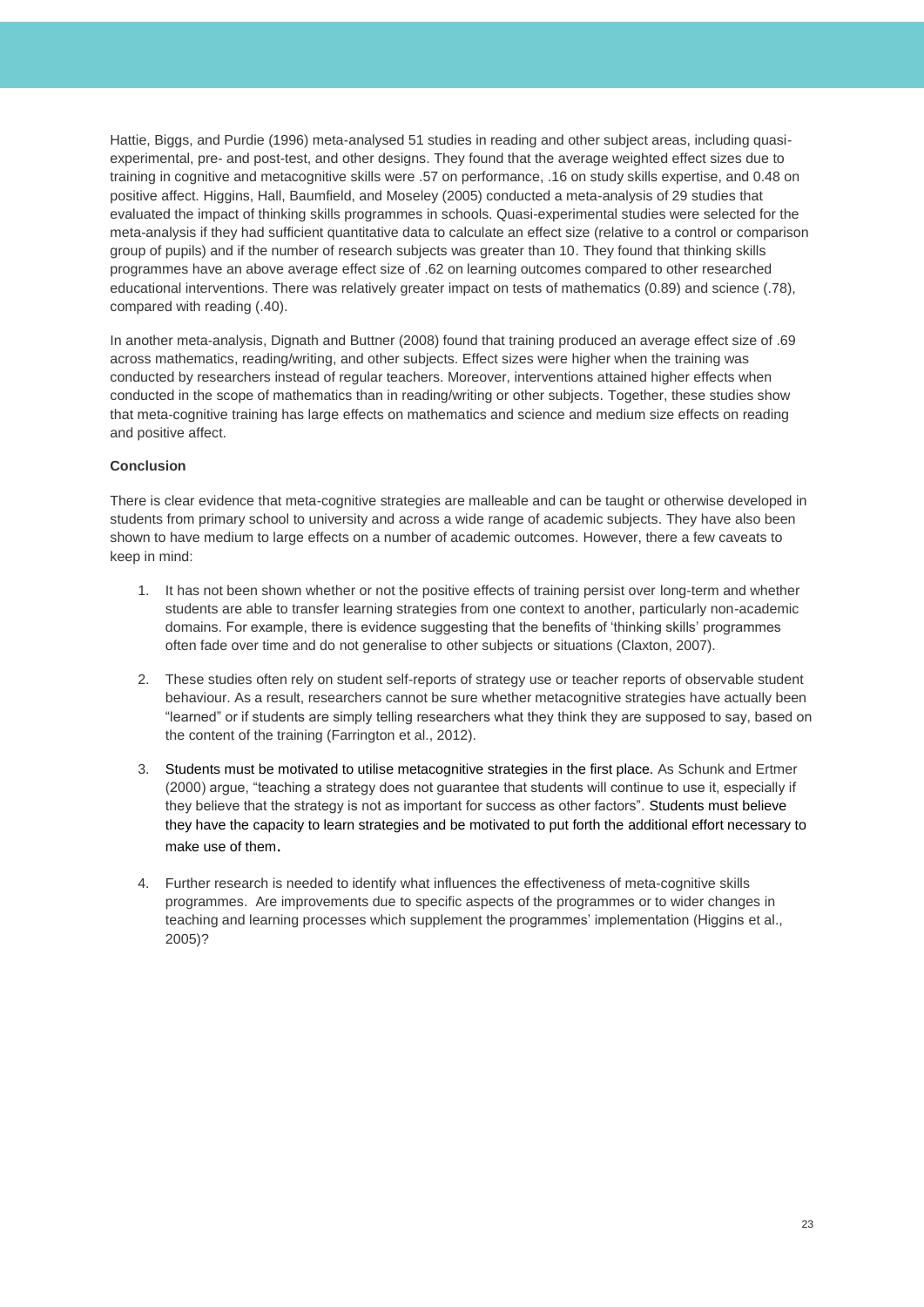## <span id="page-24-0"></span>**3.6 Social Competencies**

In this section, we focus on non-cognitive skills which involve social interactions and relationships with others including leadership and social skills. Leadership is defined and measured in many different ways but usually it concerns perceptions of having power and influence over other people or exhibiting behaviours related to being a leader such as organisational and management skills. Social skills relate to a wide variety of positive interactions with others including having good communication skills, showing empathy, having good friends, and being cooperative. Research, for the most part, has examined social and emotional development more generally; and therefore, there is less information regarding how these different social skills individually relate to later outcomes.

### **3.6.1 Leadership Skills**

### **Definition**

Leadership has been defined as the ability to influence significantly the thoughts, behaviours, and feelings of other people (Gardner, 1995). In recent years, the term "transformative leadership" has also gained attention. Transformative leadership is the ability to inspire individuals to transform themselves and their world (Vealey, 2005).

There are a variety of different theoretical perspectives regarding the study of leadership. The trait or "great person" approach, for example, assumes that leadership depends on the personal qualities of a leader (see Judge, Bono, **[Ilies](http://scholar.google.co.uk/citations?user=SNM9OtoAAAAJ&hl=en&oi=sra)**, & Gerhardt, 2002). On the other end of the spectrum is the behavioural approach, which assumes that leadership behaviours can be learned and acquired through effort and experience. There are also different models which are a combination or extension of these approaches (see Chase, 2010, for a review). Generally, however, there is little consensus concerning whether leadership is innate or learned among those who study it.

### **Measurement**

Leadership instruments tend to be self-report questionnaires or parent/teacher-report questionnaires. These measures vary widely and there has been some question on their reliability and validity for children and adolescents (Oakland, Falkenberg, & Oakland, 1996). The Rating Scale for Leadership (Roets, 1986) is a 26-item Likert-type self-rating measure for students aged 10 to 18 years, which only focuses on leadership abilities. Respondents rate themselves on a five-point scale of the frequency of each of the leadership behaviours listed (always, almost always, sometimes, rarely, never).

### **Malleability**

There are many different programmes that are aimed at developing leadership skills in young people. For the most part, these programmes nurture leadership skills through experiential learning or learning by doing (e.g., Boyd, 2001; Lerner et al., 2005). Experiential learning takes place when a person is involved in an activity, looks back at it critically, determines what was useful or important to remember, and uses this information to perform another activity. This can be accomplished through sport participation and service learning projects such as community service, teaching sports or life skills to younger children, or becoming a mentor for peers.

Successful projects offer young people the opportunity to practise leadership skills and reflect on the experience to learn more about themselves. Skills such as brainstorming, decision-making, setting goals, and working with others are taught and practiced as young people plan and carry out significant service projects. Young people receive support and mentoring from committed adults who, in turn, provide positive role models as well as ensuring the young person's healthy and active engagement (Lerner, 2004).

Research has shown that different intervention programmes (i.e., service learning, mentoring, community service) can teach and foster leadership skills and positive attitudes, particularly in disadvantaged young people (Boyd, 2001; Lerner et al., 2005; Martinek et al., 2006; Pearlman et al., 2002). For the most part, studies measuring leadership skills have included baseline and post-intervention scores and found a significant increase in leadership and related skills. A few studies have also used a quasi-experimental design by including a comparison group (e.g., Cirillo, Pruitt, Colwell, Kingery, Hurley, & Ballard, D., 1998; Pearlman et al., 2002). For example, Pearlman and colleagues (2002) evaluated the impact of a community-based peer leadership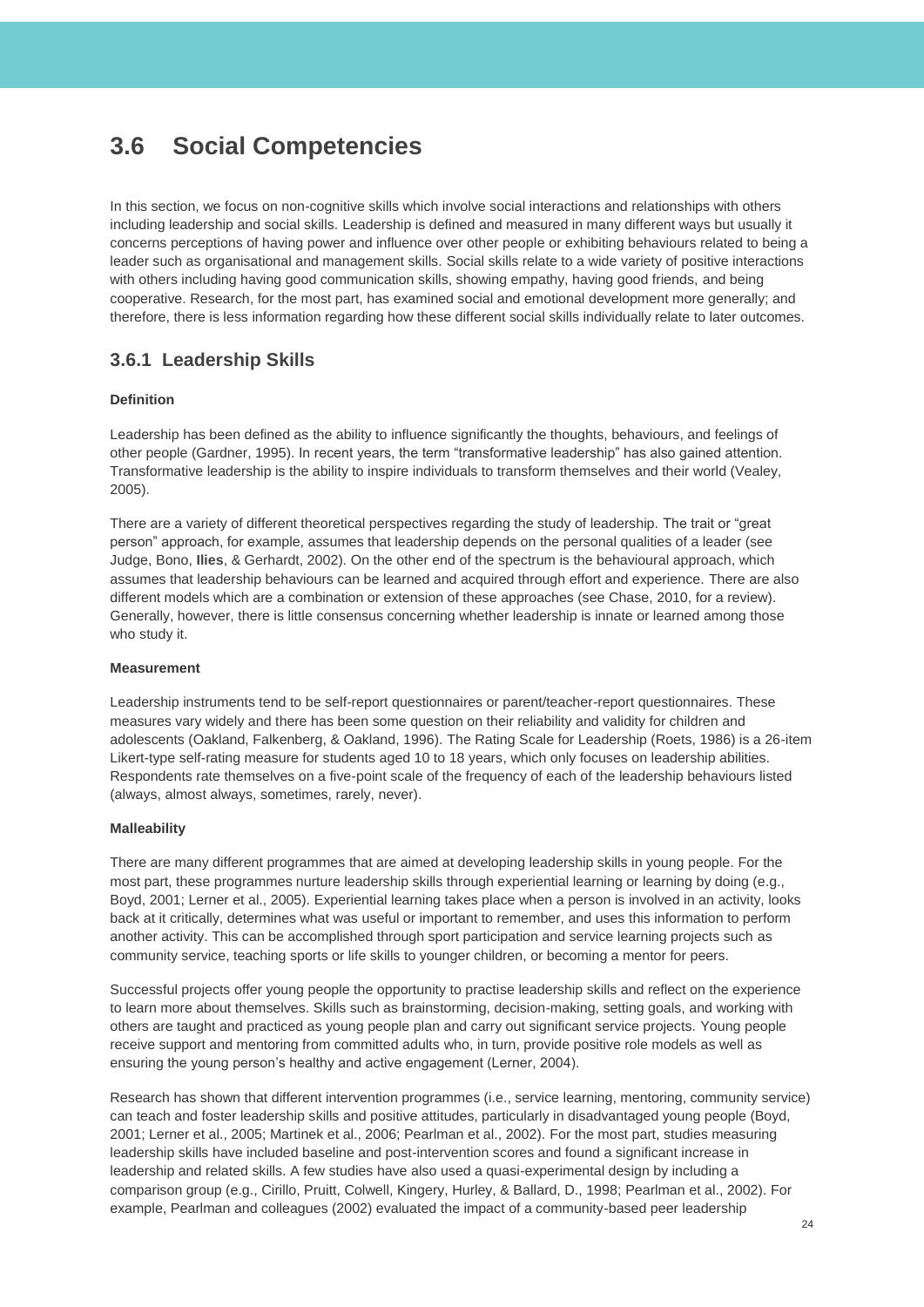programme on HIV/AIDS awareness. Young people enrolled as peer educators who completed a short training course and then engaged in ongoing group work with an adult advisor on how to implement HIV/AIDS outreach activities for teens. A quasi-experimental, non-randomised design was employed with two comparison groups (new leaders and repeat leaders) and a control group. Over a 9-month period, peer leaders reported an increase in their self-perception of being an agent for change in their community compared to the control group.

### **Causal Evidence**

There are no conclusive experimental, randomised studies which have manipulated leadership skills and then measured how these increased skills relate to more positive outcomes later. Therefore, we cannot conclude that there is a causal effect of leadership skills on later achievement and adjustment.

### **Conclusion**

There is some evidence suggesting that leadership skills can be developed through training and intervention programmes. However, many questions remain. First and foremost, there is little longitudinal research using experimental, randomised methods. Second, the definition of leadership varies widely across these programmes. For example, some programmes measured self-perceptions of being a leader (Pearlman et al., 2002), while others focused on skills related to leadership such as attitudes toward group work and personal development (Cirillo et al., 1998). Third, these programmes often target several non-cognitive skills. In addition to leadership skills, young people often learn meta-cognitive strategies such as planning and problem-solving, developing social skills and enhancing their feelings of self-efficacy. Therefore, it is difficult to isolate the factor(s) which contribute to positive outcomes. As a result of these limitations, we cannot know with any certainty whether gaining leadership skills in childhood or adolescence translates to more positive outcomes in the future.

### **3.6.2 Social Skills**

### **Definition**

Social skills are defined as "socially acceptable learned behaviours that enable a person to interact effectively with others and to avoid socially unacceptable responses" (Gresham & Elliot, 1990, p. 1). Social skills include behaviours such as cooperation, sharing, helping, communication, expressing empathy, providing verbal support or encouragement, and general friendliness or kindness.

Most studies of social skills tend to examine different types of behaviours together, as a single construct. A wealth of research embeds social skills in research on social emotional learning (SEL). As a result, there is less information regarding the predictive nature of individual facets of social skills on later outcomes. For example, there are few studies examining the role of communication skills in predicting later achievement, with the exception of research focused on clinical populations (e.g., autistic children).

### **Measurement**

Social skills measures often include both positive and negative behaviours such as the Strengths and Difficulties Questionnaire (SDQ) (Goodman, 1997). The SDQ has five dimensions of behaviour including: emotional problems, conduct problems, hyperactivity/inattention, peer relationship problems, and pro-social behaviour. SDQ is a well-validated instrument for measuring mental health status among children and young children (Goodman, Ford, Simmons, Gatward, and Meltzer, 2000).

The Social Skills Rating System (SSRS) is another popular choice, which also includes both positive and negative dimensions of behaviour (Elliot & Gersham, 1997). However, many argue that positive and problem behaviours are not opposite ends of the same dimension and that positive behaviours should be measured separately to reflect their conceptual independence (Aber & Jones, 1997). Eisenberg and colleagues (e.g., see Eisenberg, Guthrie, Murray, Shepard, & Cumberland, 1999) who have studied pro-social behaviours for children and adolescents use an adapted version of the 23-item self-reported helping scale (**[Rushton, Chrisjohn, and](http://www.ncbi.nlm.nih.gov/pmc/articles/PMC2893741/#R54)  [Fekken, 1981\)](http://www.ncbi.nlm.nih.gov/pmc/articles/PMC2893741/#R54)**. For older adolescents, the Prosocial Behavior Scale is a 16 item Likert-type scale in which individuals rate the frequency of prosocial behaviour (e.g., sharing, cooperating, taking others' perspectives in difficult contexts) (**[Caprara, Steca, Zelli, & Capanna, 2005](http://www.ncbi.nlm.nih.gov/pmc/articles/PMC3139820/#R10)**).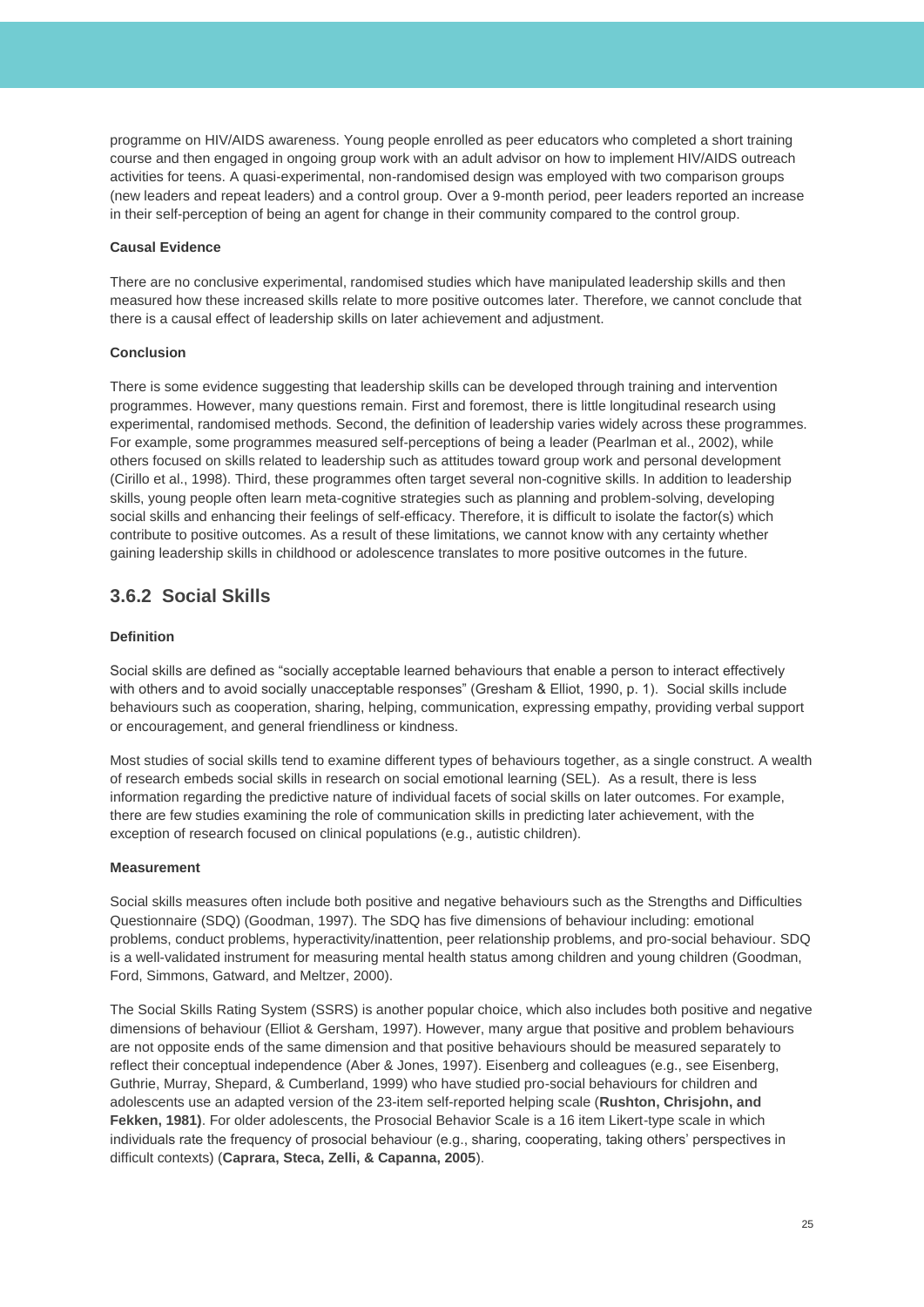### **Correlational Evidence**

There is correlational evidence that students' social-emotional skills can have positive effects on later school performance and psychological wellbeing. In a longitudinal study following students from ages 6 to 16, for example, researchers found that early socio-emotional adjustment in school was predictive of later achievement test scores at every time point (Teo, Carlson, Mathieu, Egeland, & Sroufe, 1996). Research has also consistently found a positive correlation between measures of children's social and emotional skills and measures of later psychological health (see Greenberg et al. 2001, for a review). There is also evidence to suggest that early social skills, such as showing boldness of behaviour towards peers, and being "extrovert' by age 10 predict entrepreneurial activity in adulthood over and above academic ability (**Schoon & Duckworth, 2012**), a finding which has been confirmed in a cross-national study comparing the precursors of entrepreneurial career choice in Germany and the U.K. (Obschonka, Duckworth, Silbereisen & Schoon, 2012).

### **Malleability**

There is extensive research on social skills programmes showing that they are effective in enhancing social skills, although the methodological strength of these studies varies (Payton et al., 2008). Many of these programmes address social and emotional learning (SEL) in primary school aged children, and effect sizes vary as a function of the particular programme. Nevertheless, SEL programmes have been shown to yield significant positive effects on targeted social-emotional competencies, attitudes, and behaviours. In a large-scale metaanalysis examining the impact of school-based universal SEL programmes, for example, Durlak et al. (2011) examined 213 studies of children from kindergarten to high school. To be eligible for inclusion in the metaanalysis studies had to include a control group. They found that SEL interventions had an average effect size of .57 on SEL skills. Furthermore, the effect size of personal-led programmes (i.e., led by SEL trained staff) was .87, while it was .62 for teacher-led programmes.

### **Causal Evidence**

There is a wealth of experimental evidence showing small to medium effects of SEL interventions on a range of positive outcomes. In their meta-analysis, for example, Durlak et al. (2011) found that SEL interventions had an average effect size of .23 on attitudes, .24 on positive social behaviour, .22 on conduct problems, .24 on emotional distress, and .27 on academic achievement.

### **Conclusion**

There is strong evidence that social skills are malleable. However, there are several limitations of this work. First, much of the research looks at social skills for younger children. While we know that social skills are important as young people prepare for adulthood and future work, there is less understanding of how to cultivate these skills in adolescents. This is particularly salient in the high school environment where social skills are used less; increasingly, independent tasks and exams determine a student's individual grade rather than group work or projects (Farrington et al., 2012). Second, there are few longitudinal studies assessing how social skills change over time and how they impact long-term outcomes. Third, it is difficult to isolate the effects of social skills on outcomes as research often bundles them with other non-cognitive skills. More longitudinal research is needed examining how we can foster social skills, particularly for teens in real-world settings such as schools, early work experiences, and service learning projects, and whether these skills translate into success in later adult contexts.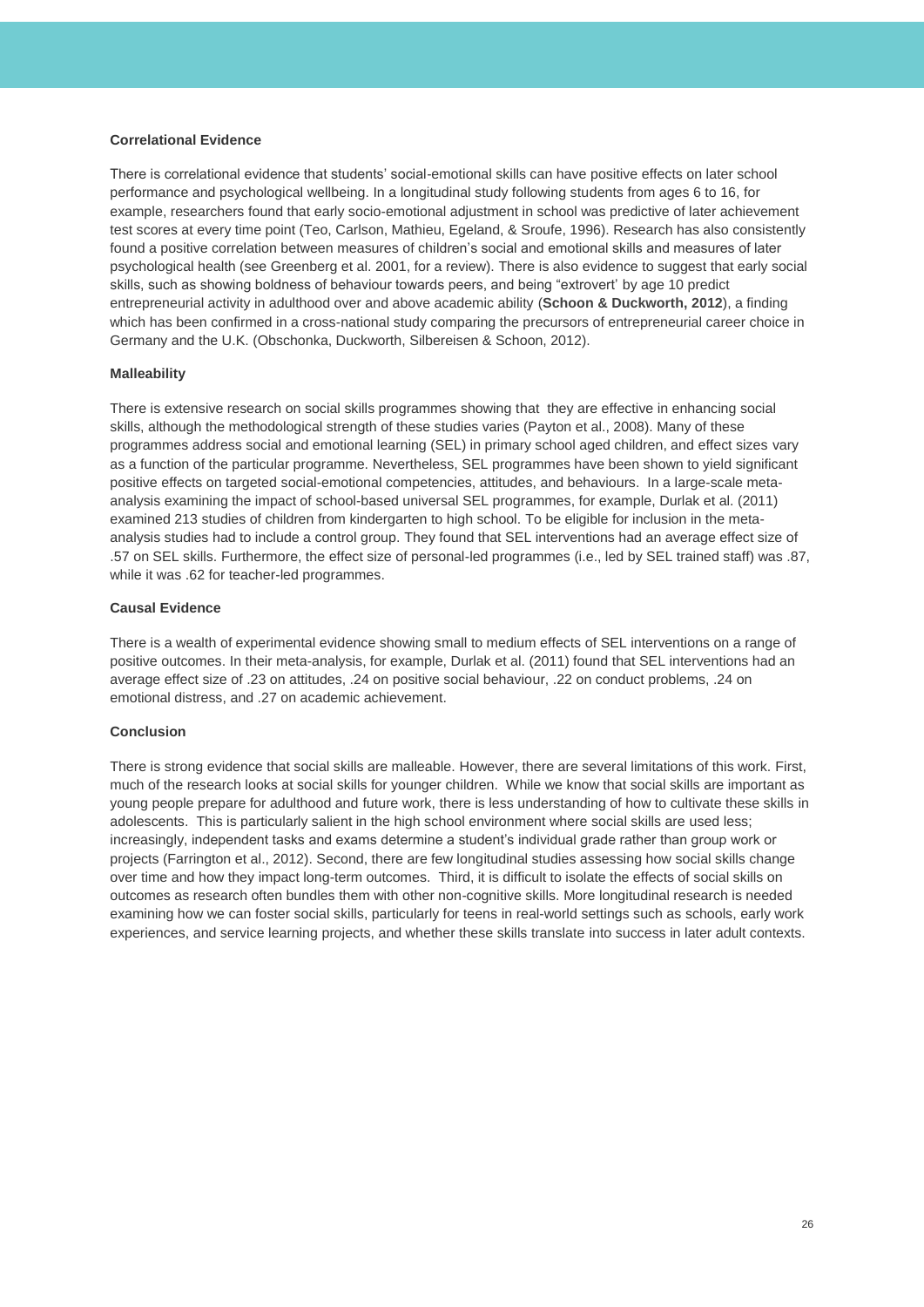## <span id="page-27-0"></span>**3.7 Resilience and Coping**

### **Definition**

Resilience is often thought of as "bouncing back" in the face of setbacks. However, resilience is more than whether individuals continue to persist despite minor setbacks, which is more similar to the concept of grit. Rather, resilience is defined as positive adaptation despite the presence of risk, which may include poverty, parental bereavement, parental mental illness, and/or abuse (Masten, 2009, 2011; Rutter, 2006).

Resilience is not considered an attribute or personality trait that some children possess and others do not, but rather a developmental process. Resilience is demonstrated when children succeed (eg, in terms of educational attainment) despite exposure to significant risks. However, resilience is not indefinite: children who meet the criteria for resilience may not necessarily be doing well continually, for every possible outcome, or across different domains (Schoon, 2006). Children may be considered resilient in one area, but have lower levels in another area of adaptation. For example, high-risk children who are academically successful may experience greater emotional problems or depression

Coping, on the other hand, refers to a wide set of skills and purposeful responses to stress. Coping can be defined as "constantly changing efforts to manage specific external and/or internal demands that are appraised as taxing or exceeding the resources of a person" (Lazarus & Folkman, 1984, p. 141). Such demands range from daily hassles to life-threatening trauma.

While resilience and coping are both concerned with how individuals respond to stress, they are conceptually distinct. Coping involves skills that people use when faced with specific difficulties, whereas resilience is a process which follows the exercise of those skills (Compas et al., 2001). As a result, coping is malleable and the use of more successful coping strategies can be taught to individuals. Resilience, on the other hand, can be promoted through interventions which focus on reducing risk factors and promoting protective factors that buffer against risk. Nevertheless, resilience is not necessarily a skill that can be manipulated, but rather a dynamic, interactive process. For these reasons, we focus the rest of this section on coping strategies.

### **Measurement**

There are many ways of measuring coping, including open-ended interviews, observations, reports from parents or teachers, and self-report questionnaires for older children and adolescents. There are also many different measurements of coping (Skinner et al. 2003). For older children and adolescents, the Adolescent Coping Orientation for Problem Experiences (Patterson & McCubbin, 1987) is a self-report questionnaire where older children and adolescents report how frequently they used different strategies such as "getting professional help" and "seeking spiritual support." in response to feeling tense or facing difficulties using a Likert-type scale.

### **Correlational Evidence**

Correlational studies have shown that the coping strategies children and adolescents employ to deal with stressful situations are associated with their psychological and academic outcomes (see Compas et al. 2001, Frydenberg 1997, Garcia, 2010; Rosen et al., 2010; Wolchik & Sandler 1997, for reviews). In general, children with better coping skills tend to have more positive outcomes, including higher self-efficacy, less engagement in problematic behaviour, higher psychological wellbeing, and less depression. Furthermore, positive coping emotions such as confidence and optimism have been positively associated with achievement and wellbeing and negatively associated with stress and depressive symptoms (Huan et al., 2006; Jew, 1999; Patton et al., 2011; Sawyer, Pfieffer, & Spence, 2009).

The use of different coping strategies has been shown to vary with developmental stages (Skinner & Zimmer-Gembeck, 2007). Younger children often use more physical coping strategies such as intervening directly in stressful situations and seeking help from their caregivers, while coping using cognitive means (e.g., problemsolving and distraction) becomes more common in middle childhood. With age, young people are more able to use meta-cognitive coping strategies such as positive self-talk and cognitive reframing. The tendency to focus on the future in adolescence may also lead to more maladaptive strategies such as rumination, however. The capacity to use particular cognitive strategies under stress (e.g., strategizing, decision making, planning, and reflection) may not fully emerge until late adolescence or early adulthood.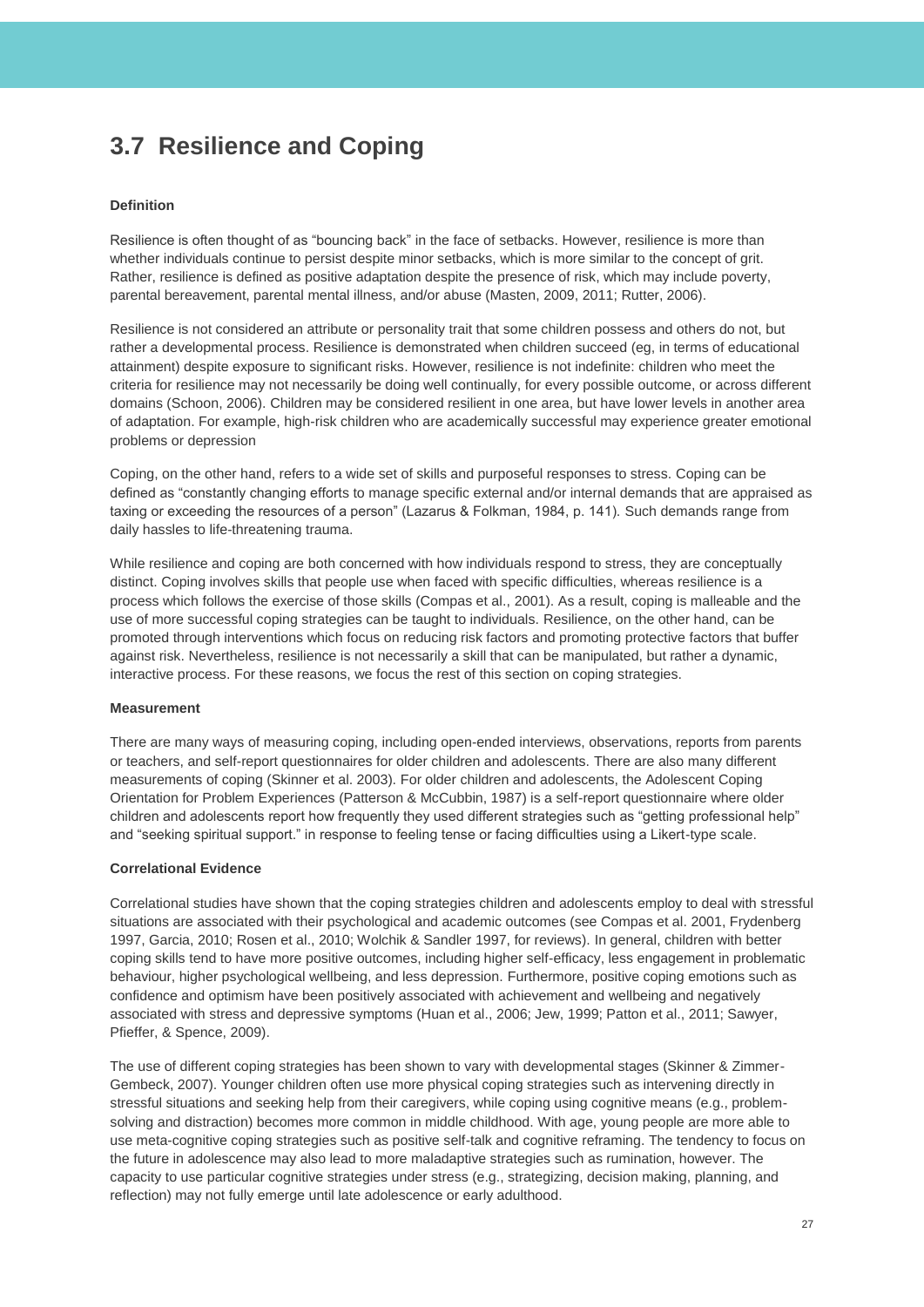#### **Malleability**

A number of interventions have been shown to enhance the effectiveness of coping strategies, most of which have focused on older children and adolescents. For the most part, these interventions have focused on teaching young people positive coping skills, such as social problem-solving and optimistic thinking. A recent meta-analysis examined school programmes targeting stress management or coping skills in children and adolescents (Kraag, Zeegers, Hosman, & Abu-Saad, 2006). Only randomised controlled studies or quasi-experimental studies were included. The findings of this intervention indicate that young people can be taught to use fewer non-productive coping skills, such as worry, wishful thinking, not coping, and ignoring the problem,  $(ES = -5.53, n= 7)$ . Another programme focused on the teaching and modelling of optimist thinking skills (see Cunningham, Brandon, & Frydenberg, 2002). Using a quasi-experimental design, post-test measures showed that children who participated in the programme reported reductions in the use of non-productive coping strategies when compared to the control group.

#### **Causal Evidence**

Interventions focused on improving coping skills have documented a subsequent reduction in stress and depressive symptoms, but there is less causal evidence on other outcomes. For example, in their meta-analysis, Kraag and colleagues (2006) found that interventions focused on social problems reduced stress symptoms (ES=−0.47, n = 3), but did not improve social behaviour. In their intervention, Cunningham and colleagues (2002) found that children in the treatment group reported significant improvements in their ability to cope with stresses and less depressive attributions when compared to those in the control group. Taken together, these metaanalyses suggest that there is no causal evidence that coping skills have significant effects on the outcomes of children and adolescents other than their psychological functioning.

#### **Conclusion**

Teaching coping strategies appears to be an effective method to helping young people deal with the stresses of their everyday lives, yet there is limited experimental evidence regarding their effect on other outcomes. One serious limitation of these studies is the different dimensions and definitions of coping and understanding how these strategies overlap.

Another issue is the distinction between coping strategies versus positive emotions, more generally. The positive psychology movement has generated recent interest in the role of positive emotions, such as optimism and gratitude. Seligman has been the main proponent of this research and encourages teaching children "learned optimism". This area of research deserves more attention as a way to help children and adolescents better manage difficulties in their lives. We also need to have a greater understanding regarding the relationships among positive emotions and some of the other non-cognitive skills we have already discussed. For example, does optimistic thinking relate to feelings of self-efficacy, which then fosters grittiness? Furthermore, do teaching metacognitive strategies enhance the use of more effective coping strategies?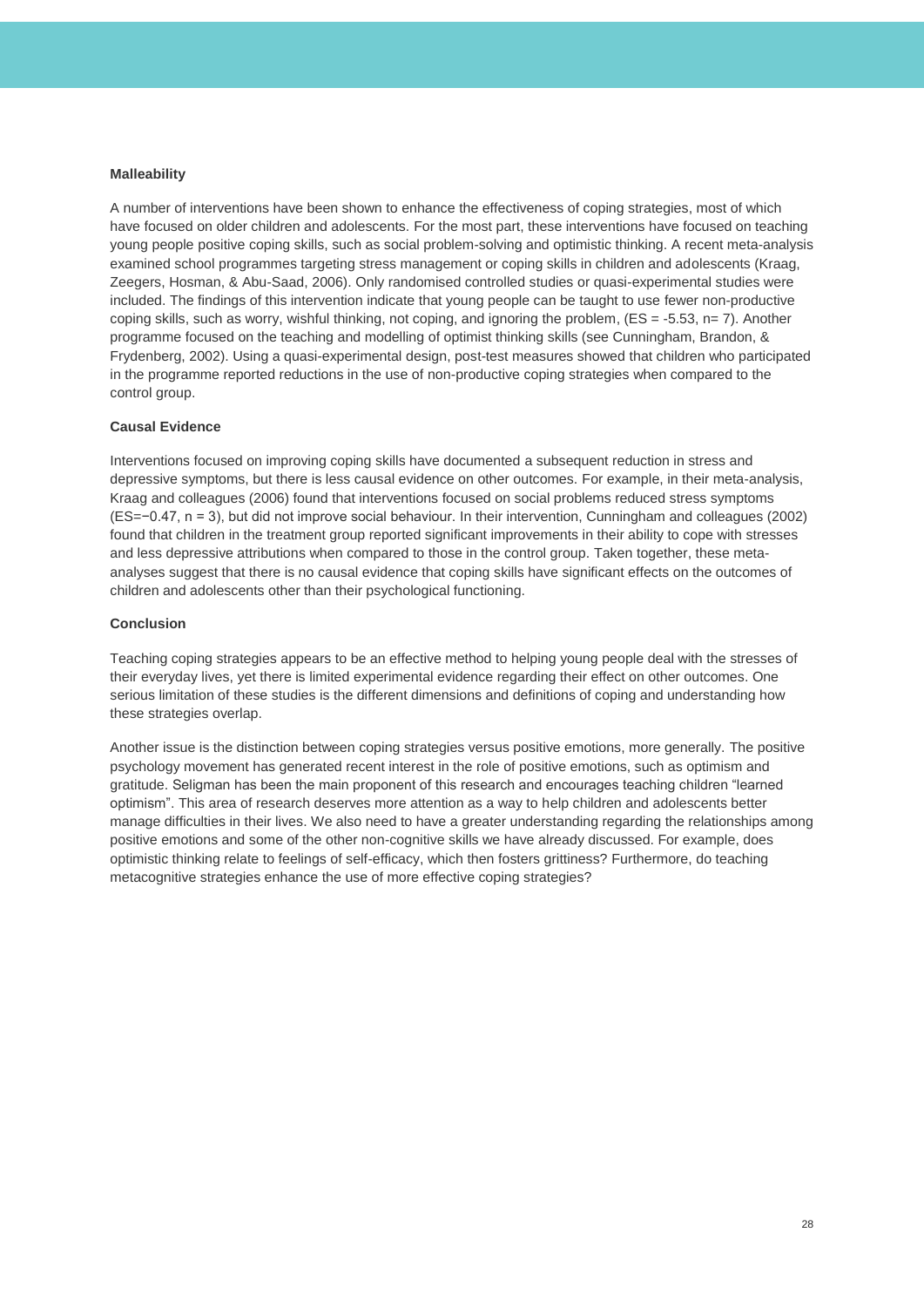## <span id="page-29-0"></span>**3.8 Creativity**

### **Definition**

Creativity is the production of novel and useful ideas. There is some debate over whether creativity is an aspect of intelligence or a personality trait. Some researchers view personality characteristics such as Openness to Experience as conceptually related to creativity; indeed the overlap between both constructs is such that many researchers have used the term Creativity to refer to the Openness trait (e.g., Matthews & Deary, 1998). Others see creativity as related to intelligence and wisdom, a type of giftedness (e.g., Sternberg, 1999). Contemporary work, however, assumes that most individuals are capable of producing moderately creative work in some domain, some of the time, and the social environment can influence both the level and frequency of creative output (Amabile, 1996). In order to be creative, a product or idea must be original. However, it must also be appropriate for the goal at hand, valuable, and expressive of meaning. According to Csikszentmihalyi (1996), creativity results from the interaction of a system consisting of three elements: a culture that contains symbolic rules, a person who brings novelty into the symbolic domain, and a field of experts who recognize and validate the innovation.

### **Measurement**

A popular approach to the measurement of creativity is the psychometric approach, pioneered by Guilford's theory of creativity. The theory posits that the ability to envision multiple solutions to a problem (i.e., divergent thinking) lies at the core of creativity (Guilford, 1950). The Torrance Test of Creativity (TTCT) is based on Guilford's theory and is one of the most widely used measurements of creativity. It has been proven to be a valid and reliable predictor of creative achievement from early childhood through adulthood (Torrance, 1972; 1990). Despite its popularity as a measurement, however, there is much scholarly debate over the validity of divergent thinking as a proxy of creativity. Mansfield and Busse (1981), for example, reviewing studies of divergent thinking in scientific thought, conclude that there is essentially no evidence relating divergent thinking to creative performance. Rather, creativity is viewed by some researchers as a much broader concept involving, for example, passion and devotion to goals, focused attention, curiosity, flexibility, independence, the use of both divergent and convergent thinking, and perseverance (e.g., Csikszentmihalyi, 1996).

#### **Correlational Evidence**

A few studies have examined the correlation between creativity and academic achievement. For instance, findings revealed a significant association ( $r = .16$ ) between creativity assessed by the TTCT and the cumulative grade point average of Iranian university students (Habibollah, Abdullah, Aizan, Sharir, &.Kumar, 2009). A study of British university students found that creative thinking, assessed by the Alternate Uses Test (Christensen et al., 1960), was significantly related to overall grade point average (*r* = .16) and final dissertation (*r* = .46) (Chamorro-Premuzic, 2006). Overall, these studies suggest that creativity is associated with achievement, especially for university students. However, it is not clear whether this association would remain significant if other factors, such as IQ, were taken into account.

#### **Malleability**

Much has been written about the importance of nurturing creativity in children, especially in the classroom environment. There is evidence to suggest that creativity can be developed through training and facilitated through the right type of environment.

For example, an intervention based on creative play has been implemented with children aged 6 to 8 years and aged 8 to 10 years (Garaigordobil, 1995, 1996). The play programme consisted of a weekly 2-hour intervention session throughout the school year. The programme's activities were intended to stimulate verbal, graphic–figural, constructive, and dramatic creativity. The session was structured with a sequence of two or three recreational activities and their subsequent debates. Control participants carried out activities (plastic arts) from the normal school curriculum. The sample included 86 children aged 10 and 11 years, 54 experimental and 32 control, distributed in 4 groups. Before and after the programme, 2 assessment methods were administered: the TTCT and direct judgment by experts who assessed a creative product. Findings suggest a positive effect of the intervention, as the experimental participants significantly increased their creativity. The programme produced a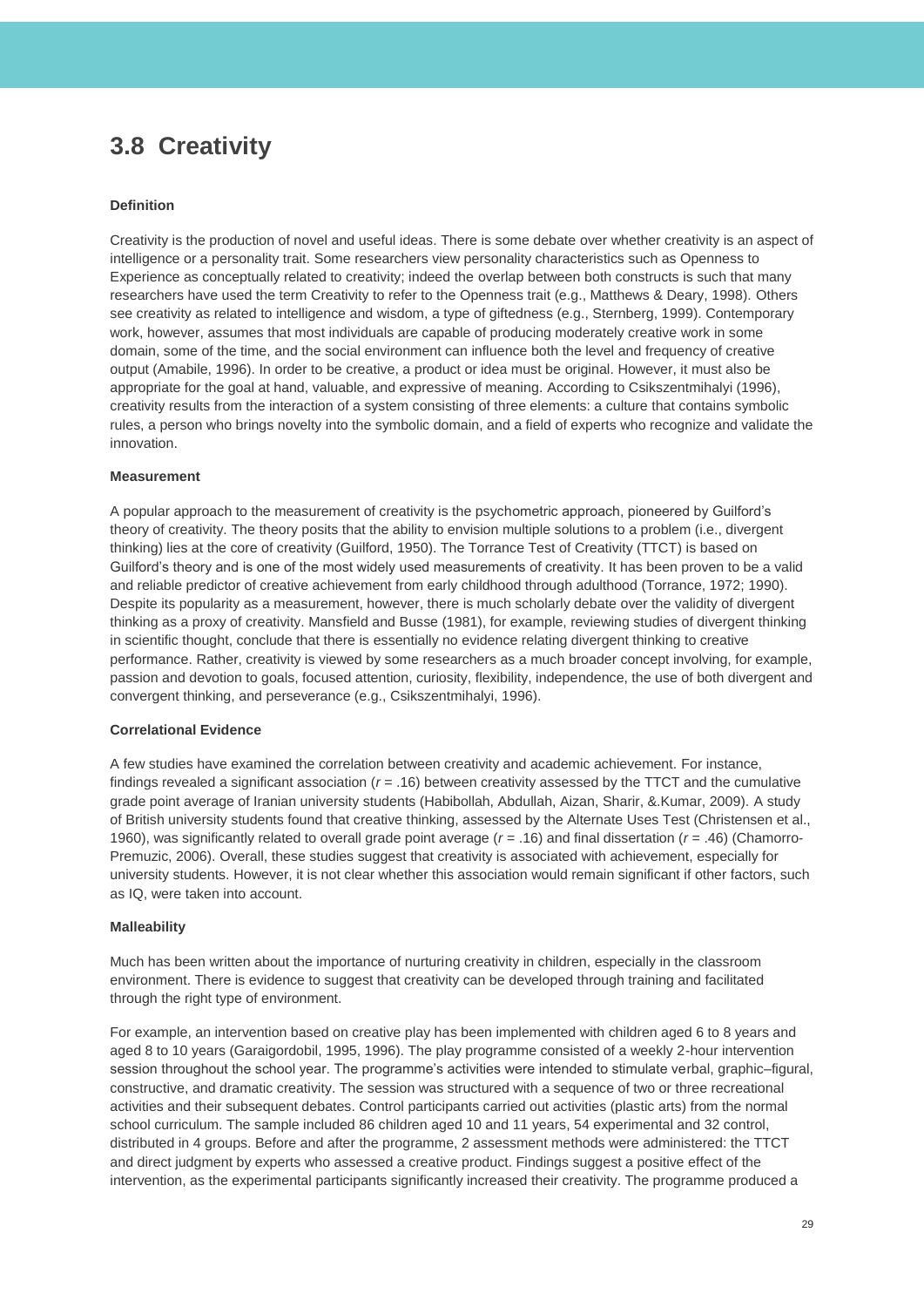significantly greater change in the experimental participants who showed a low level of creativity before the intervention.

Other studies have also shown that creativity can be experimentally manipulated with children and university students (see Runco & Sakamoto, 1999, for a review). Findings from several studies reviewed suggest that nongifted children benefitted most from the creative instruction. According to the authors, this may have occurred because the gifted children were already using the strategies taught in the intervention, so the presentation of the strategies was of little benefit.

### **Causal Evidence**

We were unable to find any recent experimental research which manipulates children's creativity and then examines whether such changes predict outcomes at a later point in time.

### **Conclusion**

There is evidence that creativity can be experimentally manipulated. However, these studies are few in number and tend to be short-term. Furthermore, there is little knowledge regarding whether these interventions have causal effects on positive outcomes in the future for children and adolescents. One of the issues which impedes the field of creativity research is undoubtedly the lack of consensus concerning its definition and measurement. Nevertheless, research clearly outlines how children's environment can either facilitate or hinder creative thinking. In particular, there is vast literature detailing strategies to encourage creativity in the classroom and school environment. These strategies are often similar to suggestions that promote other non-cognitive skills such as offering autonomy and choice, focusing on intrinsic instead of extrinsic rewards, encouraging mastery rather than performance goals, and facilitating engagement.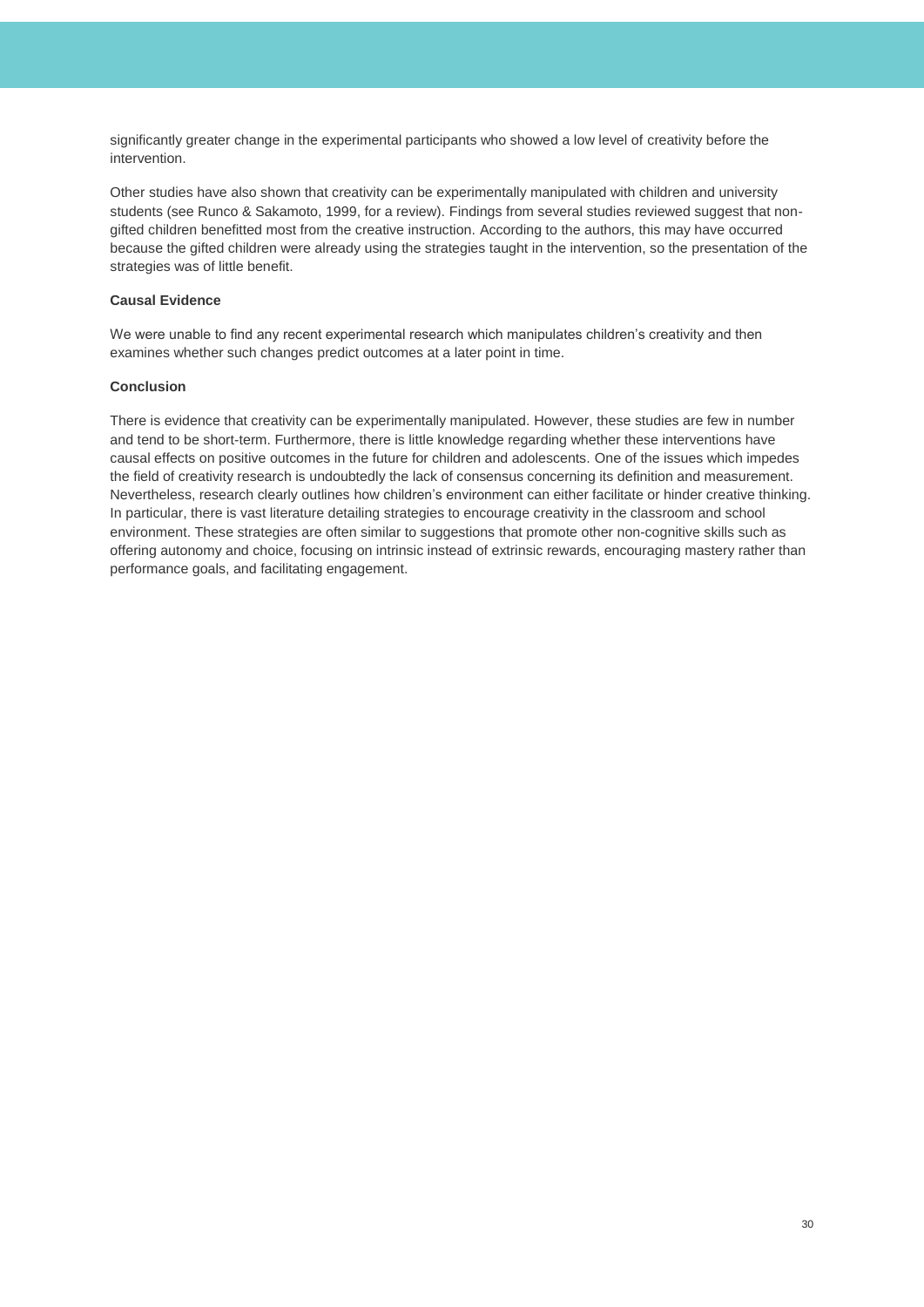## <span id="page-31-0"></span>**4. Interventions**

Having discussed the evidence on non-cognitive skills, we now focus on a range of interventions that have been developed to try and promote such skills in young people.

### **Background**

In the past few decades, a focus on prevention has emerged, which emphasises supporting young people before problem behaviours occur. Preventative interventions programmes are divided into three subcategories: (a) *universal interventions* that target the general public or a whole population group that has not been identified on the basis of individual risk; (b) *selective interventions* that focus on individuals or population subgroups who have biological, psychological, or social risk factors, placing them at higher than average likelihood of developing a mental disorder; and (c) *indicated interventions* that target high-risk individuals with detectable symptoms or markers predictive of mental disorder but do not meet diagnostic criteria for disorder at the present time (Munoz, Mrazek, & Haggerty, 1996).

More recently, there has been an additional emphasis on the promotion of positive youth development, with the aim of promoting positive behaviours and skills in young people. A range of Positive Youth Development (PYD) programmes have been developed to address this challenge (Catalano, Burgland, Ryan, Lonczak, & Hawkins, 2002; Lerner, Almerigi, Theokas, & Lerner, 2005; Scales & Leffert, 2004). Rather than focusing on deficits, PYD emphasise the strengths, resources, and potential of young people, and has positive expectations regarding the contributions that young people can make to society and to their immediate environments. PYD adopts a holistic view of development focusing on young people's physical, personal, social, emotional, intellectual, and spiritual development. PYD also stresses that interventions should be conducted with considerations of individual choice, values, and culture in mind, focusing in particular on the 5Cs including competence, connections, character, confidence and contribution to society (Lerner, 2005).

The promotion of children's social, emotional, behavioural, and cognitive development is viewed as key to preventing problem behaviours themselves (W. T. Grant Consortium 1992). There is substantial empirical evidence that many outcomes, both positive and negative, are affected by the same risk and protective factors (Masten & Tellegen, 2012). Both positive youth development advocates and prevention scientists have converged in their thinking that models of healthy development hold the key to both health promotion and prevention of problem behaviours (Catalano et al., 2002).

## **Our Scope**

There are many different types of interventions aimed at improving the outcomes of children and young people. In this report, we examine broad categories of interventions which have distinctive implementation strategies but seek similar positive outcomes for young people. In particular, we focus on mentoring, service learning, outdoor adventure, and social and emotional learning programmes. This list does not include groups of interventions such as after school programmes, school-based programmes, or community-based interventions which are subsumed within each of these different approaches.

## **Our Approach**

In this section, we highlight interventions that aim to promote non-cognitive skills in children and/or adolescents. For each type of intervention, we first provide a brief **background**. We then describe the **target population**. We next describe the main **implementation** strategies of the intervention. We then focus on the available **causal evidence** from experimental and quasi-experimental studies about enhancing outcomes. Lastly, we provide a **conclusion**, assessing its strengths and limitations. We also discuss examples of specific programmes. It is important to note that most of these programmes are U.S. based and findings are not necessarily generalisable across contexts.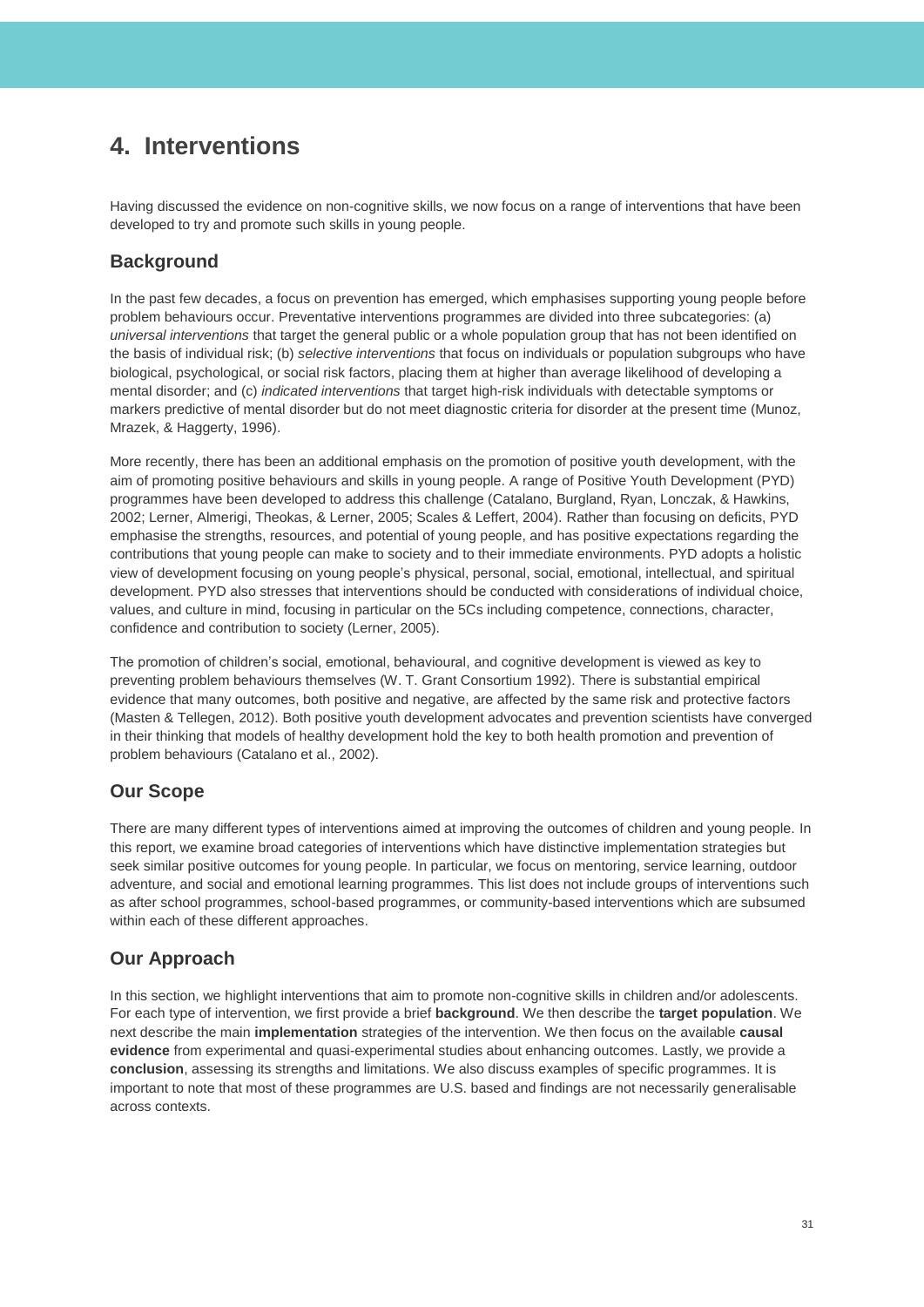## <span id="page-32-0"></span>**4.1 Mentoring Programmes**

### **Background**

In the past two decades, mentoring programmes for children and young people have increased in popularity. The interest in mentoring programmes was inspired from research highlighting the importance of positive relationships with non-parental adults as a factor in promoting resilience among young people from at-risk backgrounds (Rhodes, 1994). These efforts gave rise to Big Brothers Big Sisters of America (BB/BSA), which has been widely discussed as a model of "best practice" for youth mentoring (e.g., Tierney, Grossman & Resch, 1995). More recently, several mentoring programmes such as Chance UK and Mayor's Mentoring Programme have been implemented in the United Kingdom.

### **Target population**

Most mentoring programmes have focused on at-risk young people, defined by their individual and/or environmental circumstances (Freedman, 1992). Other specific subgroups that have been targeted include children and young people from single-parent homes (e.g., BB/BSA) and those belonging to racial or ethnic minority groups (e.g., Royse, 1998). Programmes have focused on children and adolescents of various ages and developmental levels. Possible sources of influence on outcomes in this regard include the optimal timing of mentoring as a preventive intervention (Institute of Medicine, 1994) as well as practical issues pertaining to implementation (e.g., receptivity of young people to mentoring at differing stages of development).

### **Implementation**

Mentoring programmes share a common emphasis on establishing mentoring relationships, but they differ in their design, goals, and implementation. While some programmes focus only on mentoring, other programmes are multifaceted in their approach with mentoring being one of several distinct components. Furthermore, some programmes have pursued the general goal of promoting positive youth development (PYD), while others have adopted more focused or instrumental goals relating to areas such as education or employment (Saito & Blyth, 1992).

Another distinction relates to the procedures used for recruiting prospective mentors and the levels of training and supervision that are provided to mentors once selected (Rhodes, 1994). Background checks and other screening procedures (e.g., interviews) have been included consistently in recommended guidelines for the selection of mentors in programmes (National Mentoring Working Group, 1991). Some programmes also have specifically sought out individuals whose backgrounds may make them especially well-suited to forming effective mentoring relationships with young people, such as teachers. Programmes may also match young people with mentors on the basis of criteria such as gender, race/ethnicity, or mutual interests.

Dubois and colleagues find that careful screening and ongoing supervision of volunteers, the monitoring of programme implementation, and the communication of clear expectations that relationships will involve frequent contact over long periods of time are associated with more successful programmes (DuBois, Holloway, Valentine, & Cooper, 2002). Research suggests that the impact of mentoring grows as the relationship matures, and relationships that are of higher quality have stronger positive effects on young people (DuBois et al., 2002; Grossman & Rhodes, 2002).

### **Causal Evidence**

Evaluations of mentoring programmes show modest positive effects. For example, the BB/BSA mentoring programme has been widely reported as effective based on the findings of a large, random-assignment evaluation of the programme (Grossman & Tierney, 1998). Yet the magnitude of these effects was small and generally reflected a relative slowing of negative trajectories rather than outright improvements among those receiving mentoring (Rhodes, 2002). A recent large random-assignment evaluation of BBBSA's newer, school-based mentoring programme (Herrera, Grossman, Kauh, Feldman, & McMaken, 2007) revealed similar findings. At the end of the school year, there were significant improvements in participants' academic performance, perceived academic ability, school misconduct, and attendance relative to non-mentored youth. However, there was a relatively small overall effect size for the mentored group compared to the control group (*d* = .06). Furthermore, when youth were reassessed a few months into the following school year, these gains had faded.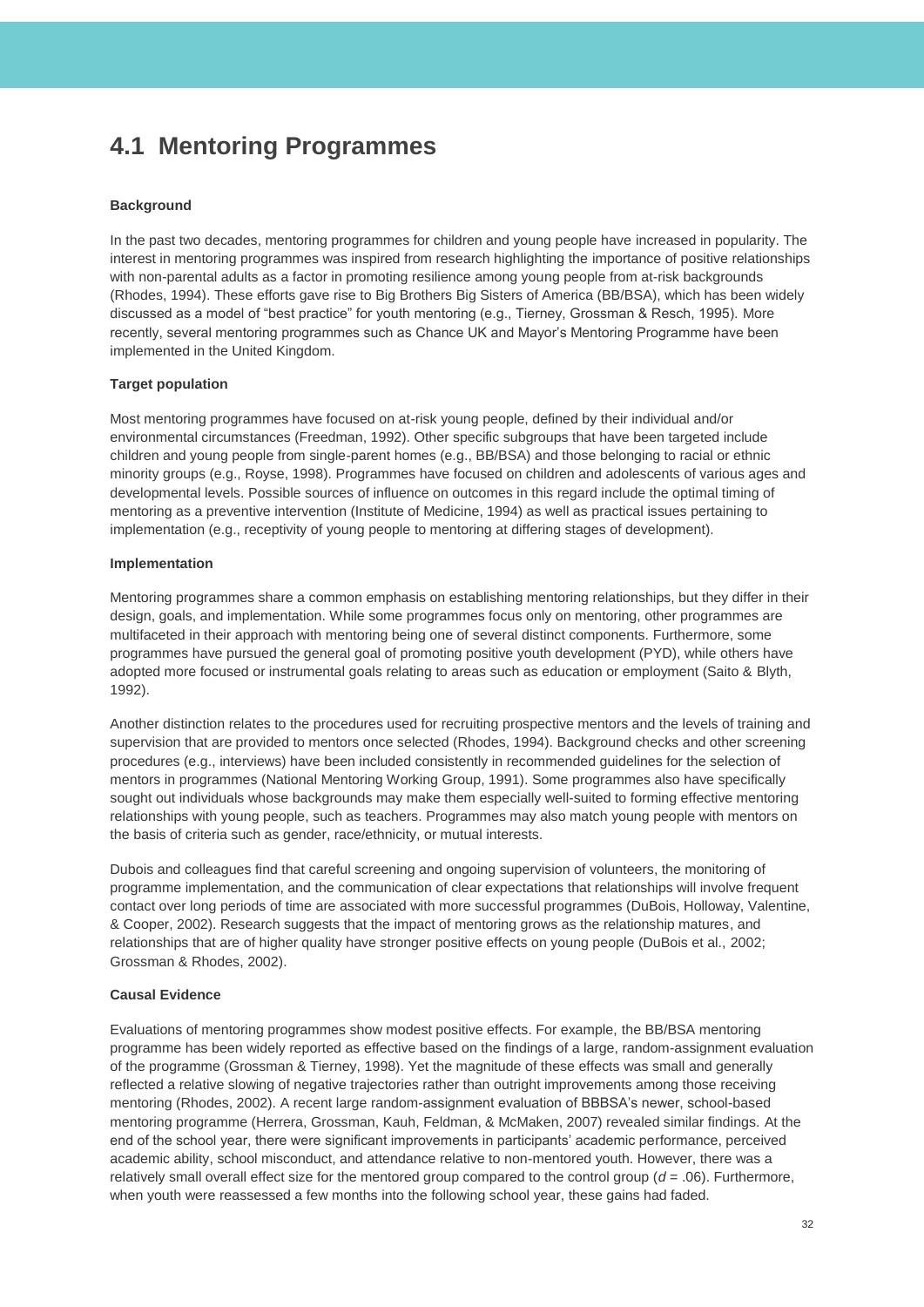A number of meta-analyses have been conducted regarding the effectiveness of mentoring programmes. In general, these programmes have been shown to have low to medium effects. In a meta-analysis of youth mentoring programmes from 1970 to 1998, DuBois and colleagues (2002) examined studies that investigated empirically the effects of participation in a mentoring programme, either by pre-programme versus postprogramme comparison on the same group of youth or a comparison between one group of youth receiving mentoring and another group not receiving mentoring drawn from the same population. They found the average weighted effect size across all types of studies was .14. Findings revealed that the effect size was greatest for problem behaviour (.19) and career/employment (.19) outcomes, followed by social competence (.16), academic achievement (.13) and emotional/psychological (.09) outcomes.

Dubois and colleagues conducted a follow-up meta-analysis of the next generation of mentoring programmes published over the 1999 to 2010 (DuBois, Portillo, Rhodes, Silverthorn, & Valentine, 2011). They limited their review to those evaluations that included a comparison group of non-mentored youth. In this meta-analysis, Dubois and colleagues (2011) found that the average effect size of end-of-programme assignments was .21. In terms of specific findings, there was a significant, but small impact of mentoring programmes on attitudinal/motivational (.19), social/relational (.17), psychological/emotional (.15), conduct problems (.21), and academic/school (.21) outcomes, but not on physical health outcomes ((0.06).

Another meta-analysis synthesised the findings from three recent evaluations of school-based mentoring programmes using a randomised design (Wheeler, Keller, & DuBois, 2010). Evidence indicates that school-based mentoring programme effects were generally of small magnitude on selected outcomes. Findings revealed evidence of favourable but low programme effects on six outcomes: truancy (.18), reported presence of a supportive non-familial adult relationship (.12), perceived scholastic efficacy (.10), school-related misconduct (.11), peer support (.07), and absenteeism (.07). Programme effects were not apparent, however, for academic achievement or other outcomes. Furthermore, programme effects were not statistically significant when youth were reassessed a few months into the next school year. Since school-based mentoring programmes are linked to the academic calendar, the mentoring relationships that are established may be less enduring than those forged through community-based programmes.

### **Conclusion**

Research indicates that mentoring relationships can indeed promote non-cognitive skills among young people, yet these benefits are fairly modest in size. In comparison to other prevention programmes for children and adolescents (Durlak & Wells, 1997), the effectiveness of mentoring programmes is relatively small. However, more positive outcomes for some young people may be masked by neutral and even negative outcomes for others involved in less effective mentoring relationships (Rhodes & DuBois, 2008).

A number of factors may enhance the effectiveness of mentoring interventions. First and foremost, beneficial effects are expected only to the extent that the mentor and youth establish a strong relationship that is characterized by mutuality, trust, and empathy. For this type of connection, mentors and youth are likely to need to spend time together on a consistent basis over some significant period of time (Grossman & Rhodes, 2002). Furthermore, the type of relationship is also important. Young people have more significant benefits when their mentor adopts a flexible, but structured youth-centred style where the young person's interests are emphasised. Lastly, significantly stronger positive effects have been found when programmes included training and ongoing supervision of mentors, expectations of relatively frequent meetings and long-lasting relationships between mentors and young people, programme-sponsored activities to enhance the development of mentoring relationships, parent support and involvement, and the addition of other programmes and services to supplement mentoring (DuBois et al., 2002; Herrera et al., 2007). For example, DuBois et al. (2002) found in their metaanalysis of mentoring programmes that expected effects utilizing the full complement of evidence-based practices were nearly three times as large as the benefits found for youth in the typical programme.

Overall, mentoring programmes have the ability to fulfil a much needed gap in many children's lives. In order for mentoring programmes to be successful, however, relationships need to extend beyond mere contact in some sort of mutual activity. Programmes which bring adults in contact with young people in a broad range of activities—such as tutoring, after-school, and service learning programmes—do not necessarily constitute a mentoring relationship (Rhodes & DuBois, 2008). Rather, a mentoring relationship is a process which requires a caring and supportive connection over a sustained period of time in order to provide significant and meaningful benefits for young people.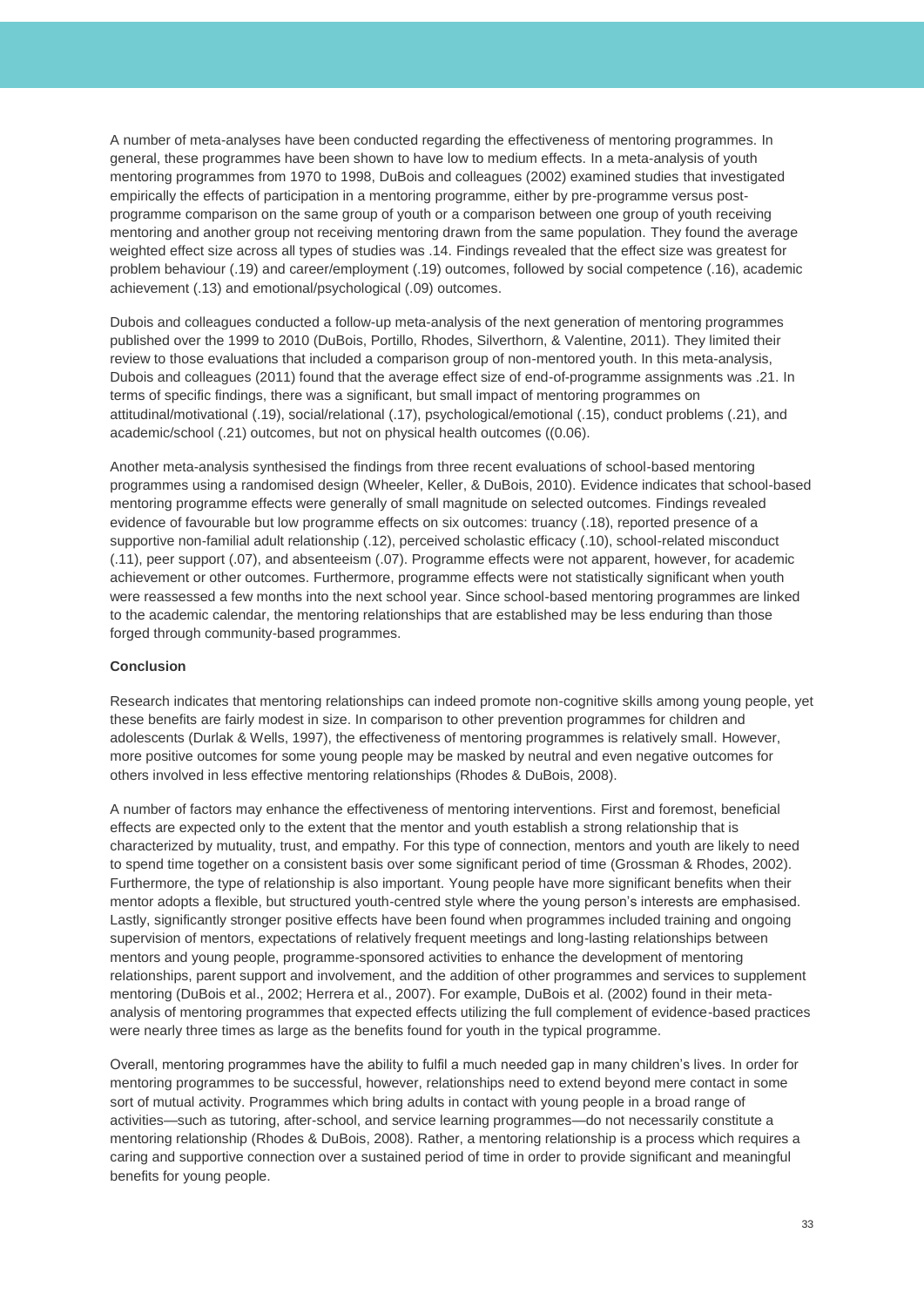## <span id="page-34-0"></span>**4.2 Service Learning Programmes**

### **Background**

Service learning is an approach that connects community service (ie, volunteering) to classroom learning. Most consider service learning as a form of experiential learning, where reflection transforms experience into new and usable understanding (see Kolb, 1984, for Experiential Learning Model). Its major components include "active participation, thoughtfully organized experiences, focus on community needs and school/community coordination, academic curriculum integration, structured time for reflection, opportunities for application of skills and knowledge, extended learning opportunities, and development of a sense of caring for others" (Bhaerman, Cordell, & Gomez, 1998).

### **Target Population**

In recent years, service learning has burgeoned as a universal programme in many schools in the U.S. Programmes have been successfully delivered to both primary and secondary school students, as well as those attending universities. In the U.K., service learning programmes have also gained in popularity recently.

#### **Implementation**

While there are many different methods for implementing service learning, there are several distinct components. The Compact for Learning and Citizenship (CLC, 2001), a project of the Education Commission of the States, outlines that service learning programmes incorporate the following: (1) meet an authentic need in the community, (2) have continuous links between classroom instruction and actual service as it progresses, (3) involve activities in which students themselves plan in collaboration with school and community members, (4) allow students to have decision-making and problem-solving capabilities within the project to foster a sense of ownership, and (5) incorporate structured time to allow students to reflect upon their service experiences.

#### **Evidence of Causality**

In one of the more rigorous evaluations of service learning, the National Evaluation of Learn and Serve America incorporated surveys of 150 local agencies at 17 sites in nine states and included more than 1,000 programme participants and comparison group members (Melchior, 1999). The study employed self-report surveys of students who were tracked over two years and matched with a control group. Although there was a strong effort to include higher quality studies, the programmes that were evaluated vary greatly in implementation and therefore need to be considered with some caution. Nevertheless, findings indicated that students who participated in high-quality programmes reported greater gains in measures of school engagement, social science grades, and mathematics grades compared to control groups. Students engaged in service-learning showed an increase in the degree to which they felt aware of community needs, believed they could make a difference, and were committed to service now and in the future. Furthermore, service-learning led to a substantial, statistically significant reduction in arrests of middle school students for its programme participants. Melchior found that students with multiple service learning experiences had more significant and lasting gains across a range of measures than did students who only had a single exposure.

There also have been a few meta-analytic studies examining the effects of service learning. A recent metaanalysis examined 62 studies evaluating service learning programmes (Celio, Durlak, & Dymnicki, 2011). Studies which had at least one control groups were included in their analysis. Their findings indicated that, compared to controls, students participating in service learning programmes demonstrated significant gains in five outcome areas: attitudes toward self, attitudes toward school and learning, civic engagement, social skills, and academic performance. Mean effects ranged from 0.27 to 0.43. Of the five areas, academic performance had the largest effect size of .43, followed by social skills (ES = .30), attitudes about self (ES = .30), attitudes about learning (ES = .30), and civic engagement (ES = .27). Furthermore, as predicted, there was empirical support for the position that following certain recommended practices—such as linking to academic curriculum, incorporating student voice, involving community partners, and providing opportunities for reflection—was associated with better outcomes.

Another meta-analysis of 103 studies of service learning also reported positive effects for different outcomes (Conway, Amel, and Gerwein, 2009). Studies had to have a pre-test/post-test design using identical quantitative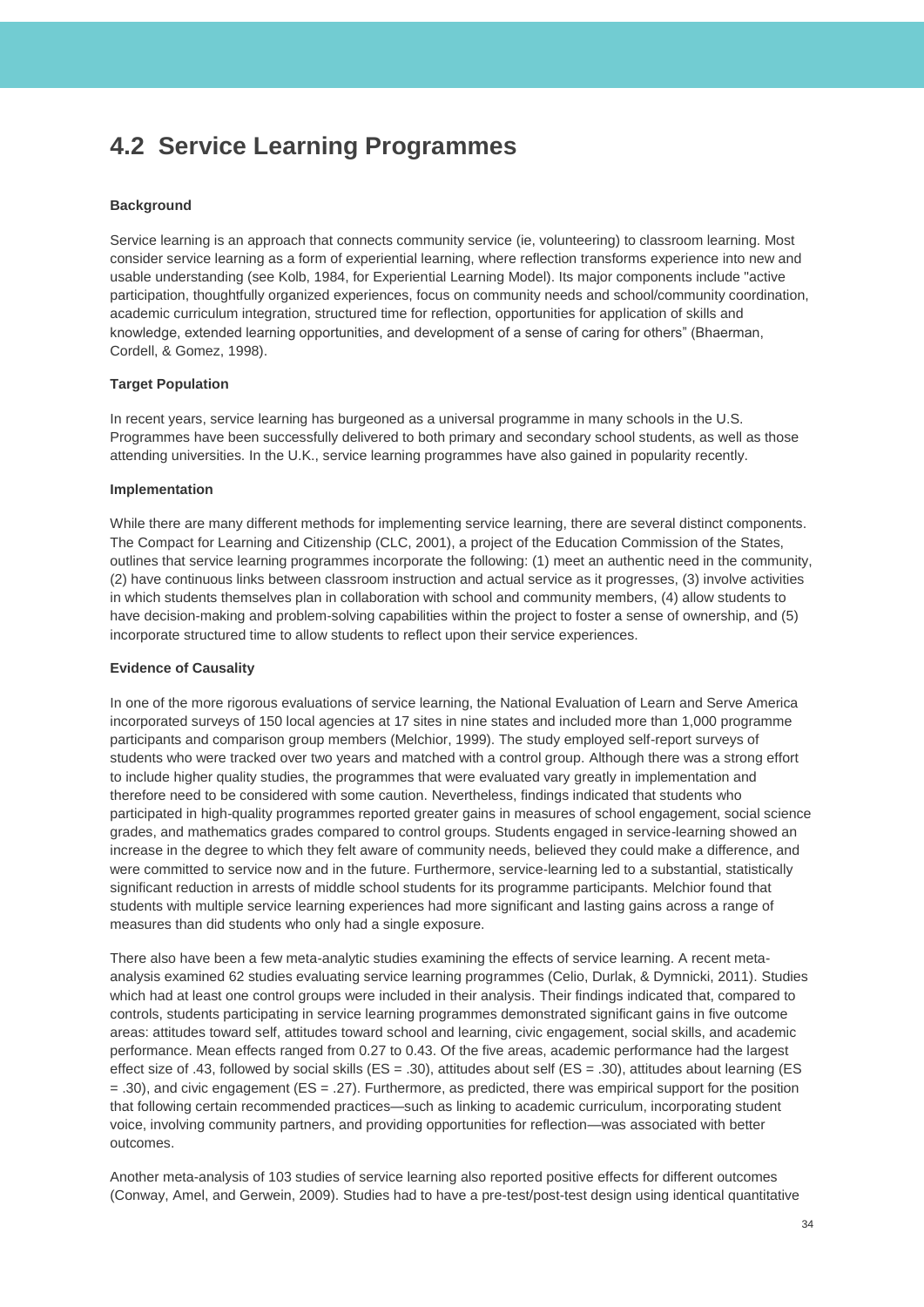measures for identical pre- and post-samples to be included. Most studies focused on school-age and university age students but 10 studies focused on adults. Effect sizes were moderate for academic outcomes with an average weighed mean of .43. For subcategories, academic motivation, and grades had considerably higher means (*d* = .58 and .42, respectively) than did cognitive processes (*d* = .29). The overall results for personal outcomes showed a small but significant effect (*d* = .21). Subcategories for personal outcomes had effect sizes ranging from .16 (volunteer motivations) to .34 (moral development). Social outcomes also showed a small but significant effect of .28. Citizenship outcomes showed the smallest significant effect of .17. Findings were generalizable for all age groups, but university students had higher effects of citizenship (*d* = .30) compared to school-age students (*d* = .09) and adults (*d* = .21). Higher effects were also found for curricular (i.e., taken as part of a course) versus non-curricular programmes. Programmes with structured reflection showed larger changes and effects were found across different educational levels. The effects of service-learning were enhanced when the service-learning included a reflection component, or when faculty integrate the service-learning experience into class discussion (Conway et al., 2009).

Other findings examining service learning are also positive. In a review of service learning programmes, for example, Billig (2000) finds that participation in service learning programmes is associated with positive academic, personal, career and civic outcomes. Another review of three evaluation studies finds that there is a reduction in absenteeism for high school and middle school participants, in addition to increases in homework hours for middle school participants (Melchior & Ballis, 2002). In a study prepared for the Indiana Department of Education consisting of 220 high school students in 10 different schools, overall GPAs were seen to improve from a "B" average to a "B+". In a review of teen pregnancy, service-learning programmes were seen to have the strongest evidence of any intervention that they reduce actual teen pregnancy rates while young people are participating in the programme (Kirby, 2001). A survey of over 4,000 people commissioned by Independent Sector finds that adults who began volunteering in childhood are twice as likely to volunteer as adults, compared to those who did not volunteer when they were younger (Toppe, Golombek, Kirsch, Michel, & Weber, 2002).

### **Conclusion**

Taken together, these studies suggest that participation in service learning is associated with positive outcomes for young people. Overall, findings suggest moderate effects for academic outcomes and small effects for noncognitive outcomes including social skills, self-perceptions, and motivation. Nevertheless, there is a need for additional multi-site, experimental and quasi-experimental longitudinal studies that can test the effects of various programme characteristics (Eyler, 2002, p. 5). There is also not enough research to date to know which types of students are most affected, which specific programme designs are most powerful, what type of reciprocity with service recipients is needed, how connected to the community the service needs to be, and what impacts occur on the school as an organization or on the community as an entity (Billig, 2000).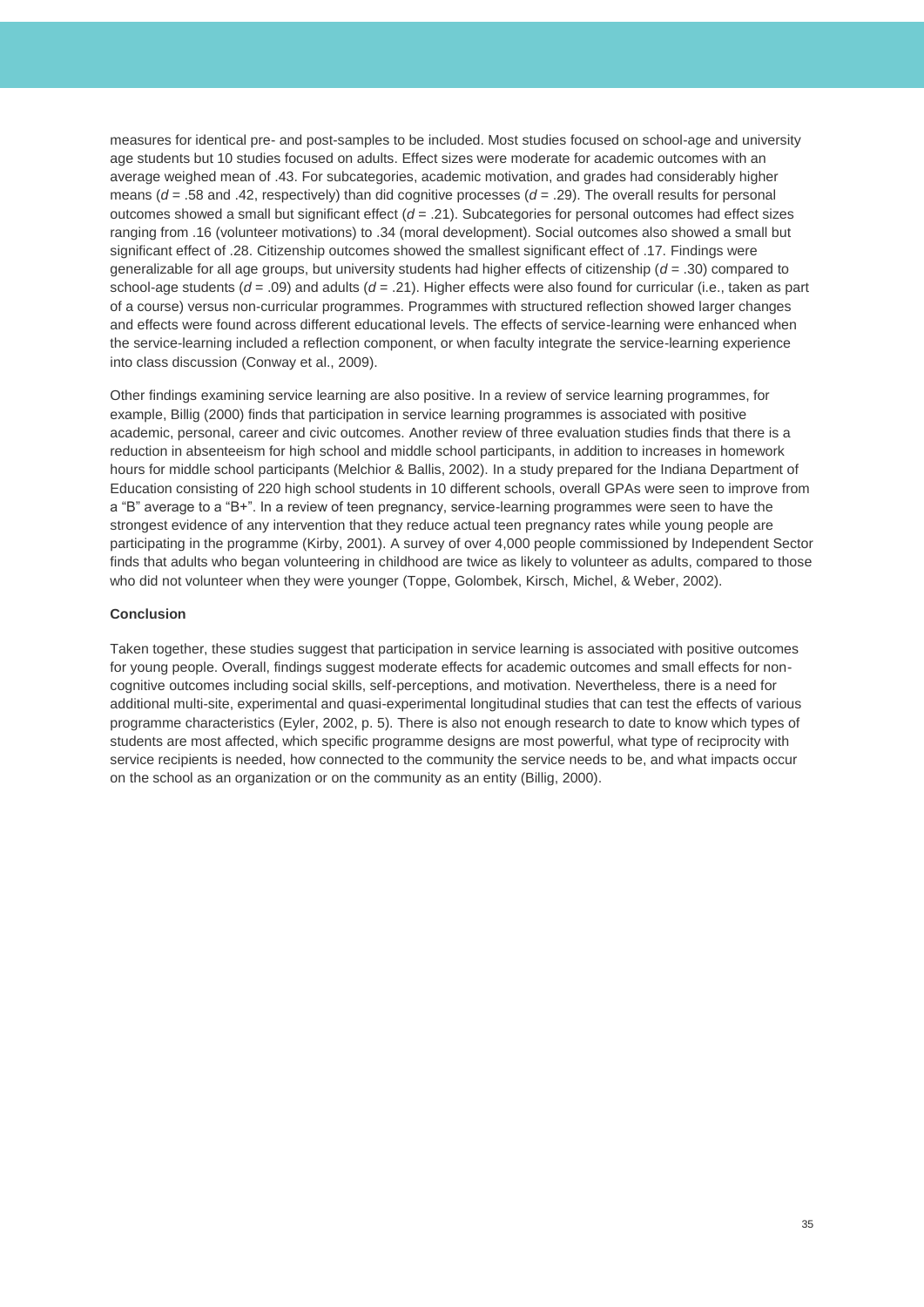## <span id="page-36-0"></span>**4.3 Outdoor Adventure Programmes**

### **Background**

Outdoor adventure programmes have become increasingly popular in the past few decades. Modern outdoor adventure programmes are based on the philosophy of experiential education (Gass, 1993). In adventure programmes, individuals or groups are placed in real life situations in which they have to solve problems to deal with the environment around them and the task at hand. Participants have the responsibility of interpreting and manipulating novel situations that they encounter. By coping with their surroundings, they are engaged in learning opportunities. These learning opportunities teach important problem-solving skills, as well as increase feelings of self-competence. Most programmes also incorporate group activities. Many of the activities require communication and cooperation, which are intended to develop team work, social and interpersonal skills.

### **Target Population**

These programmes (also known as 'wilderness programmes', 'outdoor behavioural healthcare' (OBH), or 'adventure therapy') differ widely in their design, implementation, structure, and focus. They have been employed as an intervention to address a number of issues including substance abuse, addiction, problem behaviours and delinquency, psychological difficulties, low self-esteem, and eating disorders/weight management. Outdoor adventure programmes have also been used to promote resilience in at-risk populations, such as victims of abuse. Further, these types of programmes may be used to enhance team-building, leadership, and social skills in children and adolescents more generally.

#### **Implementation**

There are three main types of outdoor adventure programmes. They include (a) wilderness challenge programmes, (b) adventure-based programmes, and (c) long term residential camping. Wilderness programmes usually take place in remote settings. Participants often travel long distances without returning to a home base. Many of these programmes focus on survival skills. Adventure programmes centre on team games and problemsolving initiatives and can also include and ropes course activities. This approach takes place near a facility and rarely in "remote" settings. Long-term residential camping is usually for severely troubled young people. The campers take trips to various wilderness places, and participate in various activities (e.g., hiking, rafting or climbing).

#### **Causal Evidence**

Many quasi-experimental and experimental studies have examined whether outdoor adventure programmes improve outcomes for children, adolescents, and adults. A number of meta-analyses have been conducted in order to synthesize these effects. Most of these studies report small to medium effects. Cason and Gillis (1993), for example, compiled studies in adventure programmes specifically for adolescents. They reported an overall non-standardized mean difference effect size of 0.31. In another study, Hans (2000) found the average effect size of locus of control comparing pre- and post-participation in an outdoor adventure programme was .36 for participants under the age of 21.

Other meta-analyses have narrowed their scope to examine interventions with specific foci. For example, Wilson and Lipsey (2000) meta-analysed evaluations of wilderness challenge programmes to reduce or prevent antisocial behaviour or delinquency. Only studies of juveniles (18 years or younger) using a control or comparison group design were eligible. Comparison groups could be either randomised or nonrandomised but, if nonrandomised, had to utilize a matched comparison group or provide some evidence regarding pre-test equivalence between the treatment and comparison groups. The authors found an average mean effect size for delinquency outcomes was 0.18 which is equivalent to a recidivism rate of 29% for programme participants versus 37% for comparison subjects. The effect size for interpersonal skills was .29, locus of control was .10, self-esteem was .31, psychological adjustment was .25 and school performance was .30. All effect sizes were significant except for locus of control. Programme length was not related to outcome among short-term programmes (up to six weeks) but extended programmes (over ten weeks) showed smaller effects overall. However, the most influential programme characteristics were the intensity of the physical activities and whether the programme included a distinct therapeutic component. Programmes involving relatively intense activities or with therapeutic enhancements produced the greatest reductions in delinquent behaviour.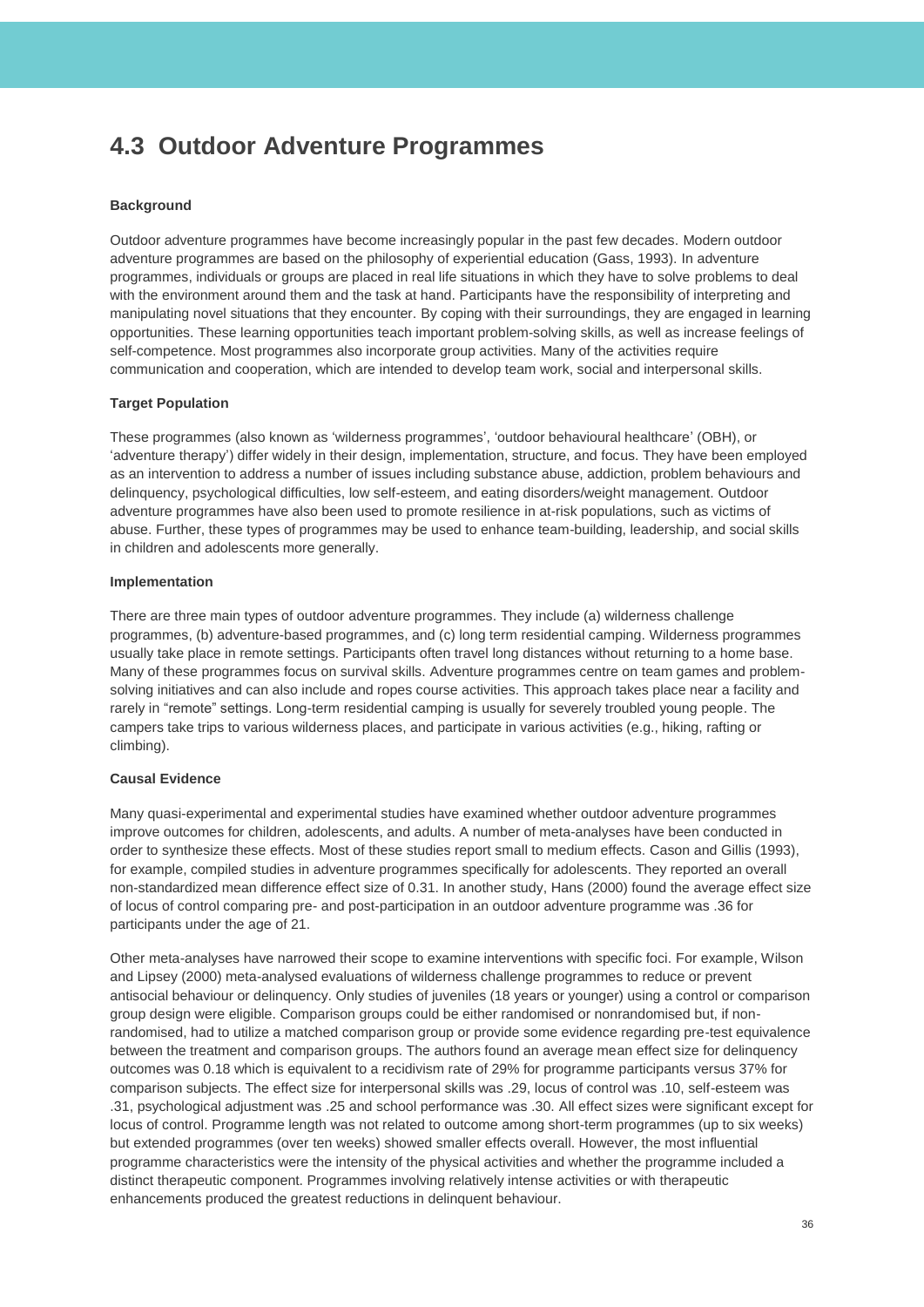Another recent meta-analysis focused specifically on studies of challenge (ropes) courses, which is a frequently used tool in outdoor adventure programmes (Gillis and Speelman, 2008). Eligible studies included a control group. The authors found that the average effect size of participation was .46 for middle school age (i.e., 11 to 13 years), .38 for high school age (i.e., 14 to 18 years), and .18 for university students. They also examined the effect sizes of a number of outcomes separately but these included adults as well as children and adolescents. Medium effect sizes were reported for group dynamics  $(d = 0.62)$  and attitudes about physical condition  $(d = 0.62)$ 0.52). Small to medium effect were reported for self-efficacy (*d* = 0.48), behavioural observations (*d* = 0.37), mood or personality measures (*d* = 0.29), self-esteem or self-concept (*d* = 0.26), and academic measures (*d* = 0.26). Only 27.3% of studies contained follow-up data. Where that data did exist, effect sizes were consistently lower for follow-up data when compared to post-test data. Furthermore, some of the highest effect sizes were recorded from research focused on therapeutic outcomes.

### **Conclusion**

Overall, these studies suggest that participation in outdoor adventure programmes has small to medium effects on the psychological, behavioural, physical and academic outcomes of young people. These findings indicate that outdoor adventure programmes are a promising tool to promote the health and wellbeing of young people, especially when they are coupled with therapeutic interventions. Nevertheless, there are a few caveats to consider.

- 1. It is essential to consider that these programmes vary in their design as well as intention. Therefore, a wilderness programme for troubled teens will look very different to a team-building excursion in a mainstream school.
- 2. While meta-analytic studies provide information about the effectiveness of outdoor adventure programmes, there is much less knowledge regarding the theoretical, practical, and ethical implications of such programming. Many recreation programmes continue to rely on "black box" programming, where it seems that simple participation is assumed to lead to participant development without any ability to describe the specific mechanisms through which change may occur.
- 3. These programmes also need to be considered within the context of the everyday lives of young people. This is particularly relevant for children and adolescents who may be forced to participate and may also be placed in compromising conditions in unregulated programmes. Young people in such programmes may be estranged from their network of support including parents, school personnel, and friends.
- 4. Given the empirical findings that suggest some fade-out following intervention, aftercare is considered to be essential to any long-term therapeutic change. Russell and Hendee (1999) emphasize that ''while providing for effective intervention, diagnosis and initial treatment, wilderness therapy is not a standalone cure'' (p. 12).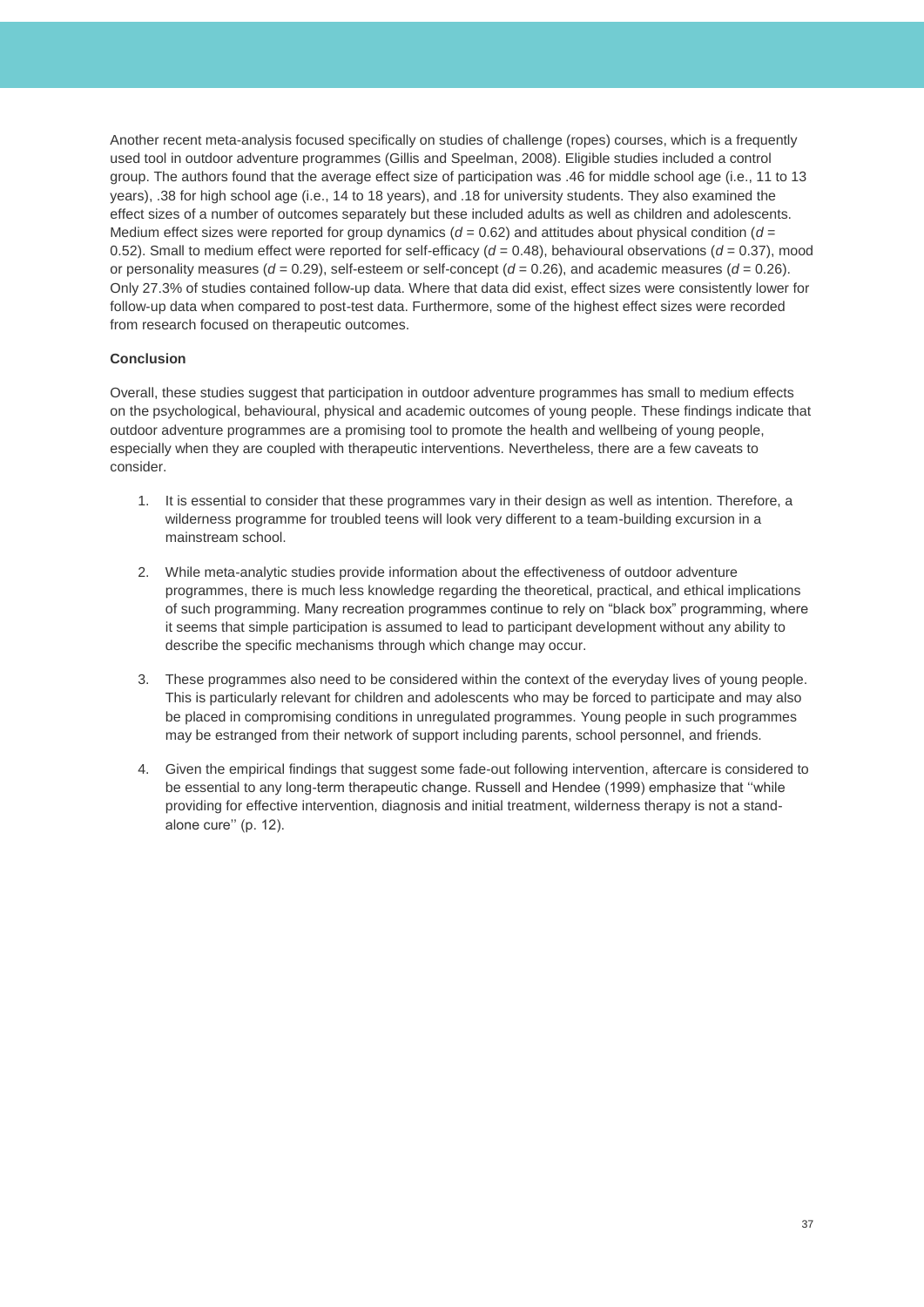## <span id="page-38-0"></span>**4.4 Social and Emotional Learning Programmes**

### **Background**

Social and Emotional Learning (SEL) is the process of learning the skills to recognise and manage emotions, setting and achieving positive goals, appreciating the perspectives of others, establishing positive relationships, making responsible decisions, and handling interpersonal situations constructively (Elias et al., 1997). In the UK, Social and Emotional Aspects of Learning (SEAL) was created as a whole-school approach to promoting the social and emotional skills that are thought to underpin effective learning, positive behaviour, regular attendance, and emotional well-being (Department for Education and Skills, 2005). SEAL was designed to promote the social and emotional skills that have been classified under five domains including self-awareness, self-regulation, motivation, empathy, and social skills.

### **Target Population**

SEL is designed as a universal, school-based programme to promote skills and address risks facing young people (Payton et al., 2008). SEL programmes typically target multiple outcomes, are multi-year in duration, coordinate school-based efforts with those in families and the larger community, and give children opportunities to practise positive behaviours and receive consistent reinforcement.

### **Implementation**

SEL programmes typically aim to foster self-awareness, self-management, social awareness, relationship skills, and responsible decision-making (CASEL, 2005). These competencies, in turn, are expected to provide a foundation for better adjustment and academic performance as reflected in more positive social behaviours, fewer conduct problems, less emotional distress, and improved test scores and grades (Greenberg et al., 2003). The theory is that, over time, mastering SEL competencies will enable young people to avoid being influenced by negative external factors and act based on their internal values: showing care and concern for others, making good decisions, and taking responsibility for their choices and behaviours (Bear & Watkins, 2006).

SEL programmes involve two components: teaching social and emotional skills so that students learn to use them as part of their daily repertoire of behaviours; and establishing safe, caring learning environments both inside and outside the school. Together, these components promote personal and environmental resources so that students feel valued, experience greater intrinsic motivation to achieve, and develop healthy behaviours.

Programmes are likely to be effective if they use a sequenced approach, active forms of learning, focus sufficient time on skill development, and have explicit learning goals (see Durlak, 1997). These four recommended practices form the acronym SAFE (for sequenced, active, focused, and explicit). These recommended practices are more important in combination with one another rather than as independent factors.

### **Causal Evidence**

There is a wealth of causal evidence on SEL. In the U.K., there were several national evaluations of SEAL. As part of the Behaviour and Attendance Pilot (Hallam, Rhamie & Shaw, 2006a), the whole-school development programme was evaluated. This element was designed to create the type of school ethos and climate that promote social and emotional skills, as well as teach these skills directly across the curriculum. It was found that the programme, "had a major impact on children's well-being, confidence, social and communication skills, relationships, including bullying, playtime behaviour, pro-social behaviour and attitudes towards schools" (Hallam, Rhamie & Shaw, 2006b, p.1). Another element of SEAL involved small group interventions for children who were thought to require additional support to develop their social and emotional skills (DfES, 2006). A national evaluation showed that primary SEAL small group work had a positive impact. There were significant improvements in at least one of the domains measured, although the average effect size was small (Humphrey et al., 2008).

Another national evaluation of SEAL in secondary schools, however, revealed that SEAL (as implemented by schools in their sample) failed to impact significantly upon pupils' social and emotional skills, general mental health difficulties, pro-social behaviour or behaviour problems (Humphrey, Lendrum, & Wigelworth, 2010). The authors conclude that "future school-based social and emotional learning initiatives should more accurately reflect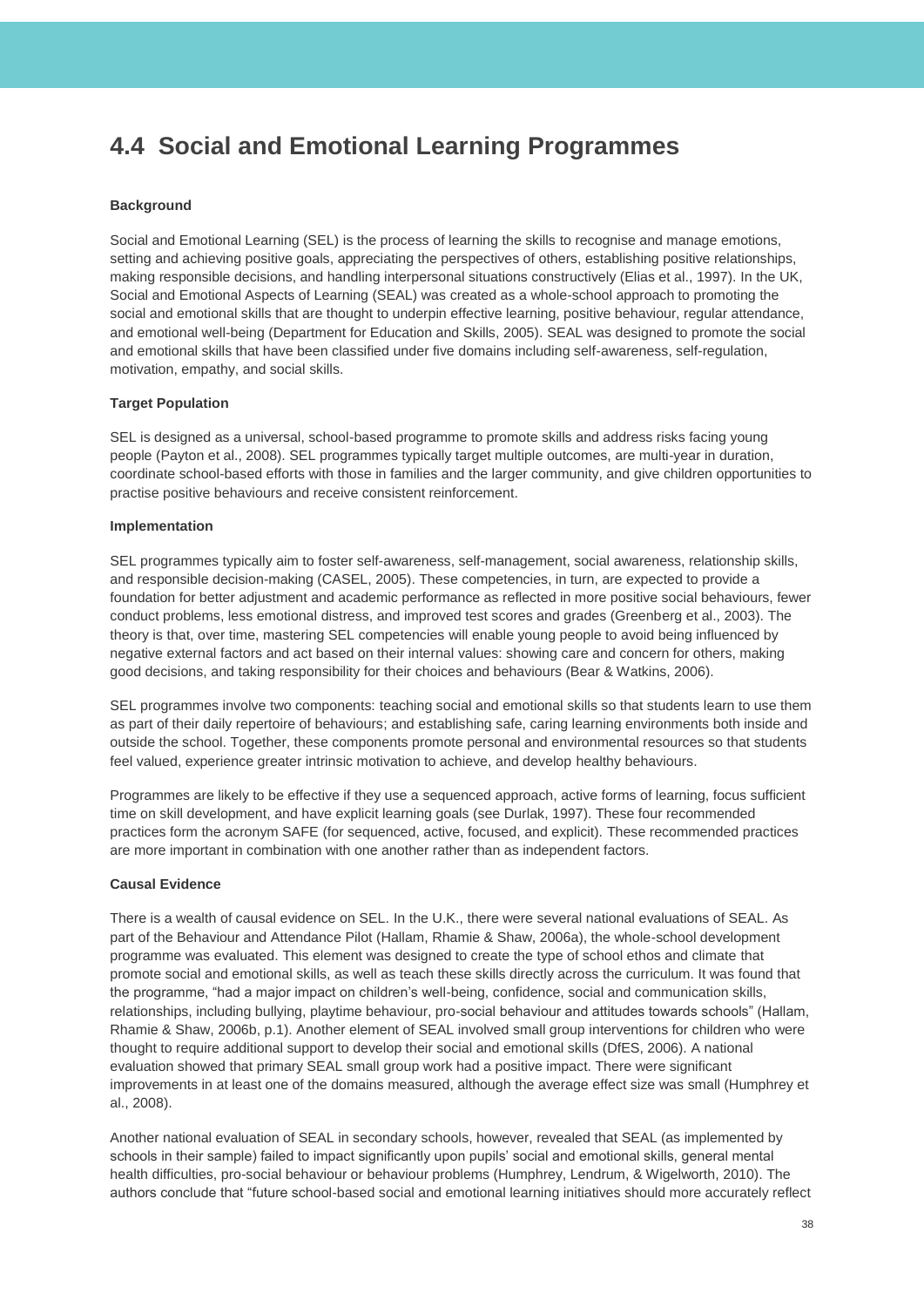the research literature about 'what works' in this area – namely, the provision of structure and consistency in programme delivery, and the adherence to SAFE (Sequenced, Active, Focused, Explicit) principles; careful monitoring of fidelity in such programme delivery would be essential to ensuring more positive outcomes."

In a large scale review of SEL which included mostly U.S. studies, Payton and colleagues (2008) summarised three large scale reviews of research on the impact of SEL programmes on children with and without behavioural problems both in school and after school settings. They found that such programmes improved students' socialemotional skills, attitudes about self and others, connection to school, and positive social behaviour and reduced students' conduct problems, and emotional distress. Furthermore, positive SEL programming improved students' academic performance by 11 to 17 percentile points. Payton et al. (2008) concluded that, "Comparing results from these reviews to findings obtained in reviews of interventions by other research teams, SEL programmes are among the most successful youth-development programmes offered to school-age youth."

There have also been several meta-analyses which have shown generally positive findings. Durlak, Weissberg, and Pachan (2008), for example, conducted a meta-analysis of After School Programmes (ASP) to promote personal and social skills in children. Results from 75 reports evaluating 69 different programmes revealed that the average effect size was .22. Significant mean effects ranged in magnitude from 0.12 for school grades to 0.34 for child self-perceptions (i.e., increased self-confidence and self-esteem). The effect sizes for positive social behaviours was .19, problem behaviours was .19, achievement test scores was .17, and school bonding was .14. The mean effects for school attendance (.10) and drug use (.10) were the only outcomes that failed to reach statistical significance.

In another large-scale meta-analysis of SEL programmes, Durlak et al. (2011) examined 213 school-based universal interventions. Studies were included in the meta-analysis if they emphasised the development of one or more SEL skills; targeted students between the ages of 5 and 18 without any identified adjustment or learning problems; included a control group; and reported sufficient information so that effect sizes could be calculated at post and, if follow-up data were collected, at least 6 months following the end of intervention. Durlak et al. found that SEL participants demonstrated significantly improved social and emotional skills, attitudes, behaviour, and academic performance compared to controls. The average effect size for all 213 interventions was .30. For individual outcomes, SEL interventions had an average effect size of .57 on social-emotional skill performance. Furthermore, SEL interventions had an average effect size of .23 on attitudes, .24 on positive social behaviour, .22 on conduct problems, .24 on emotional distress, and .27 on academic achievement.

Durlak and colleagues also found that SEL programmes led by well-trained professionals were more likely to produce change in SEL skills (ES = .87) compared to teacher-led programmes (ES = .62). However, programmes led by teachers were more likely to produce change in the other outcomes. For example, academic achievement, positive social behaviour, and emotional distress only showed significant improvement in studies where classroom teachers were responsible for delivering the intervention (as opposed to delivery by non-school personnel).

There are also indications that the effects of SEL programmes persist beyond the duration of the programme. Thirty-three of the studies (15%) collected follow-up data at least 6 months after the intervention ended. The average follow-up period across all outcomes for these 33 studies was 92 weeks (median = 52 weeks). The mean follow-up effect sizes remained significant for all outcomes in spite of reduced numbers of studies assessing each outcome: SEL skills (ES = .26), attitudes (ES = .11), positive social behaviour (ES = .17), conduct problems (ES = .14), emotional distress (ES = .15), and academic performance (ES = .32).

### **Conclusion**

Evidence indicates that SEL programmes are not only successful at increasing children's socio-emotional and language skills, but are also effective at fostering positive outcomes and preventing negative ones. On average, meta-analytic studies found medium to large effects on social skills and small effects on academic achievement, positive attitudes, psychological/emotional adjustment, and problem behaviours. Despite these documented effects, however, many unanswered questions remain. Most critically, there is a lack of knowledge concerning what specific skills are taught in SEL programmes. Many of the meta-analyses include evaluations focusing on a myriad of different social and emotional behaviours. Furthermore, there is little understanding of which particular SEL skills can be taught at what ages. Rigorous, longitudinal studies using multi-sites are required to address these concerns.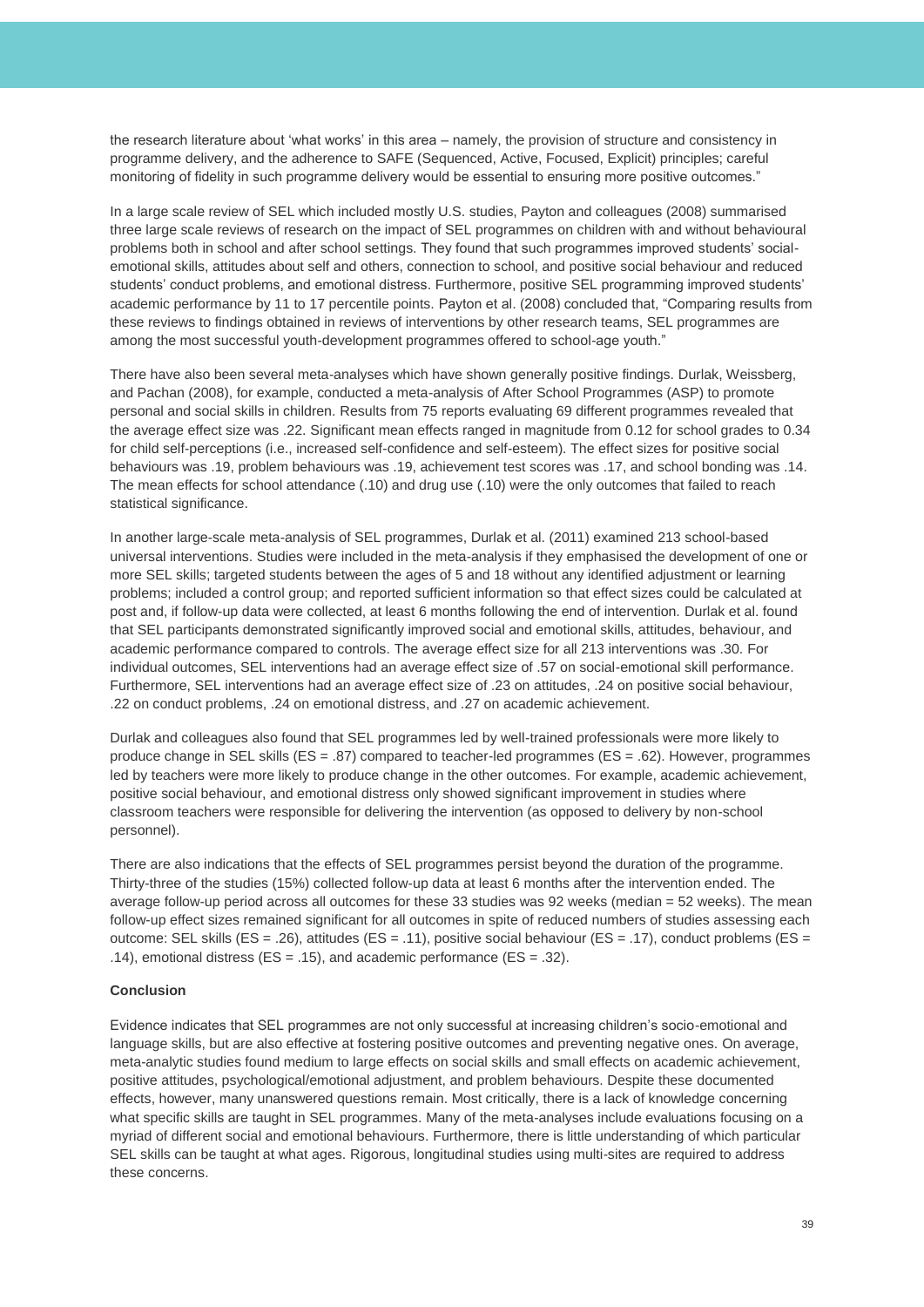## <span id="page-40-0"></span>**5. Summary and Conclusions**

In this concluding section, we first summarise the evidence regarding non-cognitive skills and consider some of the areas of promise, and challenges, for further work in this field. Second, we summarise the evidence regarding the categories of interventions and pinpoint the most promising intervention types for developing non-cognitive skills. Lastly, we offer our final conclusions.

## **5.1 Non-Cognitive Skills**

### **Summary of Findings**

Table 1 provides a summary of our main findings concerning non-cognitive skills. As shown in Table 1, we assess for each non-cognitive skill (1) the robustness of measurement, (2) the malleability (i.e., as determined by the average effect size of its improvement in experimental studies), (3) the causal effect on other outcomes (i.e., as determined by the average effect size shown in experimental studies), and the strength of the evidence (see Appendix for a definition of these categories).

### **Table 1: Summary of Findings on Non-Cognitive Skills**

|                                | <b>Quality of</b><br>measurement | <b>Malleability</b> | <b>Effect on other</b><br>outcomes | <b>Strength of</b><br><b>Evidence</b> |
|--------------------------------|----------------------------------|---------------------|------------------------------------|---------------------------------------|
| 1. Self-Perceptions            |                                  |                     |                                    |                                       |
| Self-Concept of Ability        | High                             | Medium              | Not available                      | Medium                                |
| Self-Efficacy                  | High                             | High                | High                               | Medium                                |
| 2. Motivation                  |                                  |                     |                                    |                                       |
| <b>Achievement Goal Theory</b> | High                             | Medium              | Low to medium                      | Medium                                |
| Intrinsic Motivation           | High                             | Medium              | Low to medium                      | High                                  |
| Expectancy-Value Theory        | Medium                           | Not available       | Medium to high                     | Medium                                |
| 3. Perseverance                |                                  |                     |                                    |                                       |
| Engagement                     | Medium                           | Not available       | Not available                      | Low                                   |
| Grit                           | Medium                           | No evidence         | No evidence                        | Low                                   |
| 4. Self-Control                | Medium                           | Low to medium       | Low                                | Medium                                |
| 5. Meta-Cognition              | Medium                           | Medium to high      | Medium to high                     | High                                  |
| <b>6. Social Competencies</b>  |                                  |                     |                                    |                                       |
| Leadership Skills              | Low                              | Not available       | No evidence                        | Low                                   |
| <b>Social Skills</b>           | Medium                           | Medium to high      | Low to medium                      | High                                  |
| 7. Resilience and Coping       | Medium                           | High                | Low                                | Medium                                |
| 8. Creativity                  | Medium                           | Not available       | No evidence                        | Low                                   |

As shown in Table 1, several non-cognitive skills suggest a medium to high degree of malleability and modest causal effect on other outcomes, including self-efficacy, achievement goal theory, meta-cognitive strategies, and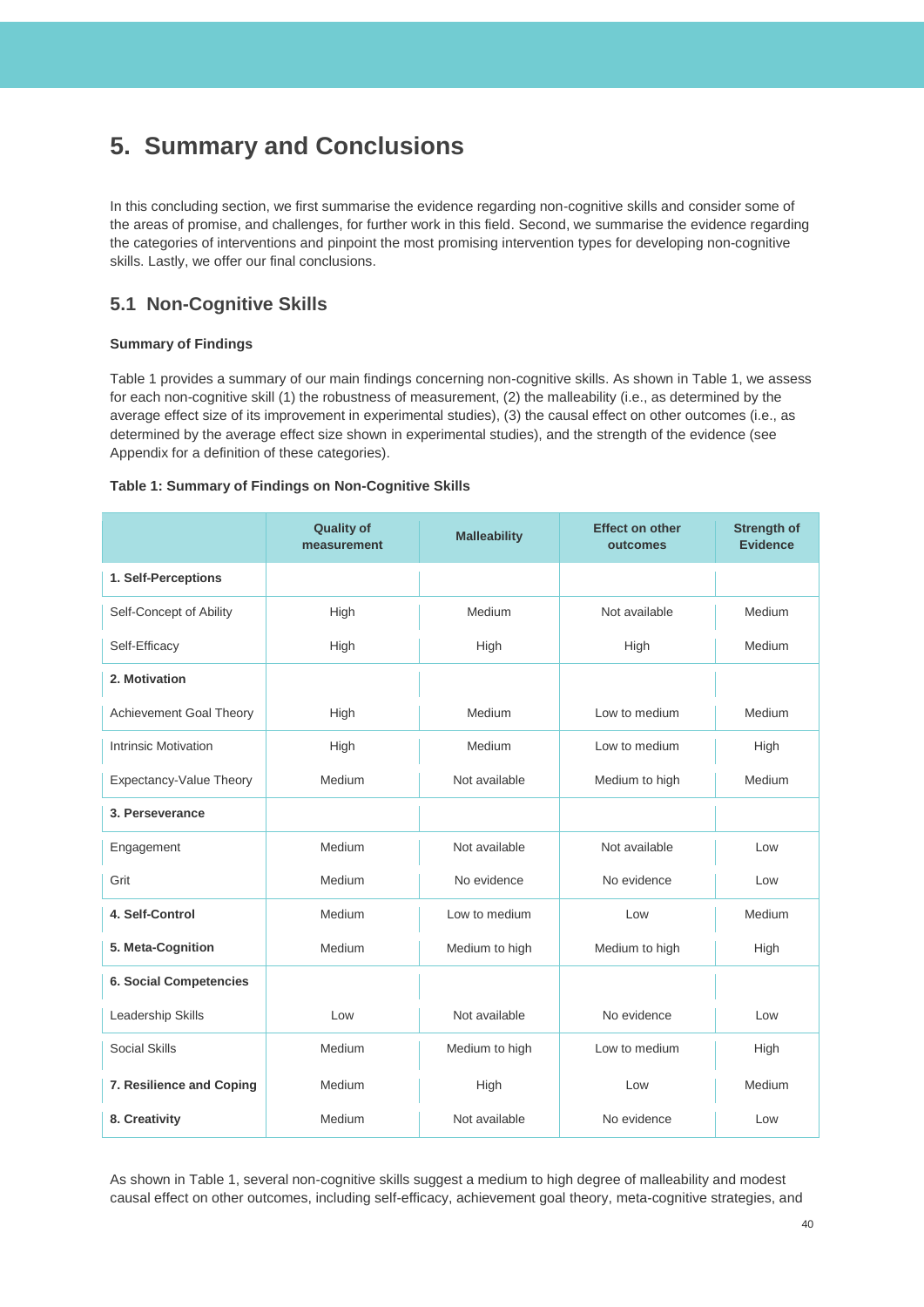social skills. There is also causal evidence suggesting that expectancy-value theory may be a key motivational factor to consider especially for low-achieving students with low expectations. There is promising evidence that these non-cognitive skills can be developed in children and young people through intervention, and that this, in turn, may lead to other positive outcomes. The evidence is strongest in relation to improved academic outcomes; the evidence of impact on broader, longer-term outcomes, e.g., employment, is much weaker.

There is varying evidence that other non-cognitive skills such as self-concept of ability, coping skills, and leadership may be promoted in young people, but there is no experimental evidence that their improvement has a substantial causal effect on other outcomes. Self-concept of ability has been shown to have a reciprocal rather than causal relationship with performance, for example (Marsh & Craven, 2006). Interventions, furthermore, have been shown to foster coping skills, leading to reduced anxiety and psychological distress, however there is no evidence yet of impact on wider outcomes. There are several correlational studies suggesting that leadership can be improved. However, there is little or no evidence that enhancements predict positive outcomes later. Nevertheless, these non-cognitive skills should not be dismissed as unimportant. More evidence needs to accumulate on how these factors may either enhance and/or go hand-in-hand with the development of other noncognitive skills.

Some non-cognitive skills, such as intrinsic motivation and engagement, appear to be more context-specific factors rather than stable individual characteristics. While there is a wealth of evidence that intrinsic/extrinsic motivation can be manipulated and such changes can have subsequent effects on achievement and effort, research suggests that the intrinsic/extrinsic dichotomy is highly dependent on the instructional context. This is also true for school engagement. While there is little experimental evidence, there is an abundance of correlational findings suggesting that the school environment plays an important role in students' emotional, behavioural and cognitive engagement. These factors represent a significant area to consider for school interventions and are a promising field for future studies.

The remaining factors including grit, self-control, and creativity seem to be more akin to personality traits than malleable skills. Research indicates that grit is correlated with achievement, yet these studies have focused on higher-achieving older children and university students, almost exclusively. There is no experimental evidence to date that grit can be fostered. There is some evidence that self-control may be improved for younger children, however, the extent to which it predicts cognitive ability is unclear. Creativity may also be enhanced in certain conditions, yet there is no real evidence that such interventions are long-lasting and have an impact on other outcomes.

### **Conditions for success**

There does not seem to be one, single non-cognitive skill that shows strong causal effects across different outcomes. Rather, multiple skills are inter-related, and the significance of different non-cognitive skills depends on several factors. First, the relevance of different non-cognitive skills varies depending on the domain in question. Therefore, enhancement in one area may not translate to improvement in others. For example, increasing academic self-efficacy may not entail greater self-efficacy in other contexts, such as behavioural adjustment, sports, music, or civic engagement.

The developmental age of the child or adolescent is another important issue in the consideration of non-cognitive skills. For instance, self-control interventions have shown small but significant effects. However, there is evidence to suggest that self-control may only be malleable up to age 10. Furthermore, research suggests that programmes focused on improving meta-cognitive or coping strategies need to be adapted to the developmental age of the child.

Context also plays an important role in non-cognitive skills. The development and maintenance of non-cognitive skills are optimised when the environment supports and reinforces these competencies. Young people also need opportunities to use and generalise their newly learned skills in real-world settings (CASEL, 2003), which is for example achieved through the experience of service learning.

Lastly, a key issue is the interplay among different non-cognitive skills, particularly among self-perceptions, motivation, perseverance, and meta-cognition. While engaged in an activity, young people continuously assess their interest in, and the meaningfulness of, the task. Their beliefs about their own abilities guide the level of effort and persistence they put forth to complete a task and their use of meta-cognitive strategies. Students' attributions—the factors students attribute to their success or failure for a specific task—play a key role in their decision-making concerning whether or not they will engage in an activity and use meta-cognitive strategies for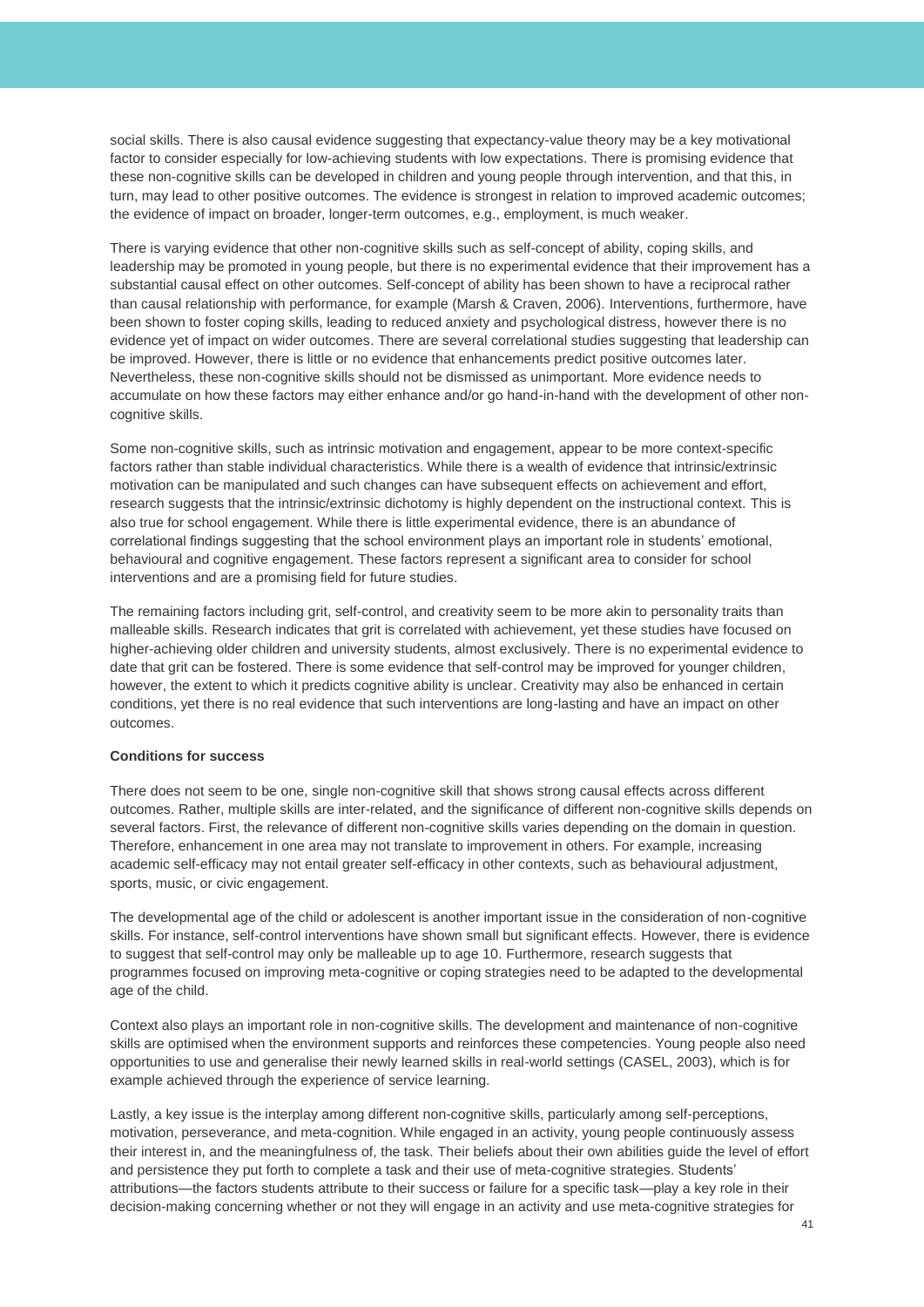similar activities in the future. When children and young people believe they can accomplish a task and are motivated, they are more likely to invest the necessary time and effort needed to learn and apply appropriate meta-cognitive skills and complete the task successfully (Zimmerman, 2000). It is therefore not sufficient to raise self-efficacy beliefs, it is also important to increase the value and interest of specific tasks the child or young person is going to engage in.

### **5.2 Interventions**

### **Summary of Findings**

Table 2 provides a summary of our main findings concerning interventions. As shown in Table 2, we assess for each intervention: (1) the target population (2) the location, (3) the target age and (4) the size of the causal effect on other outcomes (i.e., as determined by the average effect size shown experimental studies) (see Appendix for a definition of these categories).

| <b>Intervention type</b> | <b>Target</b><br><b>Population</b> | Location         | <b>Target Age</b>               | <b>Effect on Other</b><br><b>Outcomes</b> |
|--------------------------|------------------------------------|------------------|---------------------------------|-------------------------------------------|
| Mentoring                | Selected                           | Community-Based* | School-Age                      | Low                                       |
| Service Learning         | Universal                          | School-Based**   | School-Age / University         | Low to Medium                             |
| Outdoor Adventure        | Universal.<br>Selected             | Outdoors         | Older children /<br>Adolescents | Low to Medium                             |
| <b>SEL</b>               | Universal                          | School-Based     | School-Age                      | Low to Medium                             |

### **Table 2. Summary Table of Findings on Interventions**

\*Findings suggest that community-based compared to school-based programmes have larger effects. \*\*Findings suggest that school-based compared to community-based programmes have larger effects.

There is experimental evidence that mentoring, service learning, outdoor adventure and SEL programmes can both promote positive and prevent problematic behaviours. In general, service learning, outdoor adventure and SEL programmes show low to medium effects on a variety of outcomes, with mentoring having low overall effects. However, it is important to highlight that the vast majority of the evidence base stems from the U.S., with only a few studies from the U.K. context. The issue of transferability of findings needs to be given clear consideration here. It has been suggested, for example, that although most of the interventions described in this review would be applicable in the U.K., they would require some adaptation in order to be apposite (Blank, 2009).

### **Conditions for success**

The selection of an intervention strategy should reflect the needs and resources of the school/community and the specific target group and/or problems areas at hand. Mentoring programmes appear to work best for at-risk school-age children. Mentoring can be implemented in a school or community, but community-based programmes show larger effects perhaps because relationships extend beyond the school year. Service learning, on the other hand, offers a universal programme which can be implemented in either a school or community setting. It has significant effects for all ages, but curricular approaches that emphasise reflection have higher effects than noncurricular approaches. Outdoor Adventure programmes are appropriate for older children, adolescents, and adults and provide a promising tool to promote the health and wellbeing of troubled young people, especially when they are coupled with therapeutic interventions. SEL programmes have been shown to enhance positive outcomes for a universal school-aged population. They are easily and effectively administered by school staff.

It is also important to note that the most important consideration, in the implementation of any intervention programme, is its execution. Well-executed programmes conducted by high quality staff will have greater effects than those with implementation problems. An effective intervention can be conceptualised as one that supports the basic needs of the developing person, including their competence, connections, character, confidence and contribution to society, the 5 C's of Positive Youth Development (Lerner et al., 2005).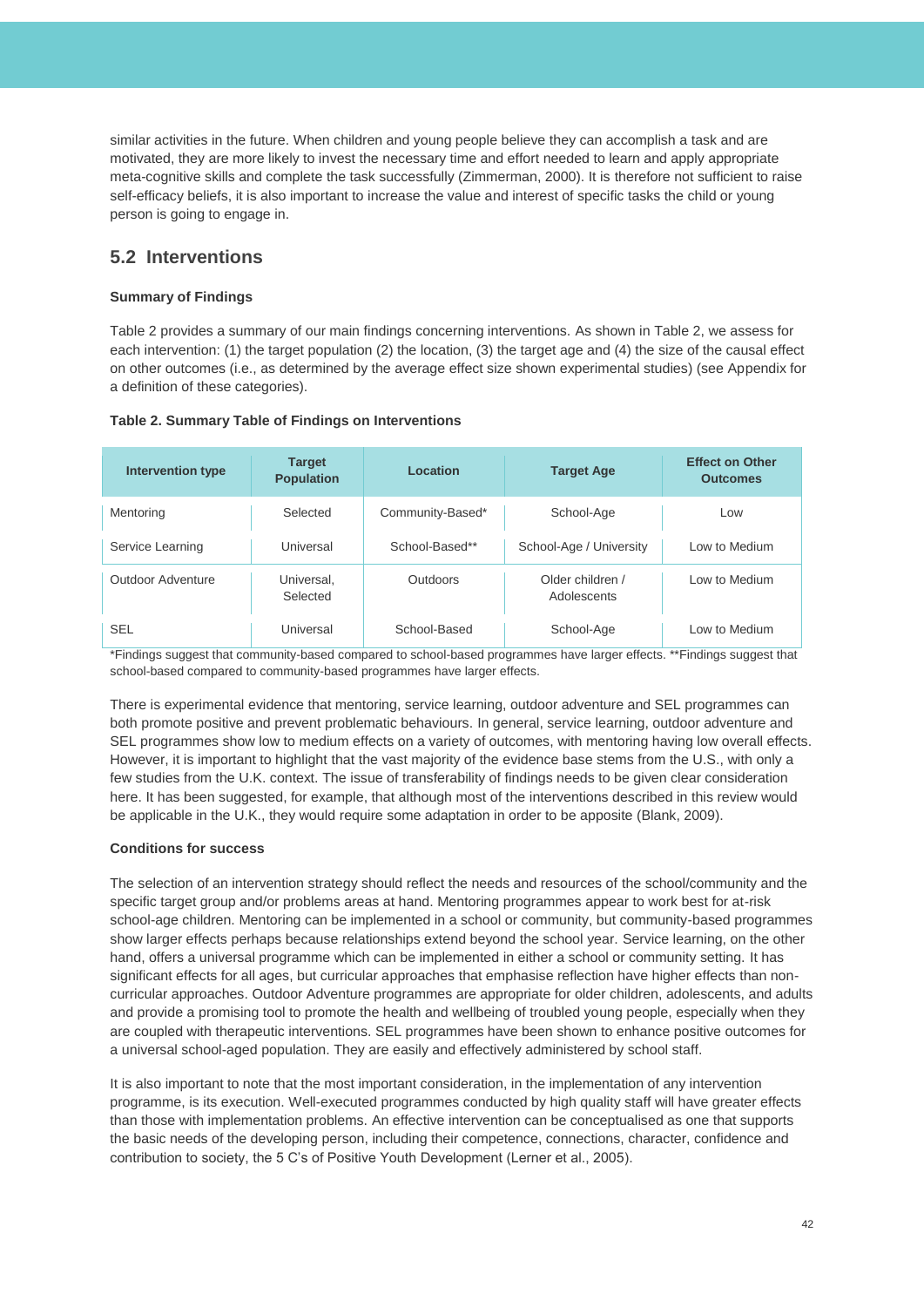Given these considerations, we conclude that service learning has the potential to enhance the non-cognitive skills which we highlighted, in particular, self-efficacy, motivation, meta-cognitive strategies, and social skills. In a curricular-based approach, which includes a reflective element, young people of all ages can benefit from this intervention strategy. Four key aspects of an effective service learning provision include: i.) having a curriculumbased approach where the intervention has clear goals that align with the curriculum and containing corresponding activities to match those goals; ii.) involving reflection where young people can assess their experiences (e.g., using journals, having discussions in class or in small groups, writing essays about the service experience, presenting to the class what was learned, or reflecting individually with the teacher or site supervisor); iii.) giving students or young people a voice and involving them in the planning, decision-making, implementation, or evaluation process of the programme; and iv.) ensuring community involvement where the community has a part in the programme besides providing a place for students to serve. It is possible that social skills training may also be incorporated into such a programme, using a SEL framework to enhance social skills even further.

### **5.3 Conclusions**

Current debate on non-cognitive skills sometimes implies that there is one key factor – whether, grit, self-control or resilience – that is the "key to success" for young people, and that it is this crucial ingredient that enables them to succeed over and above cognitive ability or test scores, to overcome disadvantage and flourish even in the face of serious adversity. Whilst this narrative is right to emphasise the importance of non-cognitive factors in determining outcomes for young people, our review finds that there does not seem to be one non-cognitive skill that is the crucial "silver bullet" that predicts positive outcomes for young people. Rather, there are many skills that are inter-linked and the enhancement of one of these skills without improvement of the others is unlikely to lead to lasting changes.

The evidence is compelling that there are strong *associations* between non-cognitive factors and positive outcomes for young people. Measurable factors such as self-control and school engagement are correlated with positive outcomes in the future such as academic attainment, improved finances in adulthood, and reduced crime. But as this review shows, robust, causal evidence of impact on long-term outcomes is much more limited. Most experimental studies look at single non-cognitive skills in isolation, and over relatively short timeframes. So far, the evidence is relatively weak on whether improvements to non-cognitive skills are transferable across domains, and are sustained into the future.

That said, there are significant signs of promise. When developed in combination, skills such as self-efficacy, motivation, and meta-cognitive strategies appear to be influential in improving academic learning and success in children and young people. Future studies should provide more of an empirical basis of their impact on outcomes other than academic achievement, especially regarding those which are longer-term. Social skills, in addition, have been found to be an important factor. Programmes that foster social development, have been shown to have low to moderate effects on associated skills, including positive self-perceptions, social and emotional adjustment, and academic achievement. Service learning programmes, in particular, have the potential to foster this group of non-cognitive skills for young people of all ages.

Discussion of non-cognitive skills is complicated and contested. There is little agreement even on whether 'noncognitive skills' is the right way to describe the set of issues under discussion, and terms such as 'character skills', 'competencies', 'personality traits', 'soft skills' and 'life skills' are also widely used. Within any given concept such as 'resilience' or 'motivation' there is a long history of theory and measurement, and competing definitions of what is being discussed and measured. Given this complexity, it is little surprise that debate sometimes becomes focused on a simple, single measure of potential. What this review suggests, ultimately, is that it is essential to keep a broad view, and consider non-cognitive skills in combination. We argue that despite significant gaps in the evidence, there are areas of promise, and that further, long-term studies will help to build the case for investing in the development of non-cognitive skills and improving outcomes for young people.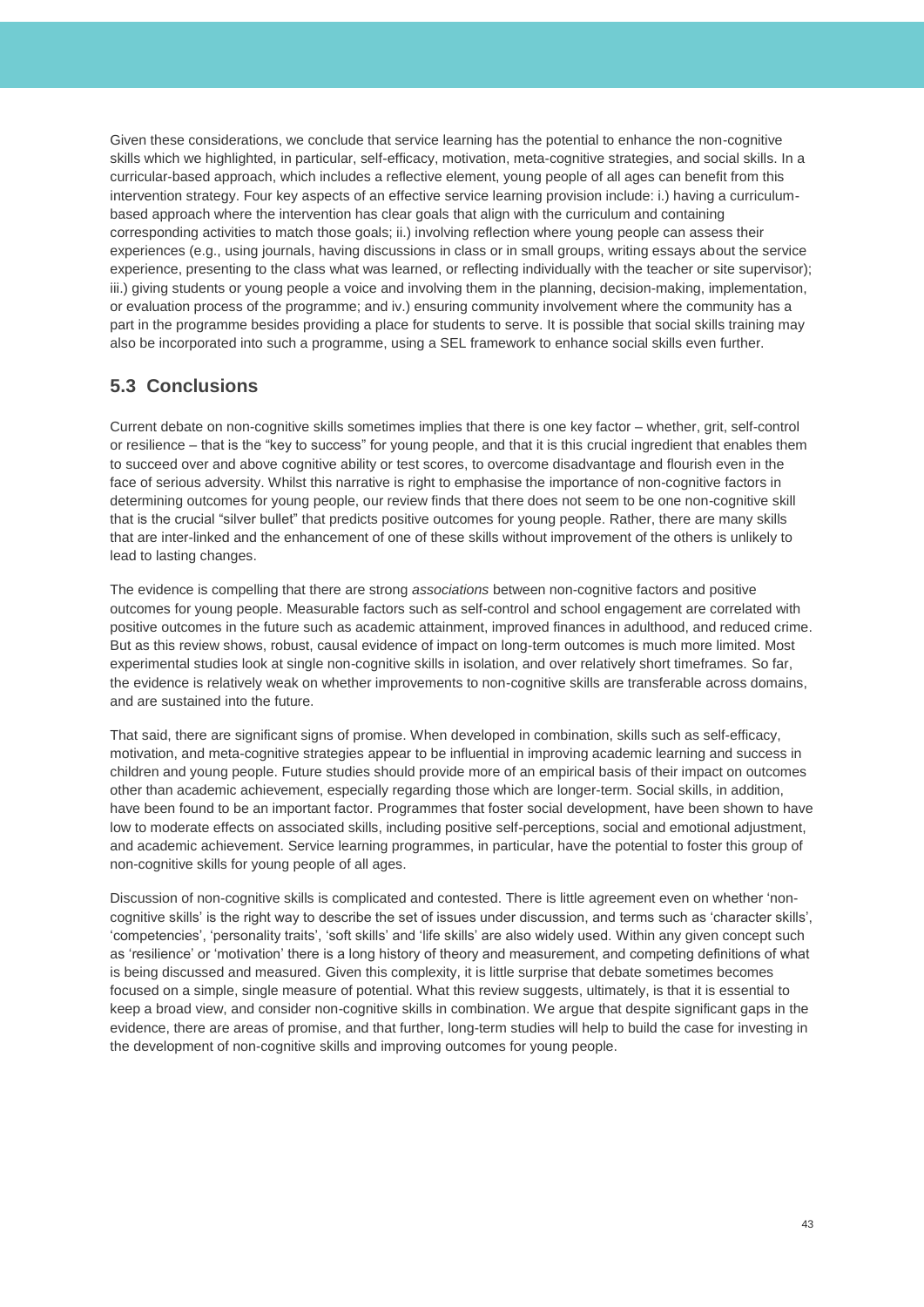## <span id="page-44-0"></span>**6. References**

- Aber, L., & Jones, S. (1997). Indicators of positive development in early childhood: Improving concepts and measures. *Indicators of Children's Well-being*, 395-427.
- Amabile, T. M. (1996). Creativity in context. Boulder, CO: Westview Press.
- Ames, C. (1992) Classrooms: Goals, structures, and student motivation. *Journal of Educational Psychology, 84*(3), 261-271.
- Anderson, A. R., Christenson, S. L., Sinclair, M. F., & Lehr, C. A. (2004). Check & Connect: The importance of relationships for promoting engagement with school. *Journal of School Psychology*, *42*(2), 95-113.
- Appleton, J. J., Christenson, S. L., Kim, D., & Reschly, A. L. (2006). Measuring cognitive and psychological engagement: Validation of the Student Engagement Instrument. *Journal of School Psychology*, *44*(5), 427- 445.
- Aronson, J., Fried, C.B., and Good, C. (2002) Reducing the effects of stereotype threat on African American college students by shaping theories of intelligence. *Journal of Experimental Social Psychology*, *38*, 113- 125.
- Bandura, A. (1977). Self-efficacy: Toward a unifying theory of behavioural change. *Psychological Review, 84*, 191-215.
- Bandura, A. (1997). *Self-efficacy: The exercise of control.* New York: Freeman.
- Bandura, A. (2001). Social cognitive theory: An agentic perspective. *Annual review of psychology* (Vol. 52, pp. 1- 26). Palo Alto, CA: Annual Reviews.
- Bandura, A., and Schunk, D.H. (1981). Cultivating competence, self-efficacy, and intrinsic interest through proximal self-motivation. *Journal of Personality and Social Psychology, 41*, 586-598.
- Baumeister, R. F., Vohs, K. D., & Tice, D. M. (2007). The strength model of self-control. *Current directions in psychological science*, *16*(6), 351-355.
- Bear, G. G., & Watkins, J. M. (2006). Developing self-discipline. In G. G. Bear & K. M. Minke (Eds.), Children's needs III: Development, prevention, and intervention (pp. 29–44). Bethesda, MD: National Association of School Psychologists.
- Bhaerman, R., Cordell, K., & Gomez, B. (1998). *The Role of Service-Learning in* Educa*tional Reform* (Raleigh, N.C.: National Society for Experiential Education; Needham, Mass.: Simon & Schuster, 1998.
- Billig, S. H. (2000). Research on K-12 school-based service-learning. *Phi Delta Kappan*, *81*(9), 658-664.
- Blackwell, L. S., Trzesniewski, K. H., and Dweck, C.S. (2007). Implicit theories of intelligence predict achievement across an adolescent transition: A longitudinal study and an intervention. Child Development 78(1): 246– 263.
- Blank, L., Baxter, S., Goyder, L., Guillaume, L., Wilkinson, A., Hummel, S. & Chilcott, J. (2009). Systematic review of the effectiveness of universal interventions which aim to promote social and emotional wellbeing in secondary schools. Sheffield: University of Sheffield.
- Borghans, L., Duckworth, A. L., Heckman, J. J., & ter Weel, B. (2008). *The economics and psychology of personality traits*. IZA Discussion Papers, No. 3333.

Bowles, S., & Gintis, H. (1976). *Schooling in capitalist America* (Vol. 75). New York: Basic Books.

Bowles, S., & Gintis, H. (2002). Schooling in capitalist America revisited. *Sociology of Education, 75*(1), 1-18.

Boyd, B. L. (2001). Bringing leadership experiences to inner-city youth. *Journal of Extension*, *39*(4), 1-5.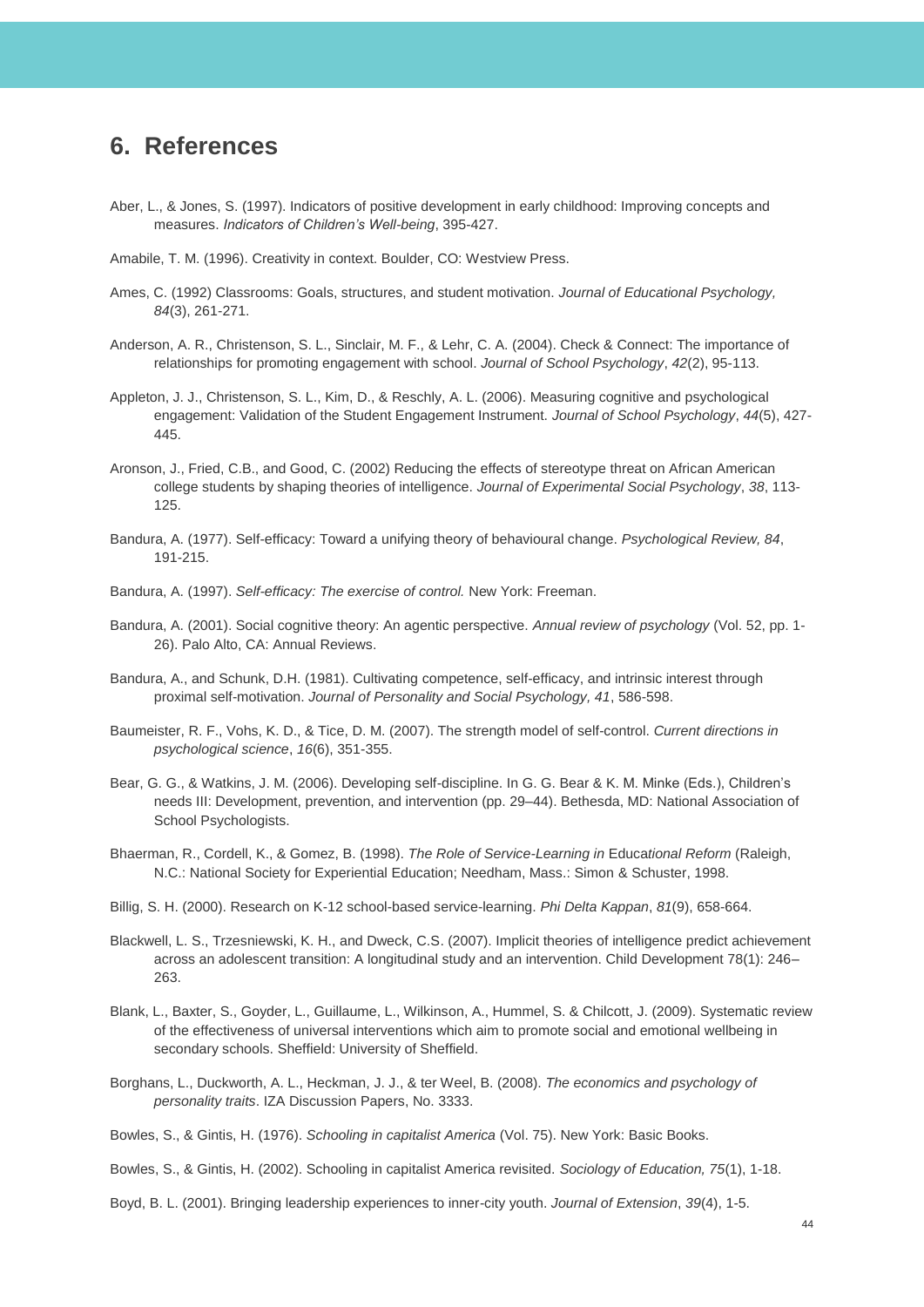- Byrne, B. M. (1996). Academic self-concept: Its structure, measurement, and relation to academic achievement. In B. A. Bracken (Ed.), *Handbook of self-concept* (pp. 287–316). New York, NY: Wiley.
- Caprara, G. V., Steca, P., Zelli, A., & Capanna, C. (2005). A new scale for measuring adults' prosocialness. *European Journal of Psychological Assessment*, *21*(2), 77-89.
- Cason, D. (1994). A meta-analysis of outdoor adventure programming with adolescents. *Journal of Experiential Education*, *17*(1), 40-47.
- Catalano, R.F., Berglund, M.L., Ryan, J.A.M., Lonczak, H.S., and Hawkins, J.D. (2002). Positive youth development in the United States: Research findings on evaluations of positive youth development programs. *Prevention & Treatment, 5*, Article 15. doi: 10.1037/1522-3736.5.1.515a.
- Celio, C.I., Durlak, J., & Dymnicki, A. (2011). A Meta-analysis of the imapct of service-learning on students. *Journal of Experiential Education, 34(*2), 164-181.
- Chamorro‐Premuzic, T. (2006). Creativity versus conscientiousness: Which is a better predictor of student performance?. *Applied Cognitive Psychology*, *20*(4), 521-531.
- Chase, M. A. (2010). Should coaches believe in innate ability? The importance of leadership mindset. *Quest*, *62*(3), 296-307.
- Ciskszentmihalyi, M. (1996). *Creativity. Flow and the psychology of discovery and inventation*. New York: HarperCollins.
- Cirillo, K. J., Pruitt, B. E., Colwell, B., Kingery, P. M., Hurley, R. S., & Ballard, D. (1998). School violence: Prevalence and intervention strategies for atrisk adolescents. *Adolescence*, *33*(130), 319-330.
- Clarke, A. T. (2006). Coping with Interpersonal Stress and Psychosocial Health among Children and Adolescents: A Meta-Analysis. *Journal of Youth and Adolescence, 35*, 10-23.
- Claxton, G. (2007). Expanding young people's capacity to learn. *British Journal of Educational Studies*, *55*(2), 115-134.
- Cohen, J. (1988). Statistical Power Analysis for the Behavioral Sciences (2nd ed.). Hillsdale, NJ: Lawrence Erlbaum Associates.
- Cohen, G.L., Garcia, J., Apfel, N., and Master, A. (2006). Reducing the racial achievement gap: A socialpsychological intervention. *Science, 313*, 1307–1310.
- Cohen, G.L., Garcia, J., Purdie-Vaughns, V., Apfel, N., and Brzustoski, P. (2009). Recursive processes in selfaffirmation: Intervening to close the minority achievement gap. *Science, 324*, 400-403.
- Collaborative for Academic, Social, and Emotional Learning [CASEL]. (2005). Safe and sound: An educational leader's guide to evidence-based social and emotional learning programs— Illinois edition. http://www.casel.org.
- Compact for Learning and Citizenship [CLC]. (2001). Annual Report. http://www.ecs.org/html/Document.asp?chouseid=3817
- Compas, B. E., Connor-Smith, J. K., Saltzman, H., Thomsen, A. H., & Wadsworth, M. E. (2001). Coping with stress during childhood and adolescence: Problems, progress, and potential in theory and research. *Psychological Bulletin, 127*(1), 87–127.
- Conway, J. M., Amel, E. L., & Gerwien, D. P. (2009). Teaching and learning in the social context: A meta-analysis of service learning's effects on academic personal, social, and citizenship outcomes. *Teaching of Psychology*, *36*, 233–245.
- Cunningham, E. G., Brandon, C. M., & Frydenberg, E. (2002). Enhancing coping resources in early adolescence through a school-based program teaching optimistic thinking skills. *Anxiety, Stress & Coping*, *15*(4), 369- 381.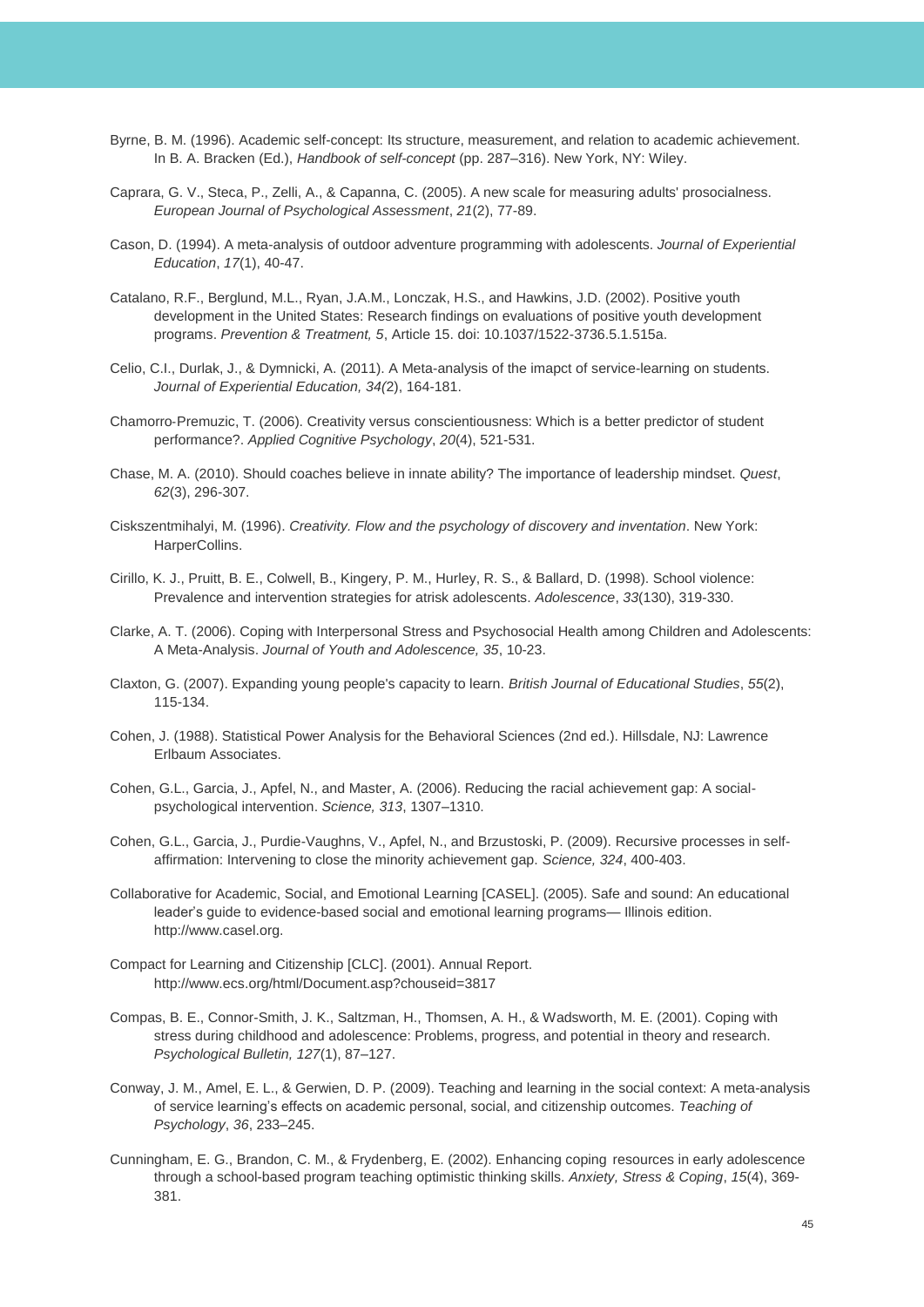- Csikszentmihalyi, M. (1996). *Creativity: Flow and the psychology of discovery and invention*. New York: HarperCollins.
- Deci, E. L., & Ryan, R. M. (1985). *Intrinsic motivation and self-determination in human behavior*. New York, NY: Plenum.
- Deci, E. L., Koestner, R., & Ryan, R. M. (1999). A meta-analytic review of experiments examining the effects of extrinsic rewards on intrinsic motivation. *Psychological Bulletin, 125,* 627–668.
- Denissen, J. J., Zarrett, N. R., & Eccles, J. S. (2007). I like to do it, I'm able, and I know I am: Longitudinal couplings between domain-specific achievement, self-concept, and interest. *Child Development, 78*(2), 430–447.
- Dignath, C., Büttner, G., and Langfeldt, H.P. (2008). How can primary school students learn self-regulated learning strategies most effectively? A meta-analysis on self-regulation training programmes. *Educational Research Review, 3*(2), 101-129.
- Donohoe, C., Topping, K., & Hannah, E. (2012). The impact of an online intervention (Brainology) on the mindset and resiliency of secondary school pupils: a preliminary mixed methods study. *Educational Psychology*, *32*(5), 641-655.
- DuBois, D. L., Holloway, B. E., Valentine, J. C., & Cooper, H. (2002). Effectiveness of mentoring programs for youth: A meta-analytical review. *American Journal of Community Psychology*, *30*(2), 157–197.
- DuBois, D. L., Portillo, N., Rhodes, J. E., Silverthorn, N., & Valentine, J. C. (2011). How effective are mentoring programs for youth? A systematic assessment of the evidence. *Psychological Science in the Public Interest*, *12*(2), 57-91.
- Duckworth, A. L., (2013). True Grit. *Observer*, 26 (4), April.
- Duckworth, A. L., & Kern, M. L. (2011). A meta-analysis of the convergent validity of self-control measures. *Journal of Research in Personality*, *45*(3), 259-268.
- Duckworth, A. L., Kirby, T. A., Tsukayama, E., Berstein, H., & Ericsson, K. A. (2011).
- Deliberate Practice Spells Success Why Grittier Competitors Triumph at the National Spelling Bee. *Social psychological and personality science*, *2*(2), 174-181.
- Duckworth, A.L., Peterson, C., Matthews, M.D., & Kelly, D.R. (2007). Grit: Perseverance and passion for longterm goals. *Journal of Personality and Social Psychology, 92*, 1087-1101.
- Duckworth, A.L., & Quinn, P.D. (2009). Development and validation of the short grit scale (grit-s). *Journal of Personality Assessment, 91*, 166-174.
- Duckworth, A.L., & Seligman, M.E.P. (2005). Self-discipline outdoes IQ in predicting academic performance of adolescents. *Psychological Science, 16*, 939-44.
- Duckworth, A. L., Tsukayama, E., & May, H. (2010). Establishing causality using longitudinal hierarchical linear modeling: An illustration predicting achievement from self-control. *Social psychological and personality science*, *1*(4), 311-317.
- Duncan, G. J., & Dunifon, R. (2012). "Soft-Skills" and Long-Run Labor Market Success. *Research in labor economics*, *35*, 313-339.
- Durlak, J. A. (1997). *Successful prevention programs for children and adolescents.* New York: Plenum.
- Durlak, J. A., Weissberg, R. P., & Pachan, M. (2010). A meta-analysis of after-school programs that seek to promote personal and social skills in children and adolescents. *American Journal of Community Psychology,45*, 294–309.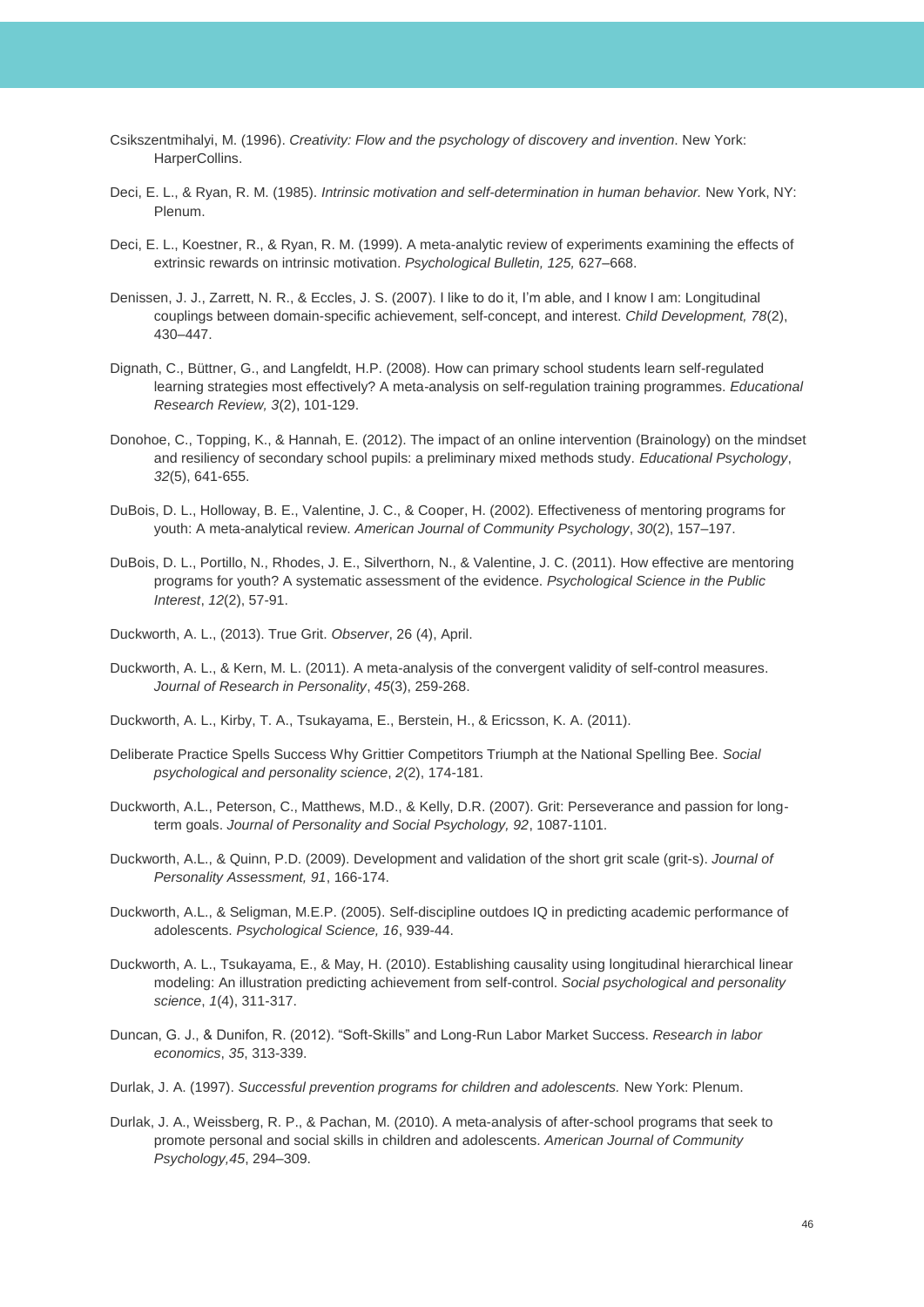- Durlak, J. A., Weissberg, R. P., Dymnicki, A. B., Taylor, R. D., & Schellinger, K. B. (2011). The impact of enhancing students' social and emotional learning: A meta-analysis of school-based universal interventions. *Child Development, 82*, 405–432.
- Durlak, J. A., & Wells, A. M. (1997). Primary prevention mental health programs for children and adolescents: A meta-analytic review. *American Journal of Community Psychology, 25*, 115–152.
- Dweck, C. S. (2006). Mindset: The new psychology of success. New York: Random House Publishing.
- Dweck, C. S., Chiu, C., & Hong, Y. (1995). Implicit theories and their role in judgments and reactions: A world from two perspectives. *Psychological Inquiry, 6,* 267-285.
- Dweck, C. S., & Leggett, E. L. (1988). A social-cognitive approach to motivation and personality. *Psychological Review, 95,* 256-273.
- Eccles, J. S. (1994). Understanding women's educational and occupational choices. *Psychology of women quarterly*, *18*(4), 585-609.
- Eccles J.S., Adler, T.F., Futterman, R., Goff, S.B., Kaczala, C.M., Meece, J.L., and Midgley, C. (1983). Expectancies, values, and academic behaviors. In J.T. Spence (Ed.), *Achievement and achievement motivation* (pp. 75-146). San Francisco: W.H. Freeman.
- Eccles, J.S., Jacobs, J.E., Harold, R.D., Yoon, K.S., Arbreton, A. and Freedman-Doan, C. (1993). Parents and gender-role socialization during the middle childhood and adolescent years. In S. Oskamp and M. Costanzo (eds) *Gender issues in* Newbury Park: Sage.
- Eccles, J.S., and Wigfield, A. (2002). Motivational beliefs, values and goals. *Annual Review of Psychology, 53*, 109-132.
- Eisenberg, N., Guthrie, I. K., Murphy, B. C., Shepard, S. A., Cumberland, A., & Carlo, G. (1999). Consistency and development of prosocial dispositions: A longitudinal study. *Child Development*, *70*(6), 1360-1372.
- Elias, M. J., Zins, J. E., Weissberg, R. P., Frey, K. S., Greenberg, M. T., Haynes, N. M., et al. (1997). *Promoting social and emotional learning: Guidelines for educators*. Alexandria, VA: Association for Supervision and Curriculum Development.
- Elliott, E. S., & Dweck, C. S. (1988). Goals: An approach to motivation and achievement. *Journal of Personality and Social Psychology,* 54, 5-12.
- Eyler, J. (2002). Reflection: Linking service and learning—Linking students and communities. *Journal of Social Issues*, *58*(3), 517-534.
- Farkas, G. (2003). Cognitive skills and noncognitive traits and behaviors in stratification processes. *Annual Review of Sociology, 29*, 541-562. doi: 10.1146/annurev.soc.29.010202.100023
- Farrington, C.A., Roderick, M., Allensworth, E., Nagaoka, J., Keyes, T. S., Johnson, D. & Beechum, N. O. (2012). *Teaching adolescents to become learners: The role of noncognitive factors in shaping school performance.* Chicago: University of Chicago Consortium on Chicago School Research.
- Fredricks, J.A., Blumenfeld, P.C. and Paris, A.H. (2004). School engagement: Potential of the concept, state of the evidence. *Review of Educational Research*, 74(1), 59–109.
- Fredricks, J. A., & Eccles, J. S. (2002). Children's competence and value beliefs from childhood through adolescence: growth trajectories in two male-sex-typed domains. *Developmental psychology*, *38*(4), 519.
- Fredricks, J. A., & Simpkins, S. D. (2012). Promoting Positive Youth Development Through Organized After‐ School Activities: Taking a Closer Look at Participation of Ethnic Minority Youth. *Child Development Perspectives*, *6*(3), 280-287.
- Furco, A. (1996). Service-Learning: A Balanced Approach to Experiential Education," in Barbara Taylor, ed., Expanding *Boundaries:* Serving and Learning (Washington, D.C.: Corporation for National Service), p. 5.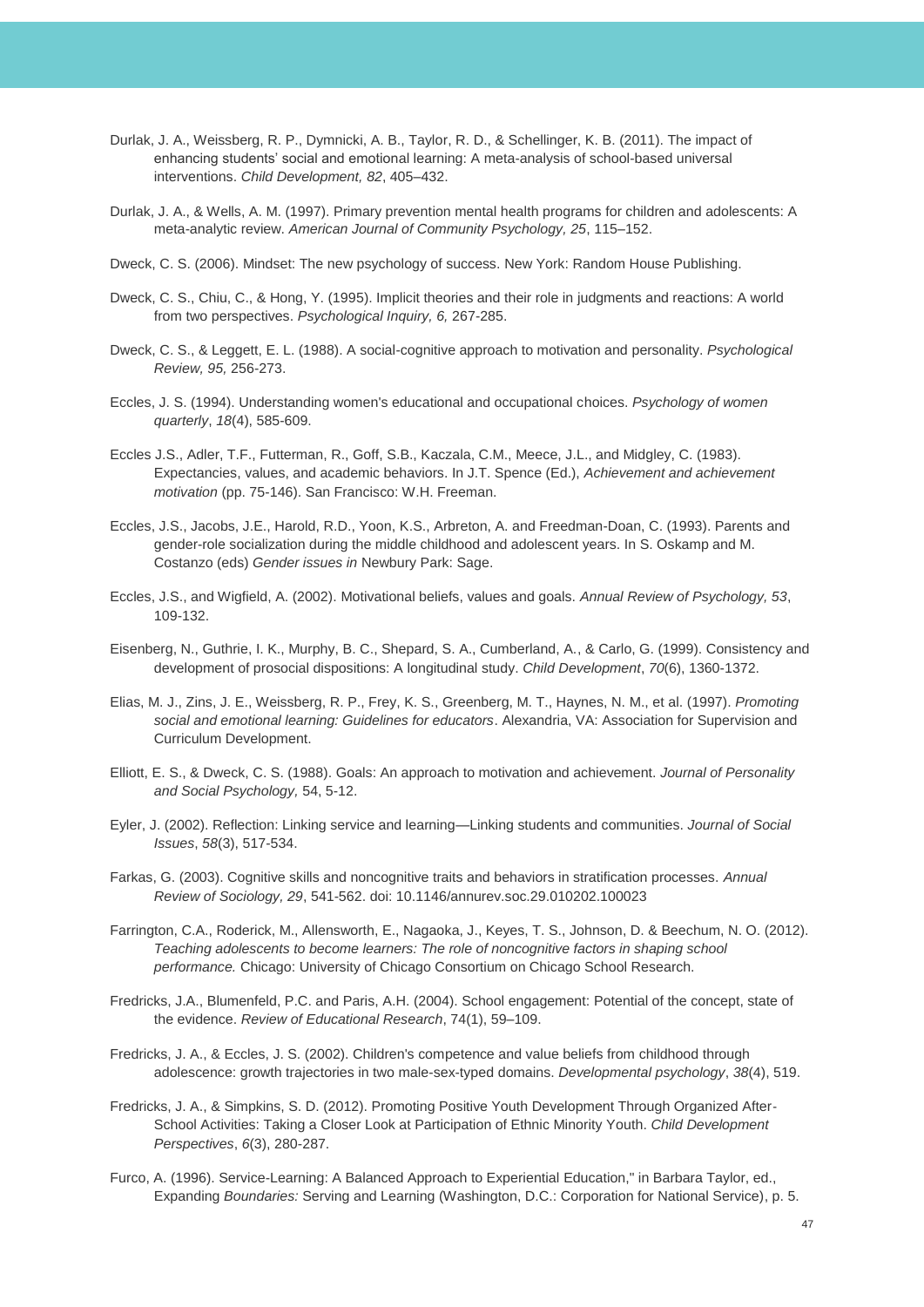- Garaigordobil, M., & Echebarría, A. (1995). Assessment of a peer-helping game program on children's development. *Journal of Research in ChildhoodEducation, 10*, 63–69.
- Garaigordobil, M.,Maganto, C., &Etxeberría, J. (1996). Effects of a cooperative game program on socio-affective relationships and group cooperation capacity. *European Journal of Psychological Assessment, 12*, 140– 151.
- Garcia, C. (2010). Conceptualization and measurement of coping during adolescence: A review of the literature. *Journal of Nursing Scholarship*, *42*(2), 166-185.
- Gardner, H. (1995). " Multiple Intelligences" as a Catalyst. *The English Journal*, *84*(8), 16-18.
- Gass, M. A. (1993). *Adventure therapy*. Kendall/Hunt Publishing Company.
- Gillis, L. H., & Speelman, E. (2008). Are challenge (ropes) courses an effective tool? A meta-analysis. *Journal of Experiential Education*, *31*(2), 111-135.
- Good, C., Aronson, J., and Inzlicht, M. (2003). Improving adolescents' standardized test performance: An intervention to reduce the effects of stereotype threat. *Journal of Applied Developmental Psychology, 24*, 645-662.
- Goodman, R. (1997). The Strengths and Difficulties Questionnaire (SDQ). *Journal of Child Psychology and Psychiatry,* 38, 581–586.
- Goodman, R., Ford, T., Simmons, H., Gatward, R. and Meltzer, H. (2000). Using the Strengths and Difficulties Questionnaire (SDQ) to screen for child psychiatric disorders in a community sample*. British Journal of Psychiatry* 177, 534-539.

Gottfredson, M. R., & Hirschi, T. (1990). A General Theory of Crime. Stanford, CA: Stanford University Press.

- Greenberg, M. T., Weissberg, R. P., O'Brien, M. U., Zins, J. E., Fredericks, L., Resnik, H., et al. (2003). Enhancing school-based prevention and youth development through coordinated social, emotional, and academic learning. American Psychologist, 58, 466–474.
- Gresham, F. M., & Elliott, S. N. (1990). *Social Skills Rating System: Preschool, Elementary Level*. American Guidance Service.
- Grossman, J. B., & Rhodes, J. E. (2002). The test of time: Predictors and effects of duration in youth mentoring relationships. *American Journal of Community Psychology*, *30*(2), 199–219.
- Grossman, J. B., & Tierney, J. P. (1998). Does mentoring work? An impact study of the Big Brothers Big Sisters program. *Evaluation review*, *22*(3), 403-426.
- Guilford, J. P. (1950). Creativity. American Psychologist, 5, 444–454.
- Guthrie, J.T. & Wigfield, A. (2000). Engagement and motivation in reading. In M. Kamil and P. Mosenthal (eds) *Handbook of reading research* (Vol. 3). Mahwah, NJ: Erlbaum.
- Guthrie, J. T., Wigfield, A., Humenick, N. M., Perencevich, K. C., Taboada, A., & Barbosa, P. (2006). Influences of stimulating tasks on reading motivation and comprehension. *Journal of Educational Research, 99*(4), 232– 245.
- Gutman, L. M., Brown, J., Akerman, R., & Obolenskaya, P. (2010). Change in wellbeing from childhood to adolescence: risk and resilience. *DCSF: London.*
- Habibollah. N., Abdullah, Aizan, Jamaluddin. Sharir, & Kumar (2009). Creativity, Age and Gender as Predictors Of Academic Achievement Among Undergraduate Students. *Journal of American Science, 5*, 101-112.
- Hallam, S., Rhamie, J. and Shaw, J. (2006) *Evaluation of the primary behaviour and attendance pilot* (Research Report 717). London: Department for Education and Skills.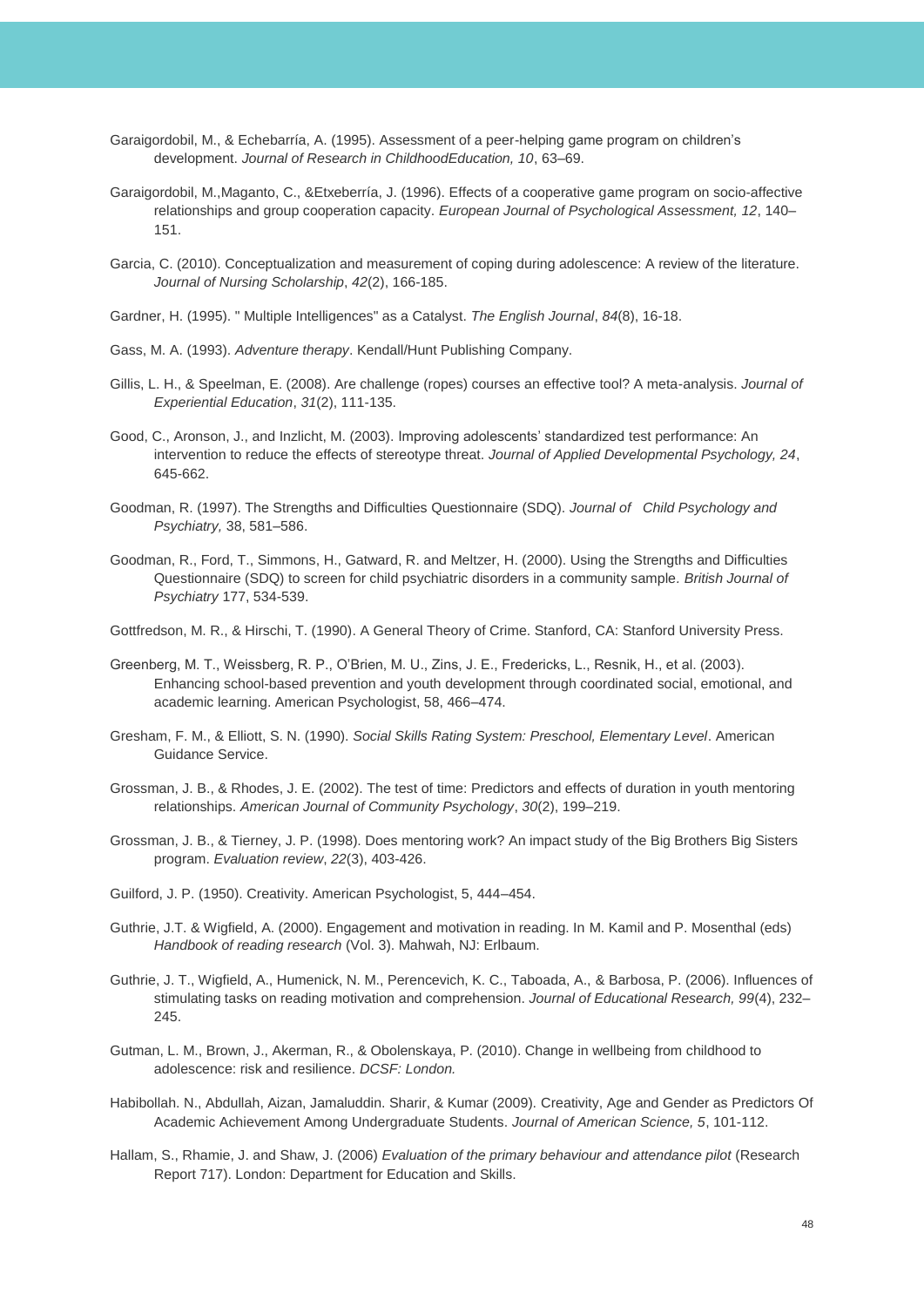- Haller, E. P., Child, D. A., & Walberg, H. J. (1988). Can comprehension be taught? A quantitative synthesis of "metacognitive" studies. *Educational researcher*, *17*(9), 5-8.
- Haney, P., & Durlak, J. A. (1998). Changing self-esteem in children and adolescents: A meta-analytic review. Journal of Clinical Child Psychology, 27, 423–433.
- Hans, T. A. (2000). A meta-analysis of the effects of adventure programming on locus of control. *Journal of contemporary psychotherapy*, *30*(1), 33-60.
- Harter, S. (1982). The Perceived Competence Scale for Children. *Child Development, 53*(1), 87–97.
- Harter, S. (1985). *Manual for the Self-Perception Profile for Children.* Denver, CO: University of Denver.
- Harter, S. (1988). *Manual for the Self-Perception Profile for Adolescents.* Denver, CO: University of Denver.
- Hattie, J. A. (1992). Towards a model of schooling: A synthesis of meta-analyses. *Australian Journal of Education, 36,* 5–13.
- Hattie, J., Biggs, J. & Purdie, N. (1996) Effects of learning skills interventions on student learning: a metaanalysis, Review of Educational Research, 66, pp. 99-136.
- Hattie, J., Marsh, H. W., Neill, J. T., & Richards, G. E. (1997). Adventure Education and Outward Bound: Out-ofclass experiences that make a lasting difference. *Review of Educational Research, 67,* 43–87.
- Heckman, J. J., & Rubinstein, Y. (2001). The importance of noncognitive skills: Lessons from the GED testing program. *American Economic Review, 91*(2), 145-149. doi: 10.1257/aer.91.2.145
- Heckman, J. J., Stixrud, J., & Urzua, S. (2006). The effects of cognitive and noncognitive abilities on labor market outcomes and social behavior. *Journal of Labor Economics, 24*(3), 411-482.
- Herrera, C., Grossman, J. B., Kauh, T. J., Feldman, A. F., & McMaken, J. (2007). Making a Difference in Schools: The Big Brothers Big Sisters School-Based Mentoring Impact Study. *Public/Private Ventures*.
- Herrnstein, R. J., & Murray, C. (1994). *The Bell Curve*. New York, NY: Free Press.
- Higgins, S., Hall, E., Baumfield, V. and Moseley, D. (2005) A meta-analysis of the impact of the implementation of thinking skills approaches on pupils. In *Research Evidence in Education Library*. London: EPPI-Centre, Social Science Research Unit, Institute of Education.
- Hill, C. J., Bloom, H. S., Black, A. R., & Lipsey, M. W. (2007). Empirical benchmarks for interpreting effect sizes in research. Child Development Perspectives, 2, 172–177.
- Hirschi, T., & Gottfredson, M.R. (1995). Control Theory and the Life-Course Perspective. Studies on Crime and Crime Prevention, 4, 131-142.
- Hirschi, T., & Gottfredson, M.R. (2001). "Self-control." In R. Paternoster & R.Bachman (Eds.), Explaining Crime and Criminals. Los Angeles, CA: Roxbury.
- Holden, G. (1991). The relationship of self-efficacy appraisals to subsequent health related outcomes: A metaanalysis. *Social Work in Health Care, 16*, 53-93.
- Holden, G., Moncher, M. S., Schinke, S. P., & Barker, K. M. (1990). Self-efficacy of children and adolescents: A meta-analysis. *Psychological Reports, 66*, 1044-1046.
- Hoyer, S. (2004). Effective wilderness therapy: Theory-informed practice. In S. Banderoff & S. Newes (Eds.), Coming of age: The evolving field of adventure therapy (pp. 56–72). Boulder, CO: Association for Experiential Education.
- Hulleman, C.S., and Harackiewicz, J.M. (2009). Making education relevant: Increasing interest and performance in high school science classes. *Science, 326*, 1410-1412.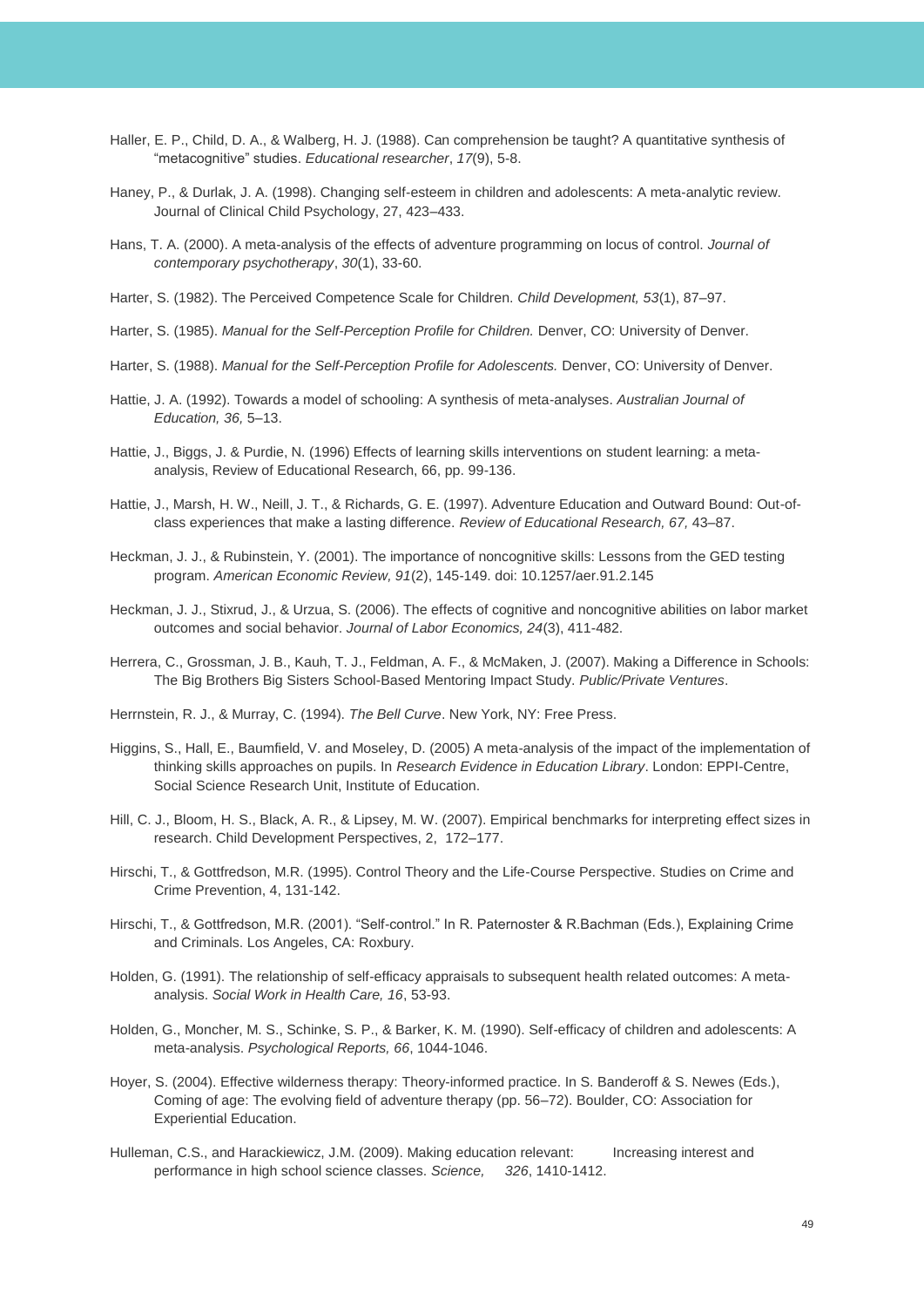- Humphrey, N., Kalambouka, A., Bolton, J., Lendrum, A., Wigelsworth, M., Lennie, C. & Farrell, P. (2008). *Primary Social and Emotional Aspects of Learning (SEAL): Evaluation of small group work*. London: Department for Children, Schools and Families.
- Humphrey, N., Lendrum, A., & Wigelsworth, M. (2010). *Social and Emotional* Aspects of Learning (SEAL) *Programme in Secondary School: National Evaluation*. London: Department for Children, Schools and Families.
- Jencks, C. (1979). *Who gets ahead? The determinants of economic success in America*. New York: Basic Books.
- Jimerson, S. R., Campos, E., & Greif, J. L. (2003). Toward an understanding of definitions and measures of school engagement and related terms. *The California School Psychologist*, *8*(1), 7-27.
- Judge, T. A., Bono, J. E., Ilies, R., & Gerhardt, M. W. (2002). Personality and leadership: a qualitative and quantitative review. *Journal of applied psychology*, *87*(4), 765.
- Karnes, F. A., & Bean, S. M. (1996). Leadership and the Gifted. *Focus on exceptional children*, *29*(1), 1-12.
- Kerckhoff, A., & Glennie, E. (1999). The Matthew effect in American education. Research in the *Sociology of Education, 12,* 35–66.
- Khatena, J., & Morse, D. T. (1994). *Khatena-Morse Multitalent Perception Inventory: Scoring and Administration Guide: Norms-technical Manual*. Scholastic Testing Service, Incorporated.
- Kidd, C., Palmeri, H., & Aslin, R. N. (2012). Rational snacking: Young children's decision-making on the marshmallow task is moderated by beliefs about environmental reliability. *Cognition*.
- Kirby, D. (2001, May). *Emerging Answers: Research Findings on Programs to Reduce Teen Pregnancy.*  Washington, DC: National Campaign to Prevent Teen Pregnancy.
- Kolb, D. A. (1984). *Experiential learning: Experience as the source of learning and development* (Vol. 1). Englewood Cliffs, NJ: Prentice-Hall.
- Kraag, G., Zeegers, M. P., Kok, G., Hosman, C., & Abu-Saad, H. H. (2006). School programs targeting stress management in children and adolescents: A meta-analysis. *Journal of School Psychology*, *44*(6), 449-472.
- Kuhn, D. (1999). A developmental model of critical thinking. *Educational researcher*, *28*(2), 16-46.
- Kyllonen, P., Walters, A. M., & Kaufman, J. C. (2005). Noncognitive constructs and their assessment in graduate education: A review. *Educational Assessment*, *10*(3), 153-184.
- Lazarus, R. S., & Folkman, S. (1984). *Stress, appraisal and coping*. New York,NY: Springer.
- Lehr, C. A., Sinclair, M. F., & Christenson, S. L. (2004). Addressing student engagement and truancy prevention during the elementary school years: A replication study of the check & connect model. *Journal of education for students placed at risk*, *9*(3), 279-301.
- Lerner, R. M. (2004). Diversity in Individual↔ Context Relations as the Basis for Positive Development Across the Life Span: A Developmental Systems Perspective for Theory, Research, and Application (The 2004 Society for the Study of Human Development Presidential Address). *Research in Human Development*, *1*(4), 327-346.
- Lerner, R. M., Almerigi, J. B., Theokas, C., & Lerner, J. V. (2005). Positive youth development. *Journal of early adolescence*, *25*(1), 10-16.
- Li, Y. B., & Lerner, R. M. (2011). Trajectories of School Engagement During Adolescence: Implications for Grades, Depression, Delinquency, and Substance Use. *Developmental Psychology, 47*(1), 233-247. doi: 10.1037/a0021307
- Li, Y. B., & Lerner, R. M. (2013). Interrelations of Behavioral, Emotional, and Cognitive School Engagement in High School Students. *Journal of Youth and Adolescence, 42*(1), 20-32. doi: 10.1007/s10964-012-9857-5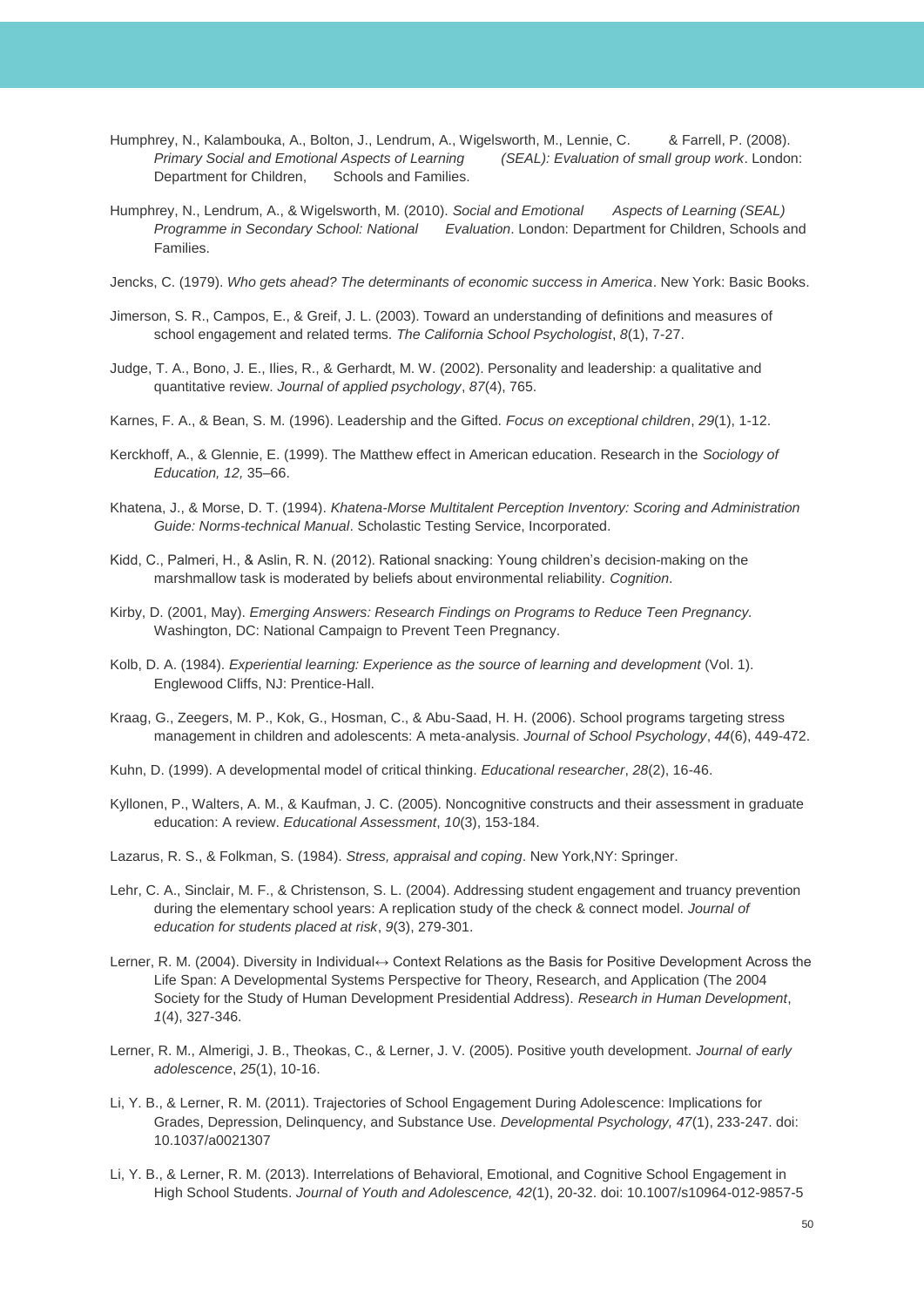- Li, Y. B., Lynch, A. D., Kalvin, C., Liu, J. J., & Lerner, R. M. (2011). Peer relationships as a context for the development of school engagement during early adolescence. *International Journal of Behavioral Development, 35*(4), 329-342. doi: 10.1177/0165025411402578
- Li, Y. B., Zhang, W., Liu, J. J., Arbeit, M. R., Schwartz, S. J., Bowers, E. P., & Lerner, R. M. (2011). The role of school engagement in preventing adolescent delinquency and substance use: A survival analysis. *Journal of Adolescence, 34*(6), 1181-1192. doi: 10.1016/j.adolescence.2011.07.003

Lipsey, M., & Wilson, D.B. (2001). Practical Meta-Analysis. Thousand Oaks, CA:Sage Publications.

- Lleras, C. (2008). Do skills and behaviors in high school matter? The contribution of noncognitive factors in explaining differences in educational attainment and earnings. *Social Science Research, 37*(3), 888-902.
- Mansfield, R. S., & Busse, T. V. (1981). *The psychology of creativity and discovery: Scientists and their work*. Chicago: Nelson-Hall.
- Marsh, H. W. (1990). Causal ordering of academic self-concept and academic achievement: A multiwave, longitudinal path analysis. *Journal of Educational Psychology, 82*(4), 646–656.
- Marsh, H. W. (1992). Content specificity of relations between academic achievement and academic self-concept. *Journal of Educational Psychology,84*(1), 35–42.
- Marsh, H. W., & Craven, R. (2006). Reciprocal effects of self-concept and performance from a multidimensional perspective. *Perspectives on Psychological Science, 1*, 95–180.
- Marsh, H. W., Hau, K. T., Artelt, C., Baumert, J., & Peschar, J. L. (2006).OECD's brief self-report measure of educational psychology's most useful affective constructs: Cross-cultural, psychometric comparisons across 25 countries. *International Journal of Testing, 6*(4), 311–360.
- Marsh, H. W., & Shavelson, R. (1985). Self-concept: Its multifaceted, hierarchical structure. *Educational Psychologist, 20,* 107-123.
- Martinek, T., Schilling, T., & Hellison, D. (2006). The development of compassionate and caring leadership among adolescents. *Physical Education and Sport Pedagogy*, *11*(2), 141-157.
- Masten, A. S. (2009). Ordinary Magic: Lessons from research on resilience in human development *Education Canada, 49*(3), 28-32.
- Masten, A. S. (2011). Resilience in children threatened by extreme adversity: Frameworks for research, practice, and translational synergy. *Development and Psychopathology, 23*(2), 493-506. doi: 10.1017/s0954579411000198
- Matthews, G., & Deary, I. J. (1998). *Personality traits*. Cambridge University Press.
- Meece, J. L., Anderman, E. M., & Anderman, L. H. (2006). Classroom goal structure, student motivation, and academic achievement. *Annual Review of Psychology, 57,* 487–503.
- Melchior, A. (1999). *Summary Report: National Evaluation of Learn and Serve America* (Waltham, Mass.: Center for Human Resources, Brandeis University).
- Melchior, A. & Bailis, L.N. (2002). Impact of service-learning on civic attitudes and behaviors of middle and high school youth: Findings From Three National Evaluations. In A. Furco and S. Billig (Eds.) *Advances in Service-Learning Research: Volume 1: The Essence of the Pedagogy.*
- Midgley, C., Maehr, M. L., Hruda, L. A., Anderman, E., Anderman, L., Gheen, M., et al. (2000). *Manual for the Patterns of Adaptive Learning Scale.* Ann Arbor: University of Michigan.
- Mischel, H. N., & Mischel, W. (1983). The development of children's knowledge of self-control strategies. *Child Development*, 603-619.

Mischel, W., Shoda, Y., & Rodriguez, M. L. (1992). Delay of gratification. *Choice over time*, *147*.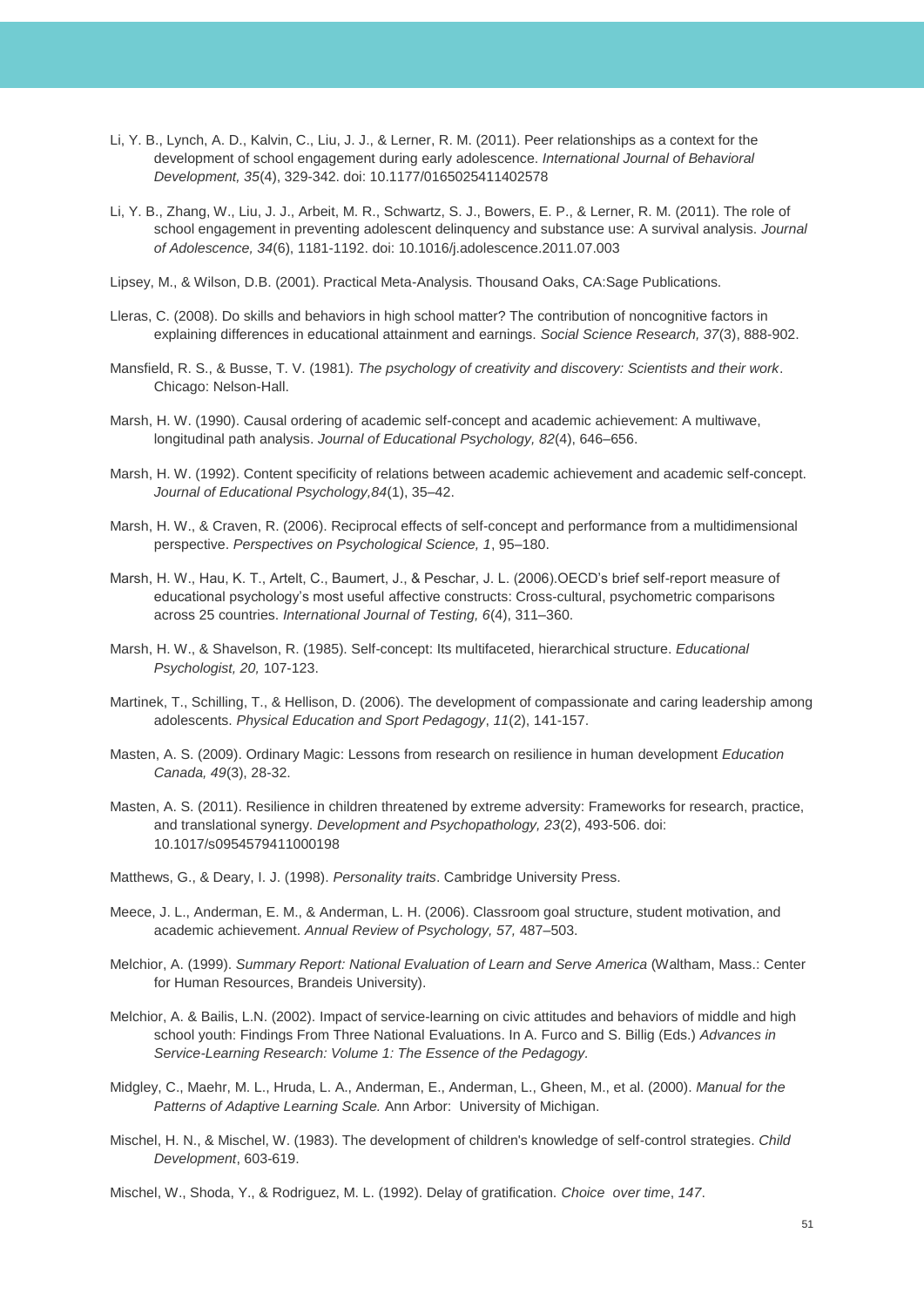- Moffitt, T. E., Arseneault, L., Belsky, D., Dickson, N., Hancox, R. J., Harrington, H., & Caspi, A. (2011). A gradient of childhood self-control predicts health, wealth, and public safety. *Proceedings of the National Academy of Sciences*, *108*(7), 2693-2698.
- Morgan, W. (1998) *Evaluation of School-Based Service Learning in Indiana*. Report prepared for Indiana Department of Education.
- Multon, K. D., Brown, S. D., & Lent, R. W. (1991). Relation of self-efficacy beliefs to academic outcomes: A metaanalytic investigation. *Journal of Counseling Psychology, 38*, 30-38.
- Muraven, M., & Baumeister, R. F. (2000). Self-regulation and depletion of limited resources: Does self-control resemble a muscle?. *Psychological bulletin*, *126*(2), 247.
- Muñoz, R. F., Mrazek, P. J., & Haggerty, R. J. (1996). Institute of Medicine report on prevention of mental disorders: summary and commentary. *American Psychologist*, *51*(11), 1116.
- National Mentoring Working Group. (1991). Mentoring: Elements of effective practice. *obtained from the internet at www. mentoring. org/effectivepractices. html*.
- Oakland, T., Falkenberg, B. A., & Oakland, C. (1996). Assessment of leadership in children, youth and adults. *Gifted Child Quarterly*, *40*(3), 138-146.
- Obschonka, M., Duckworth, K., Silbereisen, R. K., & Schoon, I. (2012). Social competencies in childhood and adolescence and entrepreneurship in young adulthood: A two-study analysis. International Journal of Developmental Science, 6(3-4), 137-150.
- O'Mara, A. J., Marsh, H. W., Craven, R. G., & Debus, R. L. (2006). Do self-concept interventions make a difference? A synergistic blend of construct validation and meta-analysis. *Educational Psychologist, 41*(3), 181–206.
- Oyserman, D., Bybee, D., and Terry, K. (2006). Possible selves and academic outcomes: How and when possible selves impel action. *Journal of Personality and Social Psychology, 91*, 188-204.
- Oyserman, D., and James, L. (2009). Possible selves: From content to process. In K.D. Markman, W.M. Klein, and J.A. Suhr (Eds.), *The handbook of imagination and mental stimulation* (pp. 373-394). New York: Psychology Press.
- Pajares, F. (1996). Self-efficacy beliefs in academic settings. *Review of Educational Research, 66*, 543-578.
- Pajares, F., and Miller, M.D. (1995). Mathematics self-efficacy and mathematics outcomes: The need for specificity of assessment. *Journal of Counseling Psychology, 42*, 190-198.
- Patall, E. A., Cooper, H., & Robinson, J. C. (2008). The effects of choice on intrinsic motivation and related outcomes: a meta-analysis of research findings. *Psychological bulletin*, *134*(2), 270.
- Patterson, J. M., & McCubbin, H. I. (1987). A-COPE: Adolescent coping orientationfor problem experiences. *Family assessment inventories for research and practice*, 225-243.
- Payton, J., Weissberg, R. P., Durlak, J. A., Dymnicki, A. B., Taylor, R. D., Schellinger, K. B., et al. (2008). The positive impact of social and emotional learning for kindergarten to eighth-grade students: Findings from three scientific reviews. Chicago: Collaborative for Academic, Social, and Emotional Learning.
- Pearlman, D. N., Camberg, L., Wallace, L. J., Symons, P., & Finison, L. (2002). Tapping youth as agents for change: evaluation of a peer leadership HIV/AIDS intervention. *Journal of Adolescent Health*, *31*(1), 31-39.
- Pelletier, L. G., Fortier, M. S., Vallerand, R. J., Tuson, K. M., Briere, N. M., & Blais, M. R. (1995). Toward a new measure of intrinsic motivation, extrinsic motivation, and amotivation in sports: The Sport Motivation Scale (SMS). *Journal of Sport and Exercise Psychology*, *17*, 35-35.
- Philippe Rushton, J., Chrisjohn, R. D., & Cynthia Fekken, G. (1981). The altruistic personality and the self-report altruism scale. *Personality and individual differences*, *2*(4), 293-302.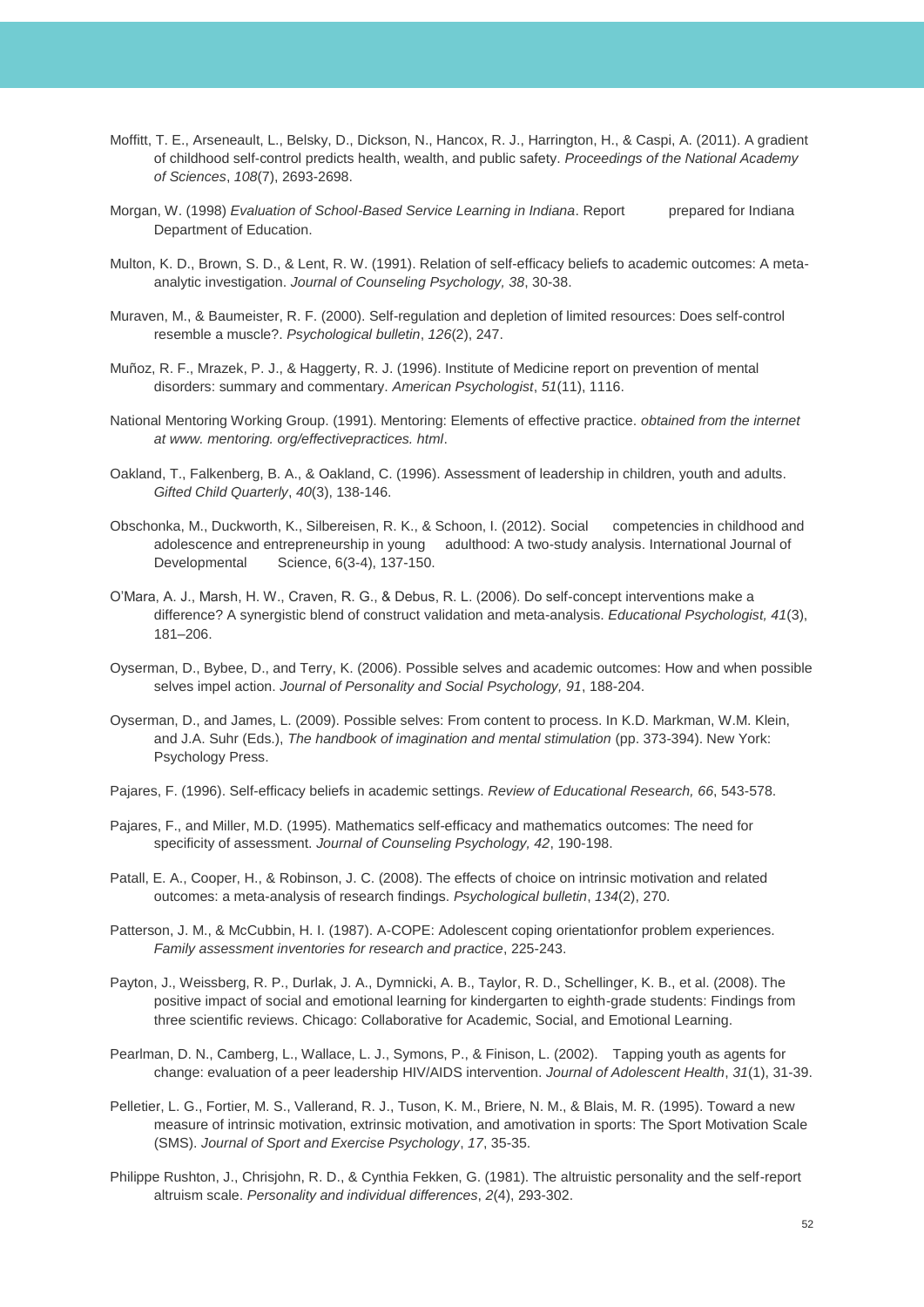- Pintrich, P. (2000) The role of goal orientation in self-regulated learning. In J. Boekarts, P. Pintrich and M. Zeidner (eds) *Handbook of Self-Regulation* Burlington, MA: Elsevier Academic Press.
- Pintrich, P.R., and De Groot, E. (1990). Motivational and self-regulated learning components of classroom academic performance. *Journal of Educational Psychology, 82*, 33-40.
- Pintrich, P. R., Smith, D. A. F., Garcia, T., & McKeachie, W. J. (1993).Reliability and predictive validity of the Motivated Strategies for Learning Questionnaire (MSLQ). *Educational and Psychological Measurement, 53*(3),801–813.
- Piquero, A. R., Jennings, W. G. and Farrington, D. P. (2010) *Self-Control Interventions for Children Under age 10 for Improving Self-Control and Delinquency and Problem Behaviors.* Campbell Systematic Reviews 2010:2.
- Pokay, P., and Blumenfeld, P.C. (1990). Predicting achievement early and late in the semester: The role of motivation and use of learning strategies. *Journal of Educational Psychology, 82*, 41-50.
- Reed, J., Pritschet, B. L., & Cutton, D. M. (2013). Grit, conscientiousness, and the transtheoretical model of change for exercise behavior. *Journal of health psychology*, *18*(5), 612-619.
- Rhodes, J. E. (1994). Older and wiser: Mentoring relationships in childhood and adolescence. *Journal of Primary Prevention*, *14*(3), 187-196.
- Rhodes, J. E. (2005). A model of youth mentoring. *Handbook of youth mentoring*, 30-43.
- Richardson, M., Abraham, C., & Bond, R. (2012). Psychological correlates of university students' academic performance: A systematic review andmeta-analysis. *Psychological Bulletin, 138,* 353–387.
- Roets, L. (1986). *Leadership: A skills training program*. Leadership Publishers.
- Rosen, J.A., Glennie, E.J., Dalton, B.W., Lennon, J.M., and Bozick, R.N. (2010).*Noncognitive skills in the classroom: New perspectives on educational research.* Research Triangle Park, NC: RTI International.
- Rotter, J. B. (1966). Generalized expectancies for internal versus external control of reinforcement. *Psychological Monographs, 80* (Whole No. 609).
- Runco, M. A., & Sakamoto, S. O. (1999). 4 Experimental Studies of Creativity. *Handbook of creativity*, 62.
- Russell, K. C., & Hendee, J. C. (1999). Wilderness therapy as an intervention and treatment for adolescents with behavioral problems. In *Personal, societal and ecological values of wilderness: 6th World Wilderness Congress Proceedings on Research and Allocation* (Vol. 2).
- Rutter, M. (2006). Implications of Resilience Concepts for Scientific Understanding. *Annals of the New York Academy of Science, 1094*(1), 1-12.
- Sacker, A., & Schoon, I. (2007). Educational resilience in later life: Resources and assets in adolescence and return to education after leaving school at age 16. *Social Science Research, 36*(3), 873-896. doi: 10.1016/j.ssresearch.2006.06.002
- Sansone, C., & Harackiewicz, J. M. (Eds.). (2000). *Intrinsic and extrinsic motivation [electronic resource]: the search for optimal motivation and performance*. Access Online via Elsevier.
- Schoon, I. (2006). *Risk and Resilience: Adaptations in Changing Times* Cambridge: Cambridge University Press.
- Schoon, I. (2008). A transgenerational model of status attainment: The potential mediating role of school motivation and education. *National Institute Economic Review, 205*, 72-82.
- Schoon, I., & Bynner, J. (2003). Risk and Resilience in the Life Course: Implications for interventions and social policies. *Journal of Youth Studies, 6*(1), 21-31.
- Schoon, I., & Cheng, H. (2011). Determinants of Political Trust: A Lifetime Learning Model. *Developmental Psychology, 47*(3), 619-631. doi: 10.1037/a0021817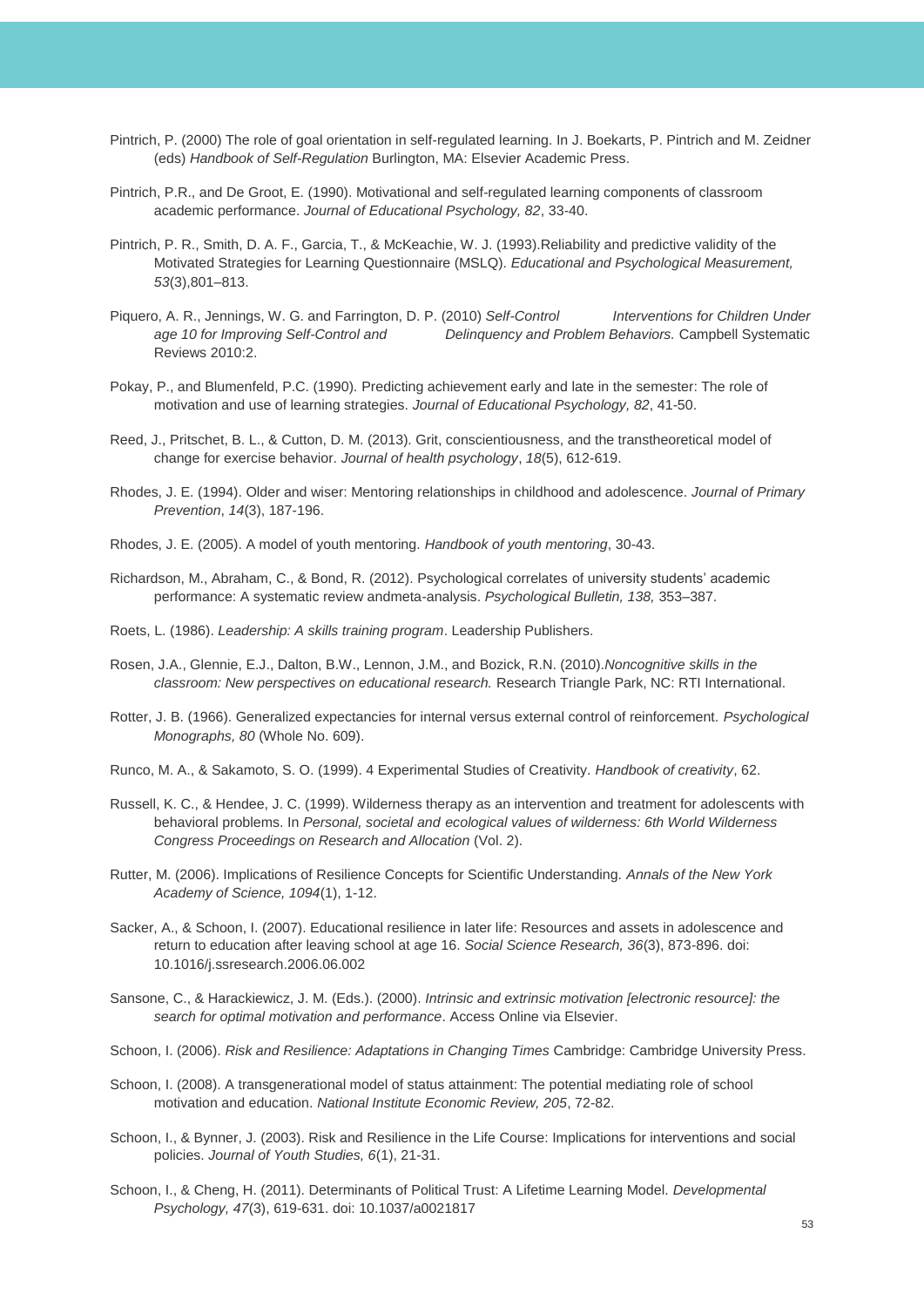- Schoon, I., & Duckworth, K. (2010). Leaving School Early and Making It! Evidence From Two British Birth Cohorts. *European Psychologist, 15*(4), 283-292. doi: 10.1027/1016-9040/a000063
- Schoon, I., & Duckworth, K. (2012). Who Becomes an Entrepreneur? Early Life Experiences as Predictors of Entrepreneurship. *Developmental Psychology, 48*(6), 1719-1726. doi: 10.1037/a0029168
- Schunk, D. H. (1981). Modeling and attributional effects on children's achievement: A self-efficacy analysis. *Journal of Educational Psychology,73*(1), 93–105.
- Schunk, D. H. (1982). Effects of effort attributional feedback on children's perceived self-efficacy and achievement. *Journal of Educational Psychology, 74,* 548-556.
- Schunk, D. H. (1983). Ability versus effort attributional feedback: Differential effects on self-efficacy and achievement. *Journal of Educational Psychology,* 75, 848-856.
- Schunk, D. H. (1984). Enhancing self-efficacy and achievement through rewards and goals: Motivational and informational effects. *Journal of Educational Research, 78,* 29-34.
- Schunk, D. H. (1985). Participation in goal setting: Effects on self-efficacy and skills of learning disabled children. *Journal of Special Education, 19,* 307-317.
- Schunk, D. H. (1996). Goal and self-evaluative influences during children's cognitive skill learning. *American Educational Research Journal, 33*, 359-382.
- Schunk, D. and Ertmer, P. (2000) Self-regulation and academic learning: Self-efficacy enhancing interventions. In J. Boekarts, P. Pintrich and M. Zeidner (eds) *Handbook of Self-Regulation*. Burlington, MA: Elsevier Academic Press.
- Schunk, D. H., & Hanson, A. R. (1985). Peer models: Influence on children's self-efficacy and achievement. *Journal of Educational Psychology,* 77,313-322.
- Schunk, D. H., Hanson, A. R., & Cox, P. D. (1987). Peer-model attributes and children's achievement behaviors. *Journal of Educational Psychology, 79,* 54-61.
- Schunk, D. H., & Rice, J. M. (1989). Learning goals and children's reading comprehension. *Journal of Reading Behavior, 21*, 279-293.
- Schunk, D. H., & Rice, J. M. (1991). Learning goals and progress feedback during reading comprehension instruction. J*ournal of Reading Behavior, 23*, 351-364.
- Schunk, D. H., & Swartz, C. W. (1993a). Goals and progress feedback: Effects onself-efficacy and writing achievement. *Contemporary Educational Psychology, 18*, 337-354.
- Schunk, D. H., & Swartz, C. W. (1993b). Writing strategy instruction with gifted students: Effects of goals and feedback on self-efficacy and skills. *Roeper Review, 15*, 225-230.
- Sherman, L.W., Gottfredson, D.C., MacKenzie, D.L., Eck, J.E., Reuter, P. and Bushway, S.D. (1997). *Preventing crime: What works, what doesn't,what's promising*. Washington, DC: National Institute of Justice.
- Shoda, Y., Mischel, W., & Peake, P. K. (1990). Predicting adolescent cognitive and self-regulatory competencies from preschool delay of gratification: Identifying diagnostic conditions. *Developmental psychology*, *26*(6), 978.
- Singh, K., & Jha, S. D. (2008). Positive and negative affect, and grit as predictors of happiness and life satisfaction. *Journal of the Indian Academy of Applied Psychology*, *34*, 40-45.
- Sigmon, R. (1994). Serving to Learn, Learning to Serve," in Linking *Service* with Learning (Chicago: National Institute on Learning and Service, Council for Independent Colleges).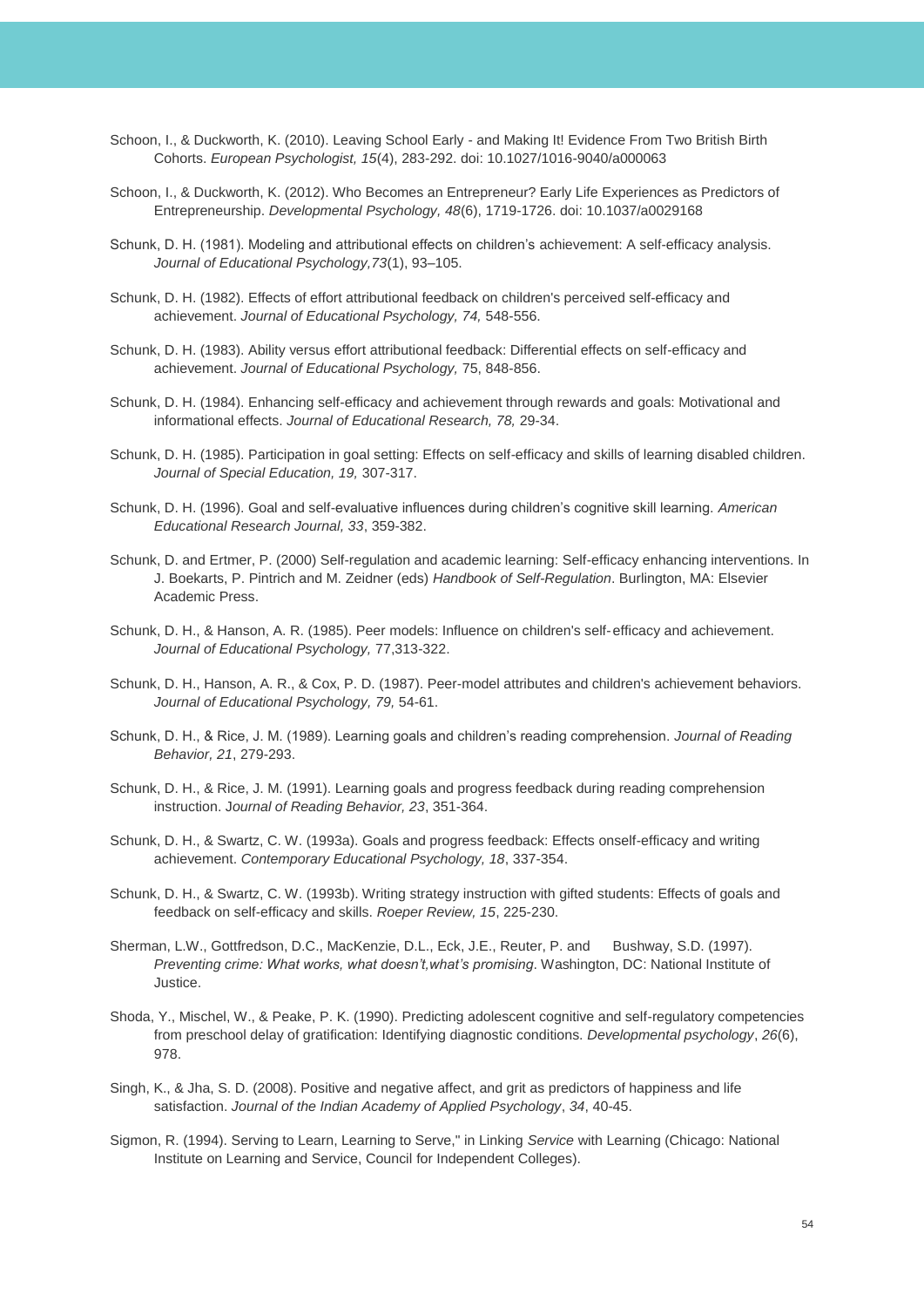- Sinclair, M. F., Christenson, S. L., Lehr, C. A., & Anderson, A. R. (2003). Facilitating student engagement: Lessons learned from Check & Connect longitudinal studies. *The California School Psychologist*, *8*(1), 29- 42.
- Skinner, E. A., Edge, K., Altman, J., & Sherwood, H. (2003). Searching for the structure of coping: a review and critique of category systems for classifying ways of coping. *Psychological bulletin*, *129*(2), 216.

Skinner, E. A., & Zimmer-Gembeck, M. J. (2007). The development of coping. *Annu. Rev. Psychol.*, *58*, 119-144.

- Steinberg, L. (2005). Cognitive and affective development in adolescence. *Trends in cognitive sciences*, *9*(2), 69- 74.
- Sternberg, R. J. (1999). *The handbook of creativity*. Cambridge: Cambridge University Press.
- Tangney, J. P., Baumeister, R. F., & Boone, A. L. (2004). High self‐control predicts good adjustment, less pathology, better grades, and interpersonal success. *Journal of personality*, *72*(2), 271-324.
- Tierney, J. P., Grossman, J. B., & Resch, N. L. (1995). Making a difference: An impact study of big brothers/big sisters.
- Teo, A., Carlson, E., Mathieu, P.J., Egeland, B., and Sroufe, L.A. (1996). A prospective longitudinal study of psychosocial predictors of achievement. *Journal of School Psychology, 34*, 285-306.
- Toppe, C., Golombek, S., Kirsch, A., Michel, J., and Weber, M. (2002). *Engaging Youth in Lifelong Service: Findings and Recommendations for Encouraging a Tradition of Voluntary Action Among America's Youth.*  Washington, DC: Independent Sector.
- Torrance, E. P. (1972). Predictive validity of the Torrance Tests of Creative Thinking. Journal of Creative Behavior, 6, 236–252.
- Torrance, E. P. (1990). The Torrance Tests of Creative Thinking. Bensenville, IL: Scholastic Testing Service. (Original work published 1974).
- Valentine, J. C., DuBois, D. L., & Cooper, H. (2004). The relation between self beliefs and academic achievement: A meta-analytic review. *Educational Psychologist, 39*(2), 111–133.
- Vallerand, R. J. (1997). Toward a hierarchical model of intrinsic and extrinsic motivation. *Advances in experimental social psychology*, *29*, 271-360.
- Vallerand, R. J., Pelletier, L. G., Blais, M. R., Briere, N. M., Senecal, C., & Vallieres, E. F. (1992). The Academic Motivation Scale: A measure of intrinsic, extrinsic, and amotivation in education. *Educational and psychological measurement*, *52*(4), 1003-1017.
- Vansteenkiste, M., Simons, J., Lens, W., Sheldon, K. M., & Deci, E. L. (2004).Motivating learning, performance, and persistence: The synergistic role of intrinsic goals and autonomy-support. J*ournal of Personality and Social Psychology, 87*, 246–260.
- Vansteenkiste, M., Simons, J., Lens, W., Soenens, B., & Matos, L. (2005). Examining the impact of extrinsic versus intrinsic goal framing and internally controlling versus autonomy-supportive communication style upon early adolescents' academic achievement. *Child Development, 76*, 483–501.
- Walton, G.M., and Cohen, G.L. (2007). A question of belonging: Race, social fit, and achievement. *Journal of Personality and Social Psychology, 92*, 82-96.
- Walton, G.M., and Cohen, G.L. (2011). A brief social-belonging intervention improves academic and health outcomes among minority students. *Science, 331*, 1447-1451.
- Wang, M. T., & Eccles, J. S. (2012a). Adolescent Behavioral, Emotional, and Cognitive Engagement Trajectories in School and Their Differential Relations to Educational Success. *Journal of Research on Adolescence, 22*(1), 31-39.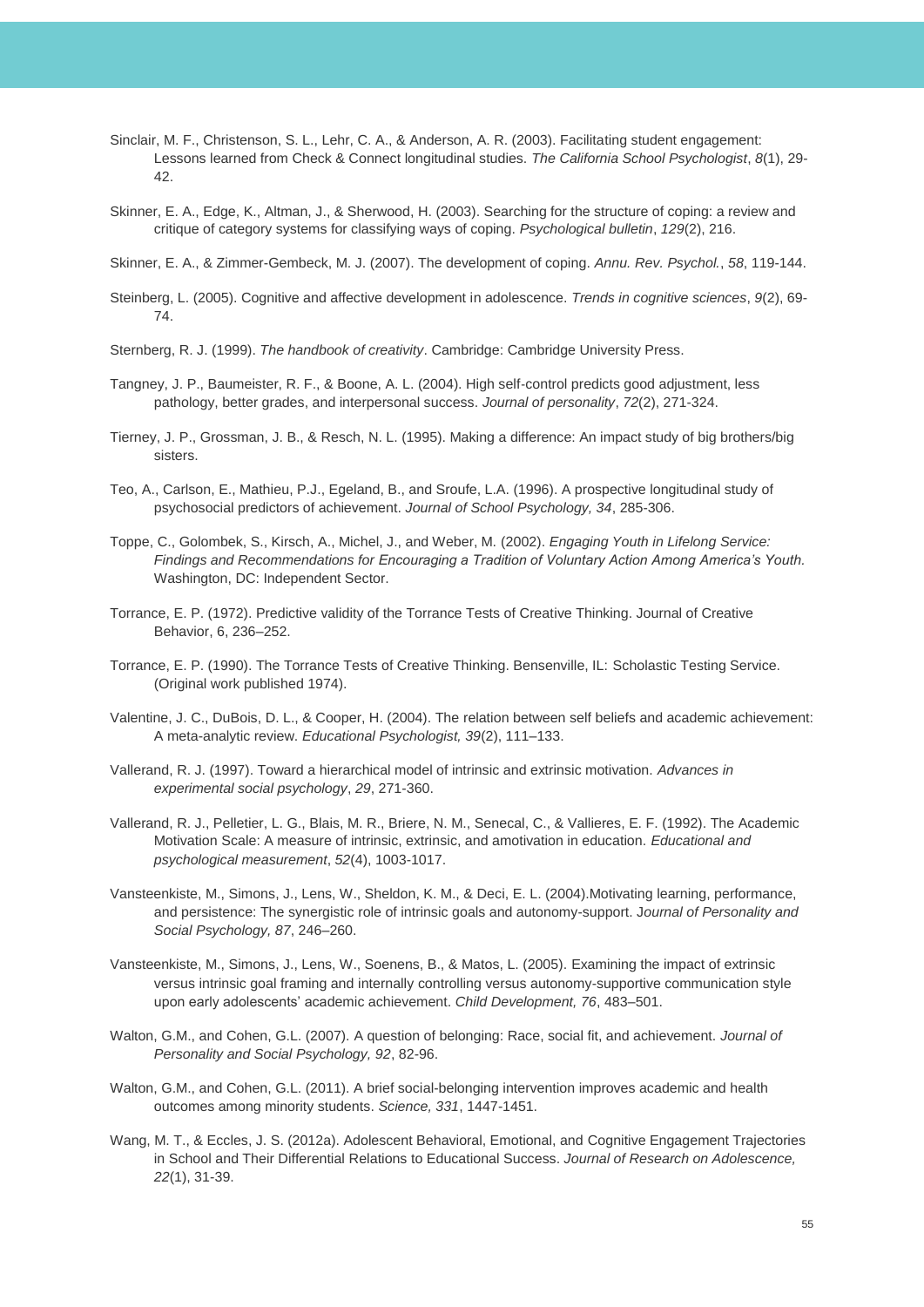- Wang, M. T., & Eccles, J. S. (2012b). Social Support Matters: Longitudinal Effects of Social Support on Three Dimensions of School Engagement From Middle to High School. *Child Development, 83*, 877-895.
- Wang, M. T., Willett, J. B., & Eccles, J. S. (2011). The assessment of school engagement: Examining dimensionality and measurement invariance by gender and race/ethnicity. *Journal of School Psychology, 49*(4), 465-480. doi:
- Weiner, B. (1979). A theory of motivation for some classroom experiences. *Journal of Educational Psychology, 71,* 3-25.
- Wentzel, K. R., Barry, C. M., & Caldwell, K. A. (2004). Friendships in Middle School: Influences on Motivation and School Adjustment. *Journal of educational psychology*, *96*(2), 195.
- Wheeler, M., Keller, T., & DuBois, D. L. (2010). Review of three recent randomized trials of school-based mentoring. *Social Policy Report, 24*, 1–21. Available from http://www.srcd.org
- Wilson, S. J., & Lipsey, M. W. (2000). Wilderness challenge programs for delinquent youth: A meta-analysis of outcome evaluations. *Evaluation and program planning*, *23*(1), 1-12.
- Wolchik, S. A., & Sandler, I. N. (1997). *Handbook of children's coping: Linking theory and intervention*. Plenum Press.
- Wolfe, R. N., & Johnson, S. D. (1995). Personality as a predictor of college performance. *Educational and psychological measurement*, *55*(2), 177-185.
- Xiang, P., McBride, R., Guan, J., & Solmon, M. (2003). Children's motivation in elementary physical education: An expectancy-value model of achievement choice. *Research Quarterly for Exercise and Sport*, *74*(1), 25-35.
- Zimmerman, B. J. (2001). Theories of self-regulated learning and academic achievement: An overview and analysis. In B. J. Zimmerman & D. H.Schunk (Eds.), *Self-regulated learning and academic achievement: Theoretical perspectives* (2nd ed., pp. 1–38). Mahwah, NJ: Lawrence Erlbaum.
- Zimmerman, B. J. (2008). Investigating self-regulation and motivation: Historical background, methodological developments, and future prospects.*American Educational Research Journal, 45*(1), 166–183.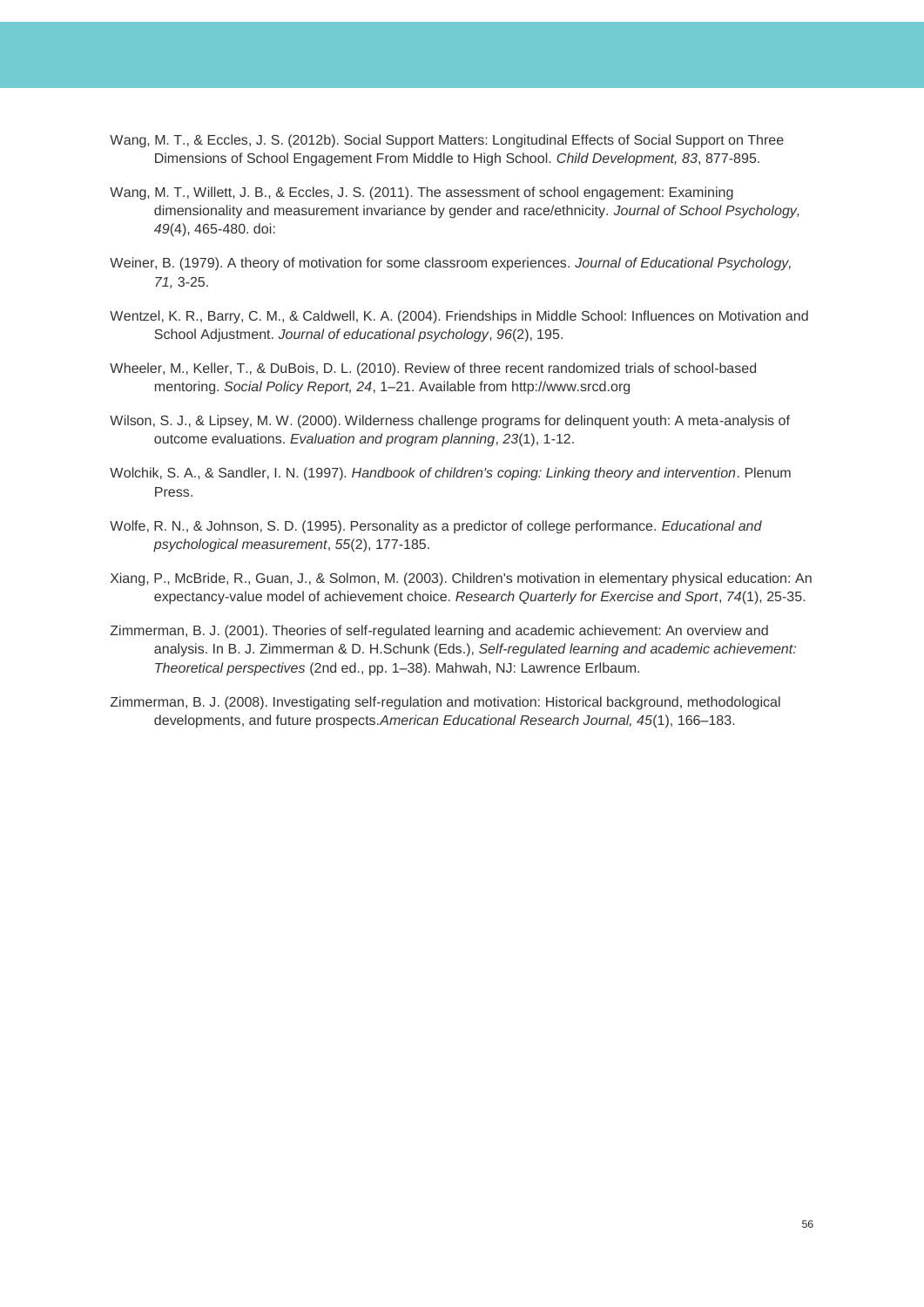## <span id="page-57-0"></span>**Appendix**

### **Definitions for Table 1**

**Robust Validated Measurement**. High = widely used validated measures; Medium = at least one validated measure; Low = measures with questionable psychometric properties.

**Malleability**. High = large effect size from pre to post  $(d = .80 \text{ to } .50)$ ; Medium = medium effect size  $(d = .50 \text{ to } )$ .20); Low = low effect size (*d* = .20 or less); Not Available = limited experimental evidence but no effect sizes available, No Evidence = correlational evidence only.

**Causal effect on other outcomes.** High = large effect size from pre to post  $(d \ge .80)$ ; Medium = medium effect size (*d* < .50); Low = low effect size (*d* < .20); Not Available = limited experimental evidence but no effect sizes available, No Evidence = correlational evidence only.

**Strength of Evidence**. High = several large scale meta-analyses of experimental studies; Medium = few experimental studies; Low = limited number of quasi-experimental or correlational studies.

### **Definitions for Table 2**

**Category**. Universal = target the general public or a whole population group that has not been identified on the basis of individual risk; selective = focus on individuals or population subgroups who have biological, psychological, or social risk factors, placing them at higher than average likelihood of developing a mental disorder; and indicated = target high-risk individuals with detectable symptoms or biological markers predictive of mental disorder but do not meet diagnostic criteria for disorder at the present time.

**Strength of Evidence of Causal Effect**. Large = large effect size on other outcomes (*d* = .80 to .50); Medium = medium effect size  $(d = .50 \text{ to } .20)$ ; Low = low effect size  $(d = .20 \text{ or } \text{less})$ .